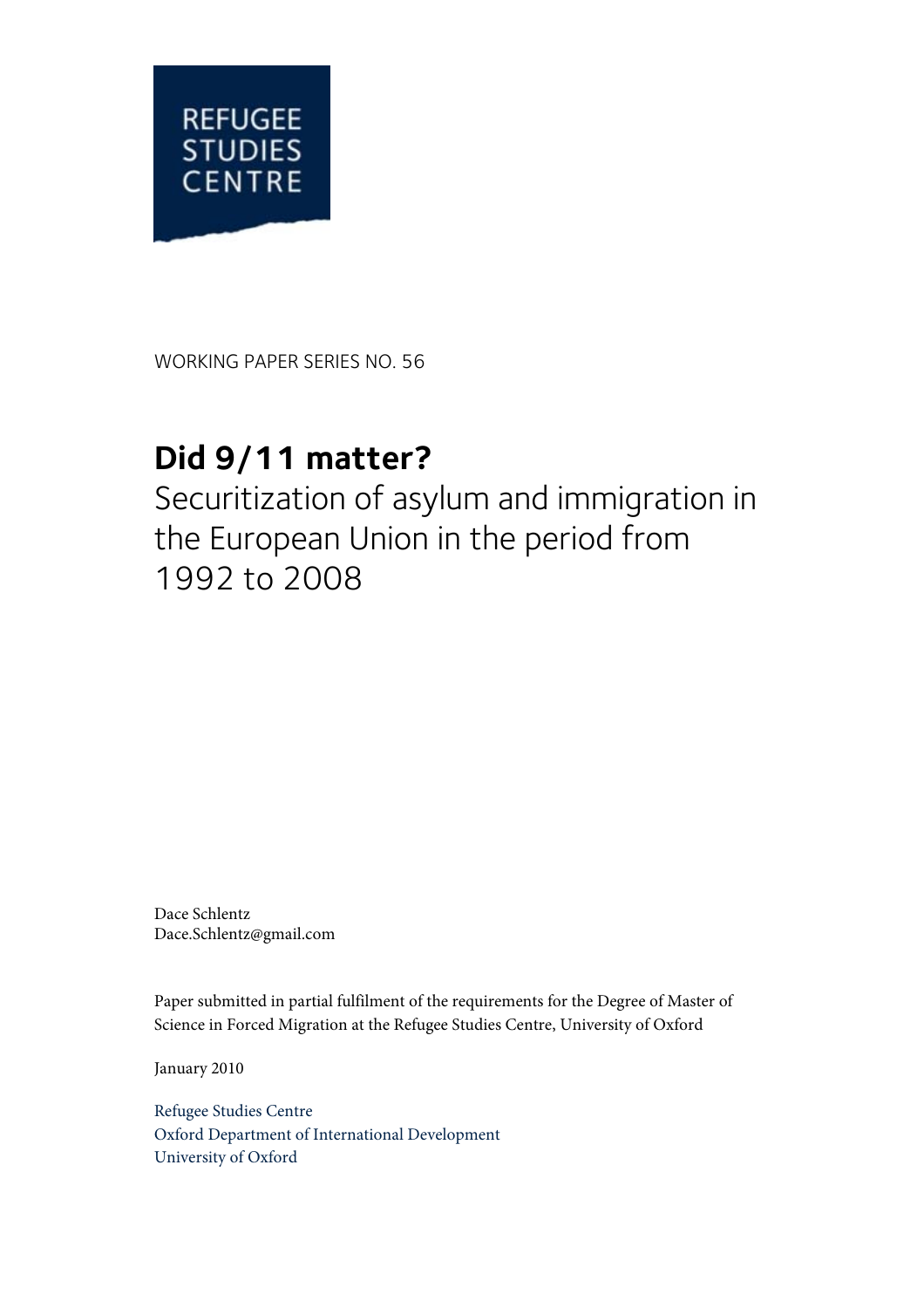## **Working Paper Series**

The Refugee Studies Centre Working Paper Series is intended to aid the rapid distribution of work in progress, research findings and special lectures by researchers and associates of the RSC. Papers aim to stimulate discussion among the worldwide community of scholars, policymakers and practitioners. They are distributed free of charge in PDF format via the RSC website. Bound hard copies of the working papers may also be purchased from the Centre.

The opinions expressed in the papers are solely those of the author/s who retain the copyright. They should not be attributed to the project funders or the Refugee Studies Centre, the Oxford Department of International Development or the University of Oxford. Comments on individual Working Papers are welcomed, and should be directed to the author/s. Further details may be found at the RSC website (www.rsc.ox.ac.uk).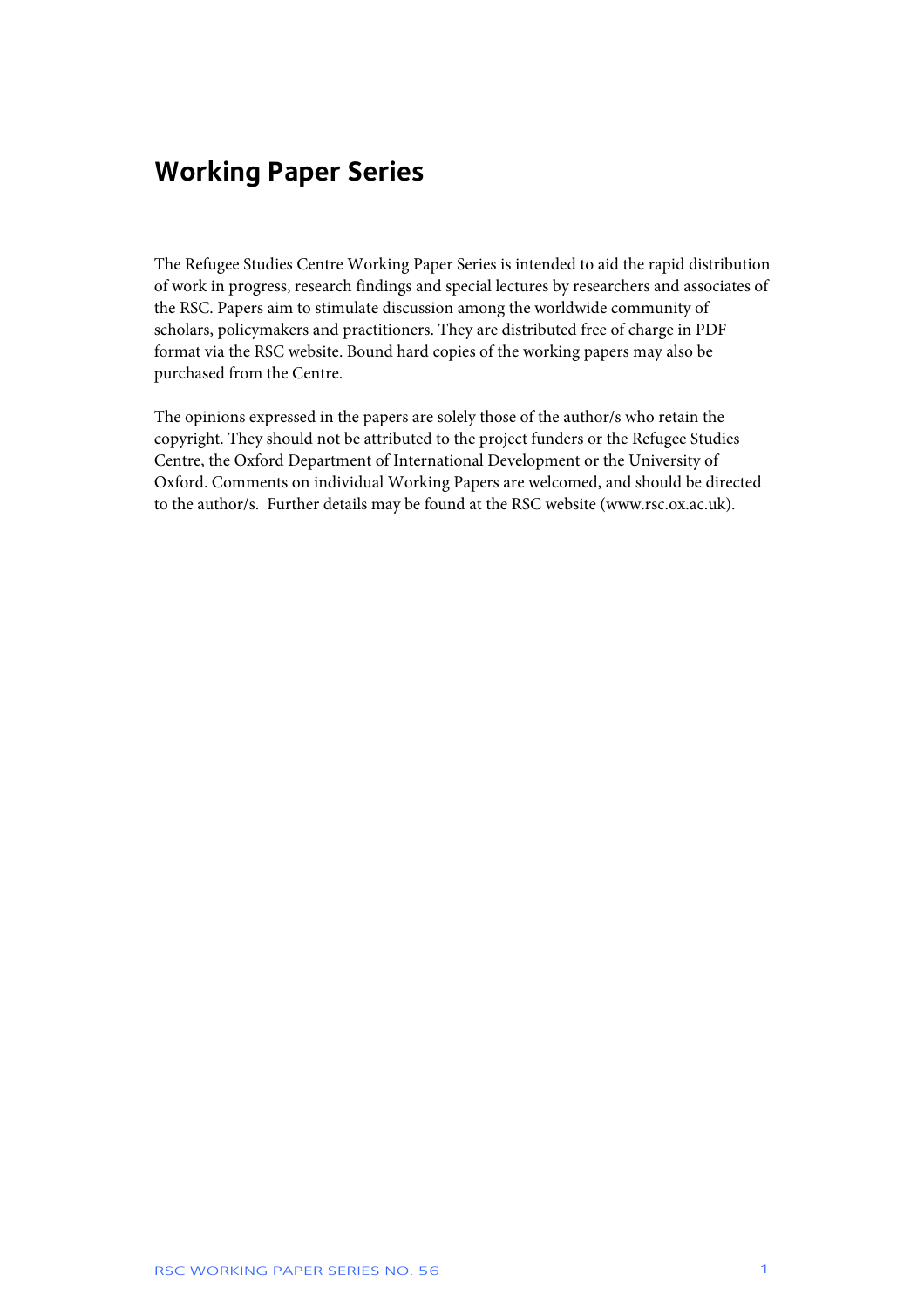## **Contents**

| $\mathbf{1}$            | Introduction                                                              | 3              |
|-------------------------|---------------------------------------------------------------------------|----------------|
| $\overline{c}$          | Theoretical and conceptual framework                                      | 5              |
|                         | The securitization concept                                                | 6              |
|                         | Methodology and operationalization of the securitization concept          | $\overline{7}$ |
| 3                       | Asylum and immigration in the EU from 1992 to 11 September 2001           | 8              |
|                         | Politics, policy-making and legislation                                   | 8              |
|                         | Technological solutions                                                   | 16             |
|                         | Institutional, administrative and operational set-ups and practices       | 17             |
|                         | Summary of the signifiers of securitization in the period from 1992 to 11 |                |
|                         | September 2001                                                            | 19             |
| $\overline{\mathbf{4}}$ | Asylum and immigration in the EU from 11 September 2001 to 2008           | 20             |
|                         | Politics, policy-making and legislation                                   | 20             |
|                         | Technological solutions                                                   | 25             |
|                         | Institutional, administrative and operational set-ups and practices       | 27             |
|                         | Summary of the signifiers of securitization in the period from 11         |                |
|                         | September 2001 to 2008                                                    | 29             |
| 5                       | Conclusion                                                                | 31             |
| 6                       | References cited                                                          | 33             |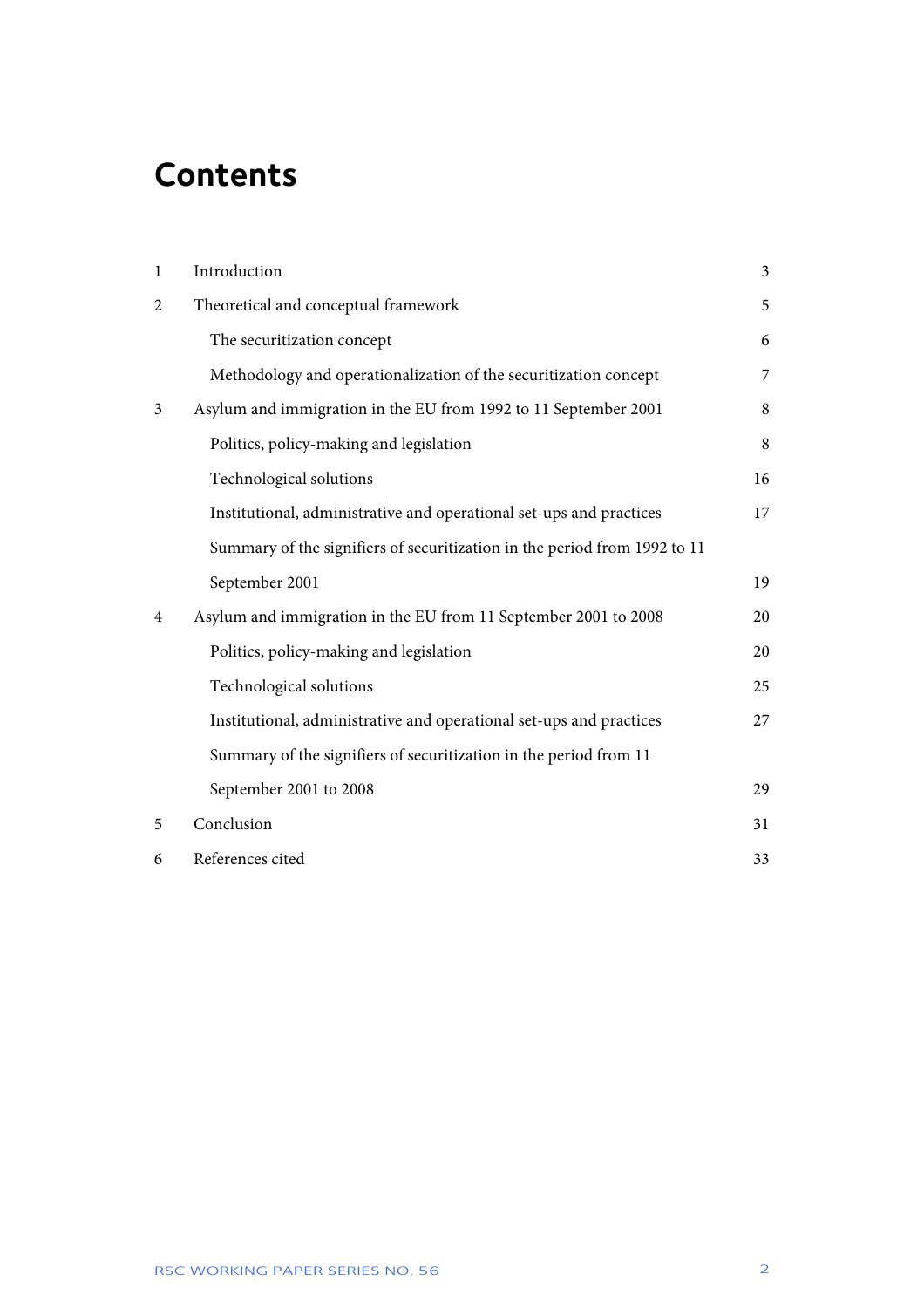### **1 Introduction**

As the Twin Towers crumbled, a day in history was being marked, and it was later said the world would never be the same as it was before the terror attacks of 9/11. The prototypical security event was immediately politicized as an exceptional and global threat to the United States (US) and the Western World, giving rise to sweeping political moves, policy-making, exceptional legislation, and military action (Huysmans 2006: 5). The French newspaper *Le Monde* spoke for many Europeans when it proclaimed on its cover 'We are all Americans', in response to the attacks. The identification with the US as well as the perceived threat meant the European Union (EU) internalized the impact of 9/11 even before the Madrid bombings of March 2004 and those of London of July 2005.

The image of the perpetrator, foreign to the society and culture of Western democracy, yet able to access and affect it, unleashed forces that had the potential to have a profound effect on the way asylum and immigration were perceived and dealt with (Blake 2003: 425).

Whether a new security agenda emerged which translated into a new asylum and immigration paradigm in the EU has since been debated. One camp maintains that the attacks of 9/11 had a far-reaching impact on the way the EU would shape its migration policies (Baldaccini 2008: 31); that the nexus between migration and asylum policy on the one hand and security concerns on the other hand became more prominent (Brouwer 2003; den Boer and Monar 2002; Guild 2003 quoted in Huysmans 2006: 1), and that 'an important connection exists between the war on terror and the mounting challenge to asylum since the events of 9/11' (Crisp 2003: 9). The other camp challenges this view and suggests that '9/11 has by no means created a new security agenda' (Bigo 2005: 72); that the security framing of asylum and immigration policies adopted thereafter followed the pattern of anti-immigrant rhetoric and linkage with crime and terrorism, which had developed from the 1980s onwards (Bigo 2005: 72; Huysmans 2006: 1) and that 9/11 did not result in greater securitization of asylum and immigration (Boswell 2007). However, there has been little systematic or rigorous analysis to decide between these competing claims.

Examination of developments in this area since the late 1960s supports the view that securitization of asylum and immigration in the EU predated the events of 9/11. From the 1970s onwards, economic recession, uncomfortable social changes and other sources of difficulty interplayed with large-scale immigration (Heisler and Layton-Henry 1993: 157), triggering concerns of societal, economic and political security. The perceived security deficit stemming from the abolition of internal border checks brought external border control to the heart of European political and bureaucratic practice (Huysmans 2006: 95), border control technologies being not merely instruments implementing an already framed policy, but instead constitutive of how free movement could be exercised (Huysmans 2006: 92). The linkage of asylum and immigration with organized crime and terrorism in an increasingly institutionalized security continuum was cemented by the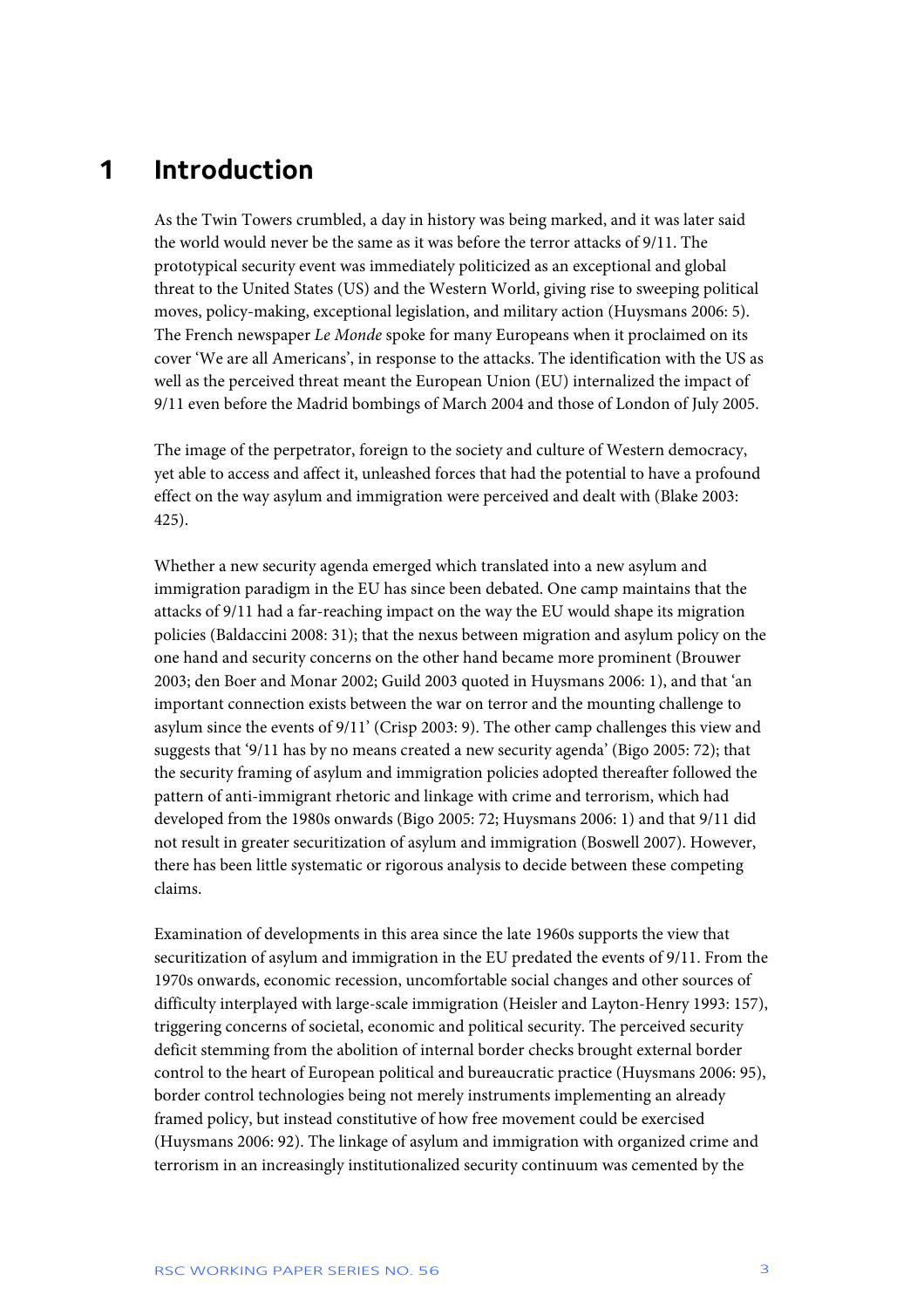intergovernmental fora of 'securocrats'. Exogenous political, economic and societal developments as well as endogenous issues of trust played a part in the shaping of a new security agenda, which further bound the migration–asylum–security nexus. The intention to reduce the numbers of asylum-seekers was reflected in the restrictive entry regulations, the system of re-distribution, the weakness of the responsibility rule, and the lack of reference to relevant human rights provisions (particularly the norm of nonrefoulement (Lavenex 2001: 98)); and the use of technological fixes was initiated to facilitate the implementation of migration management tools. Thus, even before the adoption of the Maastricht Treaty, which brought asylum and immigration into the newly established three-pillar structure of the European Union, securitization had already developed its own momentum.

Yet, two questions remain unanswered. Firstly, did 9/11 actually matter for securitization? This question calls for careful unpacking as securitization can and does take place at various stages and degrees and, while it did not begin with the terror attacks, it is conceivable that 9/11 escalated the pre-existing trend and transformed it in a meaningful way. Secondly, if it is concluded that 9/11 mattered, it is important to identify how; whether these were qualitative or quantitative changes, what areas they affected most and in what ways. The value of the regional level of analysis, adopted by this research, lies in that the EU is no longer a security complex with many centres – the transformed meaning of sovereignty has rendered it a supranational centre itself, instrumental to asylum and immigration issues. That the 'management' of these matters is intrinsically linked to the functional integrity and unity of the EU both as a constitutive element and a challenging test makes analysis all the more compelling and significant.

This working paper aims at providing answers to both questions. It offers a detailed analysis of the effect of 9/11 on securitization of asylum and immigration in the EU from 1992 to 2008 at the supranational level and sets forth two main claims. Firstly, it argues that 9/11 did matter for it reinforced the securitization of asylum and immigration. Secondly, it contends that the escalated securitization manifested both qualitative and quantitative change. Quantitative change is found in the political discourse, in the output of asylum and immigration related policies and legislation, in the progressive tightening of borders, and multiplication of technological fixes and surveillance mechanisms.

Qualitative change is identified in the reduction of the scope of questions surrounding the development of the Area of Freedom, Security and Justice (Bigo 2008: 91), in the establishment of a permanent state of emergency, in the quality of the protection of asylum-seekers, in the use of and access to the technological fixes, in the highly politicized role of immigration in the foreign policies of the EU, in the heavily restricted legal entry options and the new salience of the fight against illegal immigration, which has resulted in the creation of a 'de facto "illegal asylum-seeker"' (Morrison and Crosland 2000 quoted in Geddes 2008: 131). The research acknowledges that several of the ideas implemented after 9/11 predated the attacks on the Twin Towers and the subsequent political framing of asylum and immigration (Bigo 2002; Guiraudon 2003 as quoted in Huysmans 2006: 8). It is contended, however, that 9/11 provided for new forms of re-conceptualization of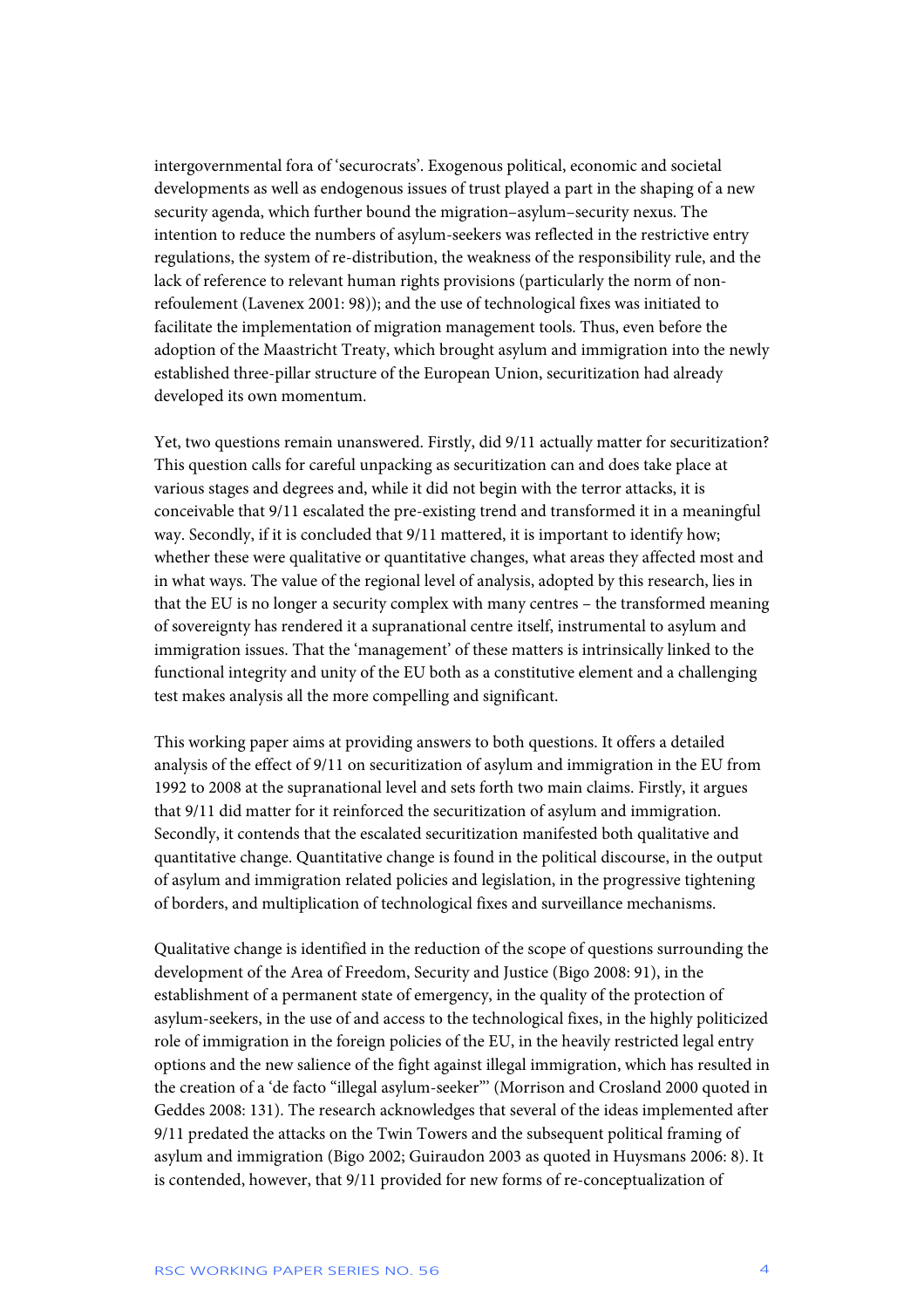asylum and immigration as security threats, legitimizing adoption and use of approaches that had previously been only debated upon, and that the terror attacks were instrumental in strengthening the hold of the control state and subordination of freedom and justice to the concept of security (Bigo 2006: 41).

The contribution of this research is thus both empirical and theoretical. On an empirical level, it is threefold. Firstly, the working paper systematically explores the assumption that 9/11 changed asylum and immigration policies, by asking whether this was the case. Secondly, it offers an interpretation of how asylum and migration in the EU have been securitized, thus contributing to a better understanding of the process of securitization. Thirdly, given its regional focus, it aids the understanding of the process of progressive integration and supranationalization of asylum and immigration policies within the EU. On a theoretical level, the working paper develops a clear and simplified conceptual framework through which the concept of securitization can be operationalised and empirically explored.

The working paper is structured in five parts. After the introduction, Chapter 2 sketches the theoretical and conceptual framework of the paper, setting the background for the analysis to follow. Chapter 3 examines securitization of asylum and immigration in the period from 1992 to 11 September 2001 in three areas: (1) political, policy-making and legislative; (2) technological solutions; and (3) institutional, administrative and operational practices and set-ups. The year 1992 is chosen as a reference point, because the Maastricht Treaty, concluded that year, brought asylum and immigration matters officially into the remit of the EU. Analysis of securitization of asylum and immigration in the same three fields from 9/11 to the end of 2008 is presented in Chapter 4. Year 2008 demarcates the end of the time-span of the analysis, because it provides for a more substantial amount of material for examination of processes and change; this is especially relevant for the EU level of analysis, where developments are often slow to emerge. Subsequently, the Conclusion reiterates the proposition that 9/11 affected securitization of asylum and immigration in the EU and summarizes key findings on how the escalated securitization manifested.

### **2 Theoretical and conceptual framework**

This chapter sets up the theoretical and conceptual framework of the working paper. It explains the concept of securitization and demonstrates how it applies to the specific empirical context of asylum and immigration policies in the EU. It operationalizes the securitization paradigm and establishes criteria against which developments in asylum and immigration matters will be analysed and judged.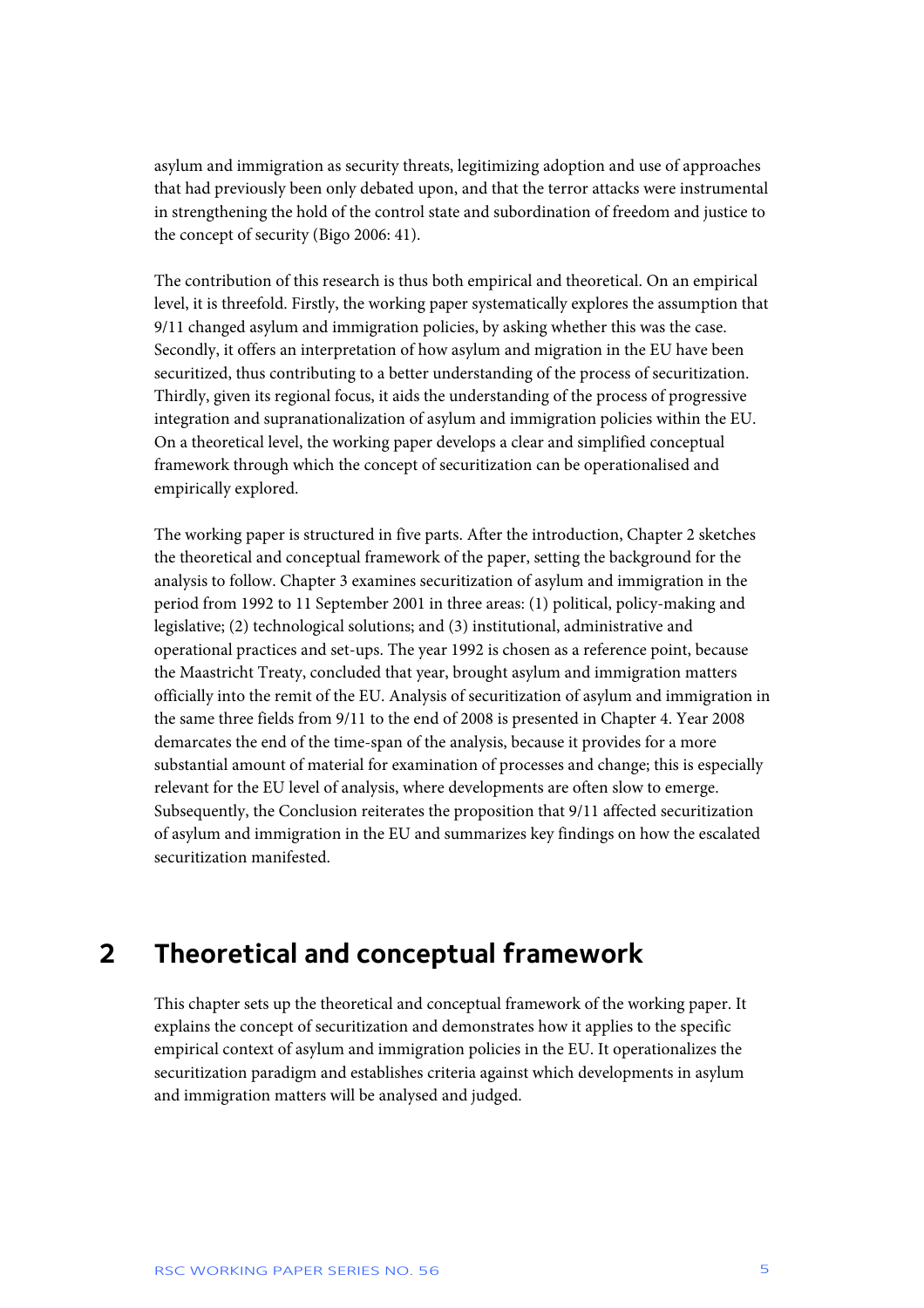#### **The securitization concept**

The securitization paradigm, first developed by the so-called Copenhagen School, constitutes the theoretical backbone of this research. Going beyond the traditional narrowly defined and state-centric understandings of security as relating to a military threat to the state, the Copenhagen School extended the definition of security 'horizontally' to include political, economic, environmental, military and societal security and 'vertically' to include referent objects such as the individual and the groups (Wæver 2004: 9). According to the framework of the Copenhagen School, securitization – in any sector and in relation to any given referent object - is based on the premise that security issues are constructed through securitizing moves whereby an actor represents – through a speech act - an object as constituting an existential threat to the survival of a given referent object. Given the legitimating power of 'security', the designation of a given object as such an existential threat legitimates extraordinary measures, such as exceptions to regular standards of political rules, respect for human rights and international treaty obligations, as appropriate means to handle the special threat. When they are accepted as such by the audience, the act of securitization is complete. Thus, security is the move that takes politics beyond the established rules of the game and frames the issue either as a special kind of politics or as above politics (Buzan et al 1998: 21, 24-25). The basic premise, and most important characteristic, of the Copenhagen School's approach therefore is that nothing constitutes a security issue a priori; instead, labelling something a security matter is a choice (Sterkx 2003: 15) and it always requires the issue to be 'written and talked into existence' (Huysmans 2006: 7). The Copenhagen School thus marked the onset of the 'linguistic turn' (Huysmans 2006: 91), whereby language was seen as constitutive of social relations and of the meanings given (Huysmans 2006: 7).

For the Copenhagen School, the intrinsic nature of a given object is unimportant; what matters is the way it is represented through speech (Wæver 2004: 9). However, given that the focus of this working paper is on the political, legislative and technical implications resulting from such speech acts, a purely discursive approach is argued to be insufficient for understanding how the discourses are themselves embedded in wider social practices and political processes (Huysmans 2006: 91). As Jef Huysmans and Didier Bigo highlight, the work of the Copenhagen School can be complemented by drawing upon the so-called Paris School approach to securitization, which may be better suited to analysing asylum and immigration matters.

Building on the concepts of the Copenhagen School, the Paris School moves beyond the emphasis on language and discourse and includes deviation from official policy by being more oriented towards the practices of agencies (Wæver 2004: 11). This approach conceives that securitization of immigration emerges not solely from successful speech acts of politicians, but also from a range of administrative practices such as population profiling, risk assessment, statistical calculation, category creation, proactive preparation and the mobilization and habitus of security professionals (Bigo 2002), which exert crucial influence over the formation of insecurity domains. Understanding the centrality of 'technology and expert knowledge to the formation of modern society and its governance of social conduct' takes the analysis beyond the discourse in a particular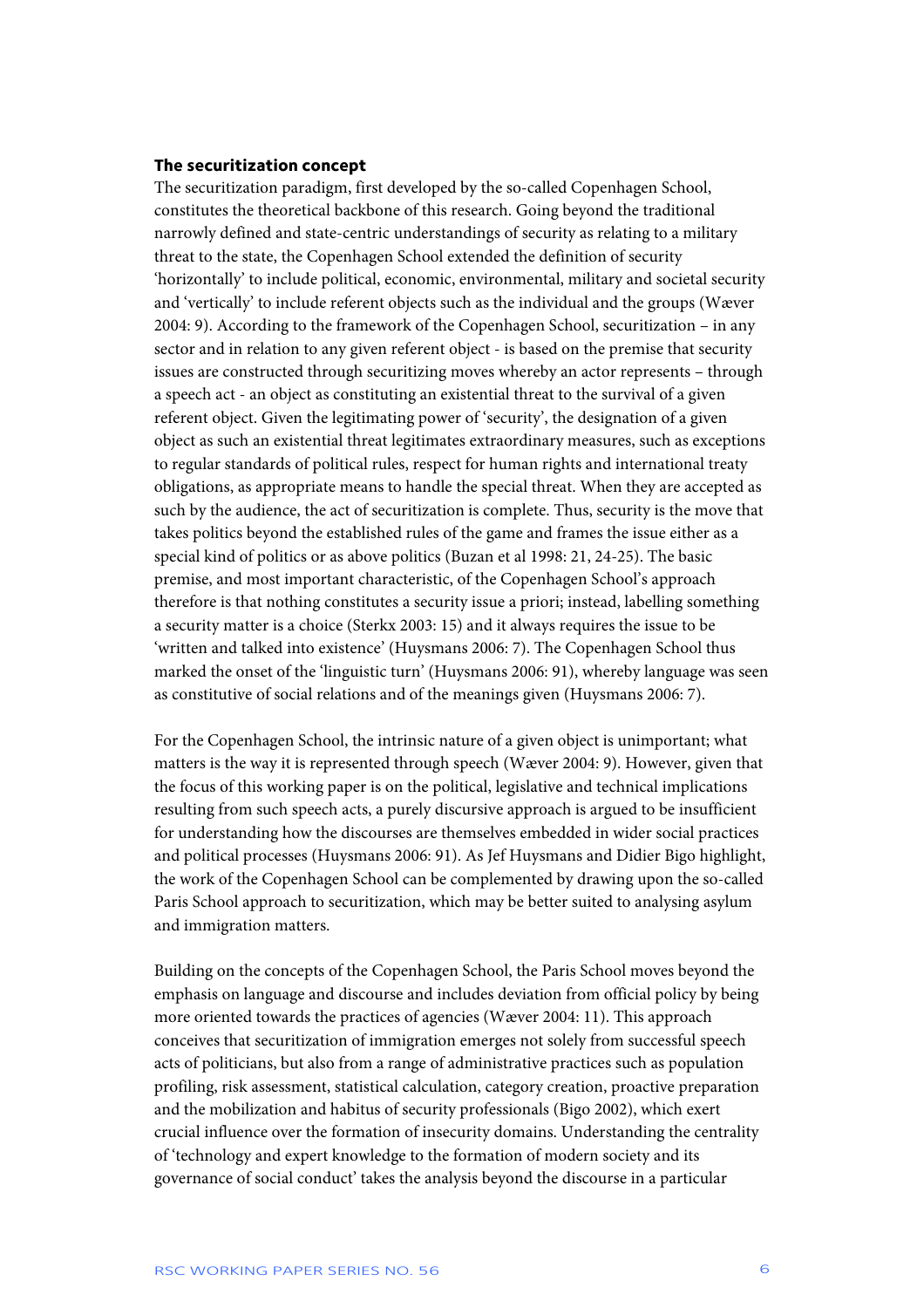historical time to the technologies of government that determine how free movement in Europe is governed (Huysmans 2006: 9, 10, 93). Besides, the Paris approach illuminates how internal and external security converge to form two sides of the same coin as security agencies compete for the gradually de-territorialized tasks of traditional police, military and customs, and demonstrates how these agents jointly produce a new threat image by linking immigration, organized crime and terror (Wæver 2004: 11).

#### **Methodology and operationalization of the securitization concept**

Drawing upon the Copenhagen School's emphasis on political speech acts and the Paris School's emphasis on administrative practice and technological responses, analysis of securitization of asylum and immigration in the EU in this working paper will be done in line with the premise that asylum and immigration may, but do not necessarily have to be asserted as a threat or explicitly defined as such to be securitized. Besides speech acts in discourse, securitization may manifest in the way an issue is framed and implemented in working routines, administrative instruments, institutional set-ups emphasizing policing and defence (Huysmans 2006: 3, 4), technological solutions and statistical conceptualization of migration (Bigo 2002). Furthermore, institutionalized securitization portrays the securitized issues as natural, normal ways of reasoning (Hajer 2005 as quoted in van Dijck 2006: 4), no longer requiring new securitizing moves. Therefore, analysis will have to be attentive to signs that suggest the state of emergency may be embedded in political and institutional domains that conceive migration as a managerial problem requiring a simple control fix (Van Dijck 2006: 5).

Identification of core signifiers of securitization thus requires an analysis of the domains they are expected to be found in. Hence, three areas have been selected as constituting the operational framework of this research:

- 1. Politics, policy-making and legislation,
- 2. Technological solutions and
- 3. Institutional, administrative and operational set-ups and practices.

Examination of the three domains will cover analysis of discourse, selected policy documents, legislation as well as academic literature with the aim of establishing both qualitative and quantitative characteristics of securitization in the demarcated periods of time. The exploration of primary sources will be emphasized, with secondary sources providing mainly theoretical support. An attempt will be made to account for all legislation relevant to asylum and immigration in the EU within the given periods of time, whereas among the vast number of policy documents, only the most relevant and seminal will be looked at. Discursive analysis will in turn focus on the conclusions of meetings of the European Council and the Justice and Home Affairs (JHA) Council of the EU for two reasons. Firstly, these largely intergovernmental bodies are inherently political and therefore well-suited for examination of developments in the political domain. Secondly, even within the integration and supranationalization processes, they have retained their dominant role in defining the asylum and immigration policies of the EU. The analysis will also draw on the author's knowledge and personal experience from working for the European Commission and Frontex.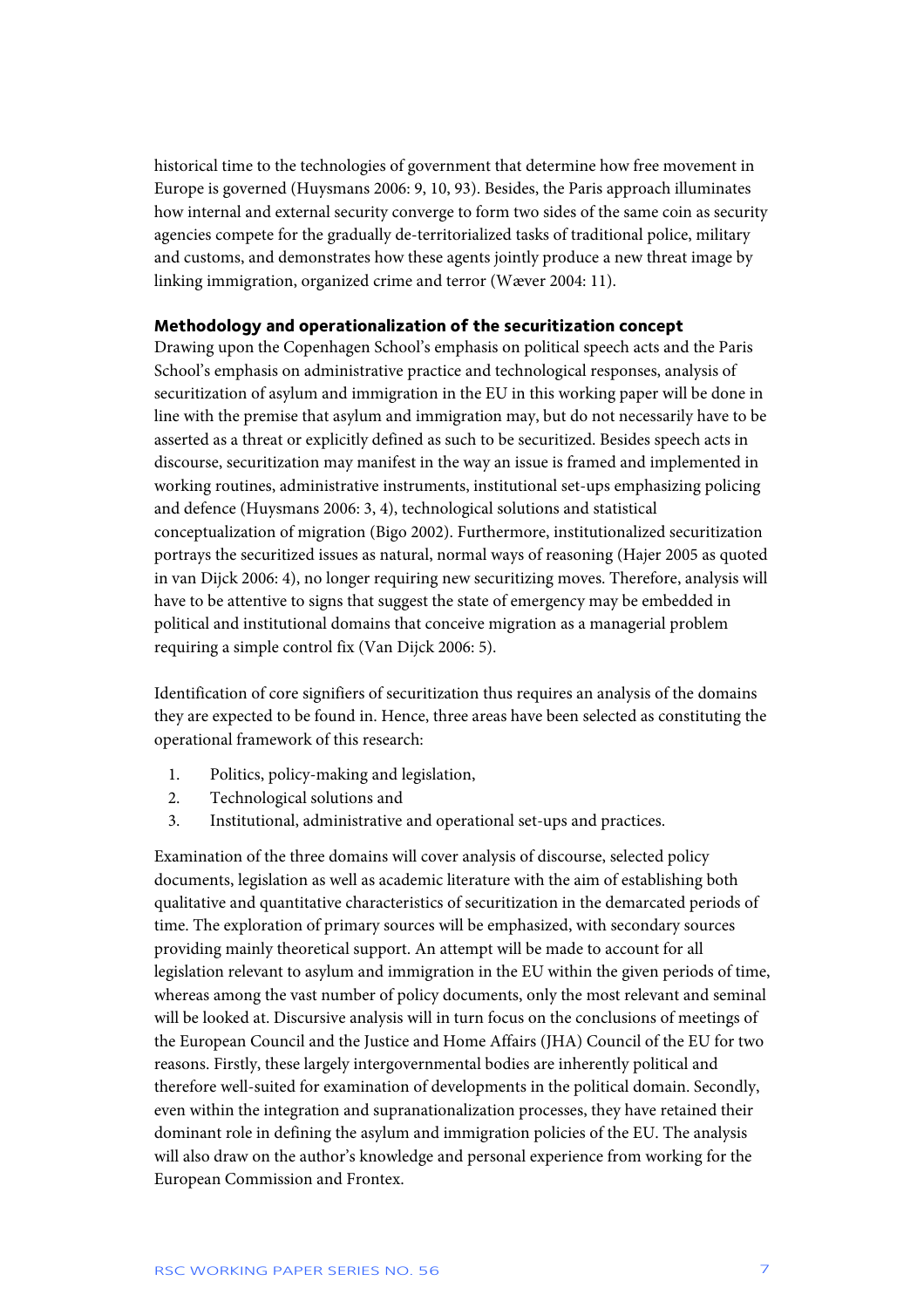The nature of change will be characterized as either quantitative or qualitative. For the purpose of this research, quantitative change denotes an increase or decrease in the output on a certain phenomenon – e.g., more frequent linkage of migration and security or a higher number of drafted policy documents and adopted legislation. Qualitative change in turn points at the transformed meaning and implications of the phenomenon – e.g., revised substance of the provisions of the policy documents and legislation and novel linkage of issues.

The following Chapters 3 and 4 will explore the developments in asylum and immigration in the EU from 1992 to 2008. The importance of 9/11 will be demonstrated and core identifiers of securitization analysed.

### **3 Asylum and immigration in the EU from 1992 to 11 September 2001**

This chapter will offer an insight into the securitization of asylum and immigration in the EU in the period from 1992 to 11 September 2001. The objective of the analysis is to identify the signifiers of the securitization predating the events of 9/11 in the three established areas: (1) politics, policy-making and legislation, (2) technological solutions and (3) institutional, administrative and operational practices and set-ups. Those will subsequently be juxtaposed against respective signifiers of the period after 9/11 in an attempt to tease out the effect of these events on the way asylum and immigration in the EU are framed. Each subsection will begin with a brief summary of key developments predating 1992 to contextualize the subsequent analysis.

#### **Politics, policy-making and legislation**

Four highly relevant pieces of legislation related to asylum and immigration were passed before 1992. One of them – the Single European Act (SEA), signed in 1986 – was adopted within the remit of the EC. It aimed at bringing about the single market envisaged in the EEC Treaty of 1957 through abolition of all controls among the Member States (MS) on the movement of goods, persons, services and capital, thus establishing an area without internal frontiers after a transitional period ending on 31 December 1992 (SEA 1986, Art. 13). Although the single market had direct relevance for asylum and immigration matters, supranationalization of the respective policies was rebuffed and no provisions for refugees, asylum, visas and the status of the Third Country Nationals (TCNs), proposed by the European Commission (Geddes 2008: 71), were included in the SEA. Cooperation on the entry, movement and residence of TCNs was to continue to take place in intergovernmental fora (Geddes 2008: 75).

Intergovernmental collaboration produced three other relevant documents, which were signed outside the scope of EC law. These were the Schengen Agreement of 1985, the Convention Implementing the Schengen Agreement (CISA) and the Convention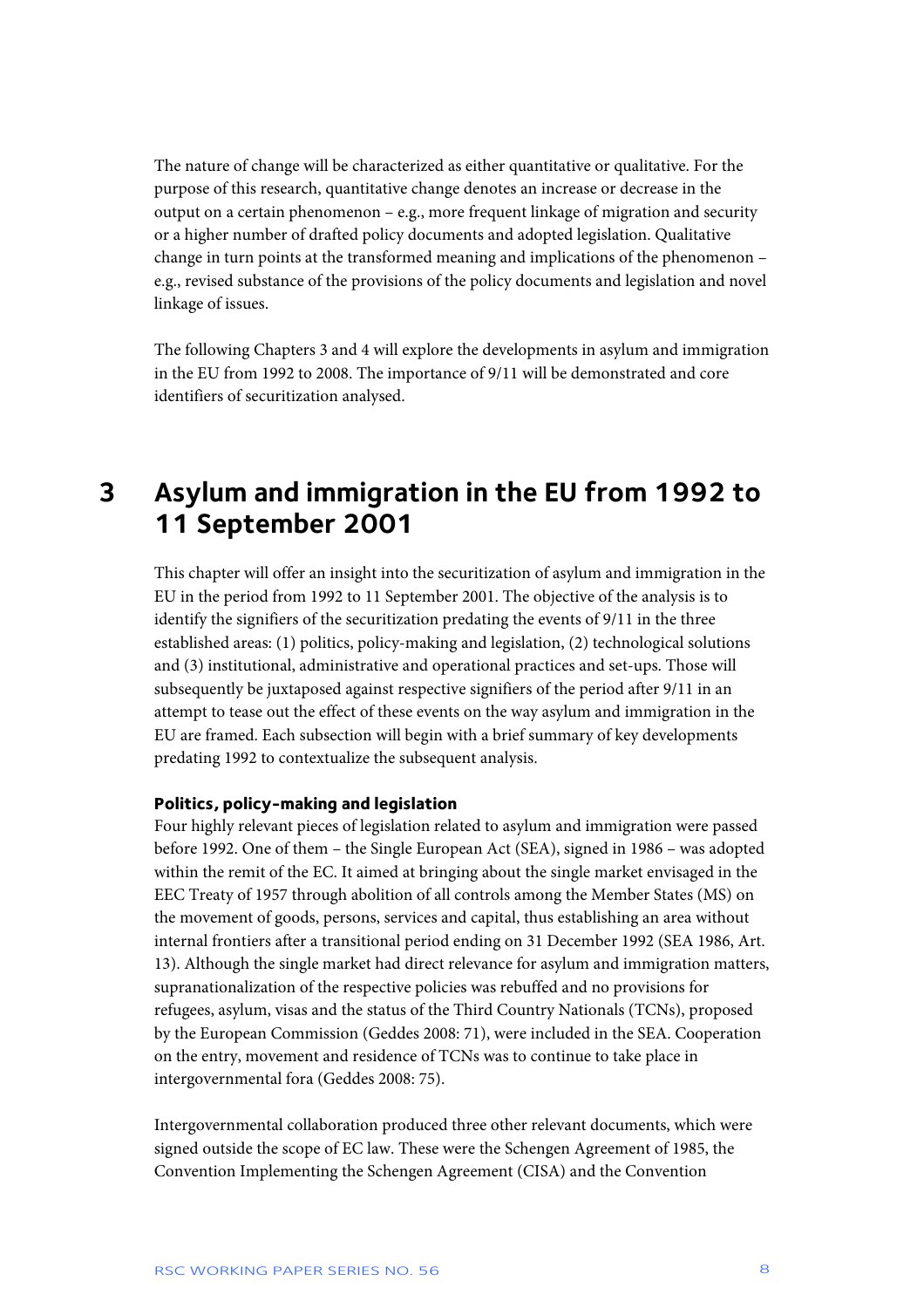Determining the State Responsible for Examining Applications for Asylum Lodged in One of the Member States of the European Communities (the Dublin Convention) of 1990. The Schengen Agreement was initially signed among the Benelux countries, West Germany and France on abolition of internal border controls among the signatories and constituted a so-called 'laboratory experiment' in the area. It focused on flanking measures such as escalated external border controls and cooperation in JHA matters, deemed necessary by the perceived security deficit stemming from the abolition of internal border checks. The CISA, unlike the first Schengen Agreement, expressly linked immigration and asylum with terrorism, transnational crime and border control (Huysmans 2000: 756) and laid down detailed provisions on the fight against illegal immigration, the intake of asylum-seekers as well as allocation of responsibility for them (CISA 1990; Guild 2006a: 636; Lavenex 2001: 95). It amplified the asylum–migration nexus by setting forth provisions that applied to both groups indiscriminately – strict visa requirements, cooperation in visa matters, expulsion and readmission, and imposition of carrier penalties (CISA 1990; Lavenex 2001: 96, 100).

The Dublin Convention supplemented the CISA and dealt specifically with the distribution of responsibility for asylum-seekers who had managed to enter the territories of the signatories. Its provisions constituted a significant departure from the universal responsibility of protection enshrined in the Convention relating to the Status of Refugees of 1951 (the Geneva Convention) and its Protocol (Lavenex 2001: 96) and pointed at the underlying dynamic behind the intergovernmental cooperation: an objective of reducing the number of asylum applications, tightening the external borders and reducing entry options (Lavenex 2001: 97). These developments demonstrate that already by 1992, the momentum of securitization of asylum and immigration had been set.

In 1992, the Treaty on European Union or Maastricht Treaty as it is commonly referred to, brought asylum and immigration affairs into the remit of the newly established European Union. In the three-pillar structure, the first was the European Community pillar, designated for communitarized matters, while the other two pillars were intergovernmental, one dealing with the Common Foreign and Security Policy and the other with Justice and Home Affairs. Two developments brought about by the Maastricht Treaty signified securitization of asylum and immigration. Firstly, it failed to provide any meaningful supranationalization and judicial oversight in asylum and immigration matters. Secondly, asylum and immigration were clearly pooled with illegal immigration, fraud, organized crime and police cooperation in the fight against terrorism, drugs trafficking and other forms of serious international crime, both in Article K.1 of Title VI of the Community pillar, where asylum and immigration were listed only as 'matters of common concern' (Treaty on European Union), as well as in the provisions for actual cooperation on asylum and immigration, which was placed in the intergovernmental Third Pillar and rested on the securitarian mindset and legacy of the Trevi and Schengen groups.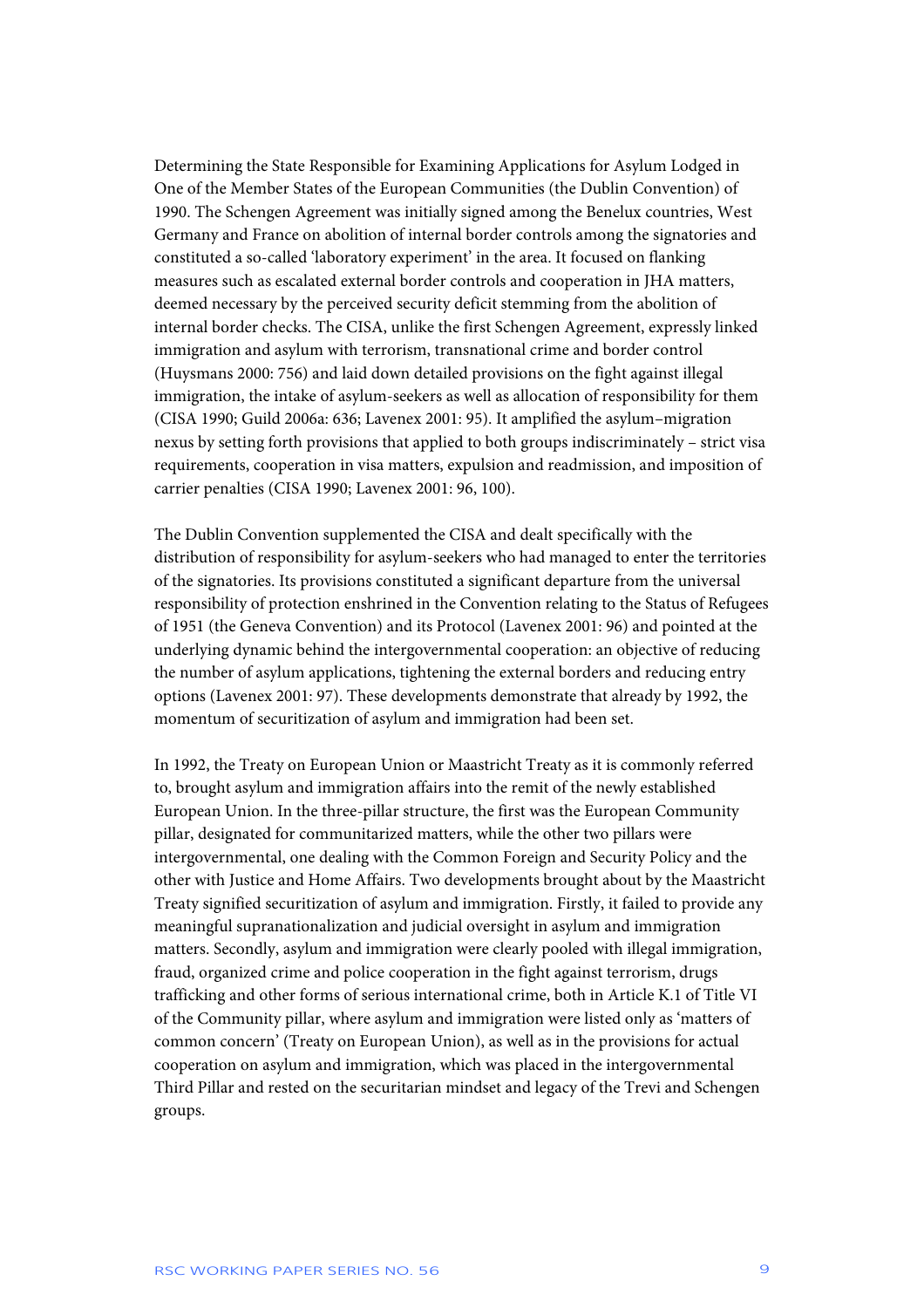The subsequent Treaty of Amsterdam, adopted in 1997 in order to address the deficiencies of the Maastricht Treaty, is of key importance for understanding the development of asylum and immigration policies and legislation in the EU. In response to the objective need of eliminating the institutional confusion caused by the communitarized single market and the directly related intergovernmental handling of asylum and immigration affairs, the Amsterdam Treaty de-linked asylum and migration from questions of organized crime (Bigo 2005: 74) by moving the former to the Community Pillar, where cooperation was to cover harmonization of national provisions on the reception of asylum-seekers, procedures for processing of asylum applications, minimum standards for the qualification of persons as refugees, temporary protection, policies on entry as well as closer cooperation to combat illegal migration, including repatriation under Title IV (Treaty of Amsterdam Title IV).

However, it codified the nexus of asylum–migration–security through the establishment of the Area of Freedom, Security and Justice (AFSJ), 'in which the free movement of persons is assured in conjunction with appropriate measures with respect to external border controls, asylum, immigration and the prevention and combating of crime' (Treaty of Amsterdam Article B). Not only did this not break the security continuum (Lavenex 2001: 136); it institutionalized the link between asylum and immigration and security matters. The intergovernmental securitarian legacy was also confirmed by the incorporation of the Schengen acquis into the legal framework of the EU and by upholding democracy-starved decision-making measures such as unanimity at the Council and consultation procedure with the European Parliament despite the move of asylum and immigration matters to the Community pillar, which more usually would condition qualified majority voting at the Council and co-decision procedure with the European Parliament. Besides, the Member States retained their right to put forward proposals for new legislation in this area (which is commonly a competence of the European Commission) for a further five years, thus allowing them to retain considerable control over the matters of asylum and immigration. Through the Amsterdam Treaty, the powers of the European Court of Justice were extended to cover interpretation of Title IV as well as rulings on the validity of interpretations of courts, but only provided they constituted the final instance in the particular MS (Geddes 2008: 124). This arguably resulted in much slower coherence in the reading and application of law and kept the influence of the ECJ over the politicized asylum and immigration matters to the minimum. Thus, examination of the Treaty basis of cooperation in this field demonstrates that securitization of asylum and immigration by means of pooling them with security issues in a security continuum was established by the Maastricht Treaty and confirmed by Amsterdam Treaty, which codified the asylum-migration-security nexus in the AFSJ. This is of paramount importance, as the Treaties constitute the very foundation of EU work, competence and identity.

In terms of political discourse, examination of the Presidency Conclusions of the European Council summits and press documentation from the JHA Council meetings demonstrates the salience of asylum and immigration issues as well as that they are pooled with crime matters and occasionally linked to security concerns. The Florence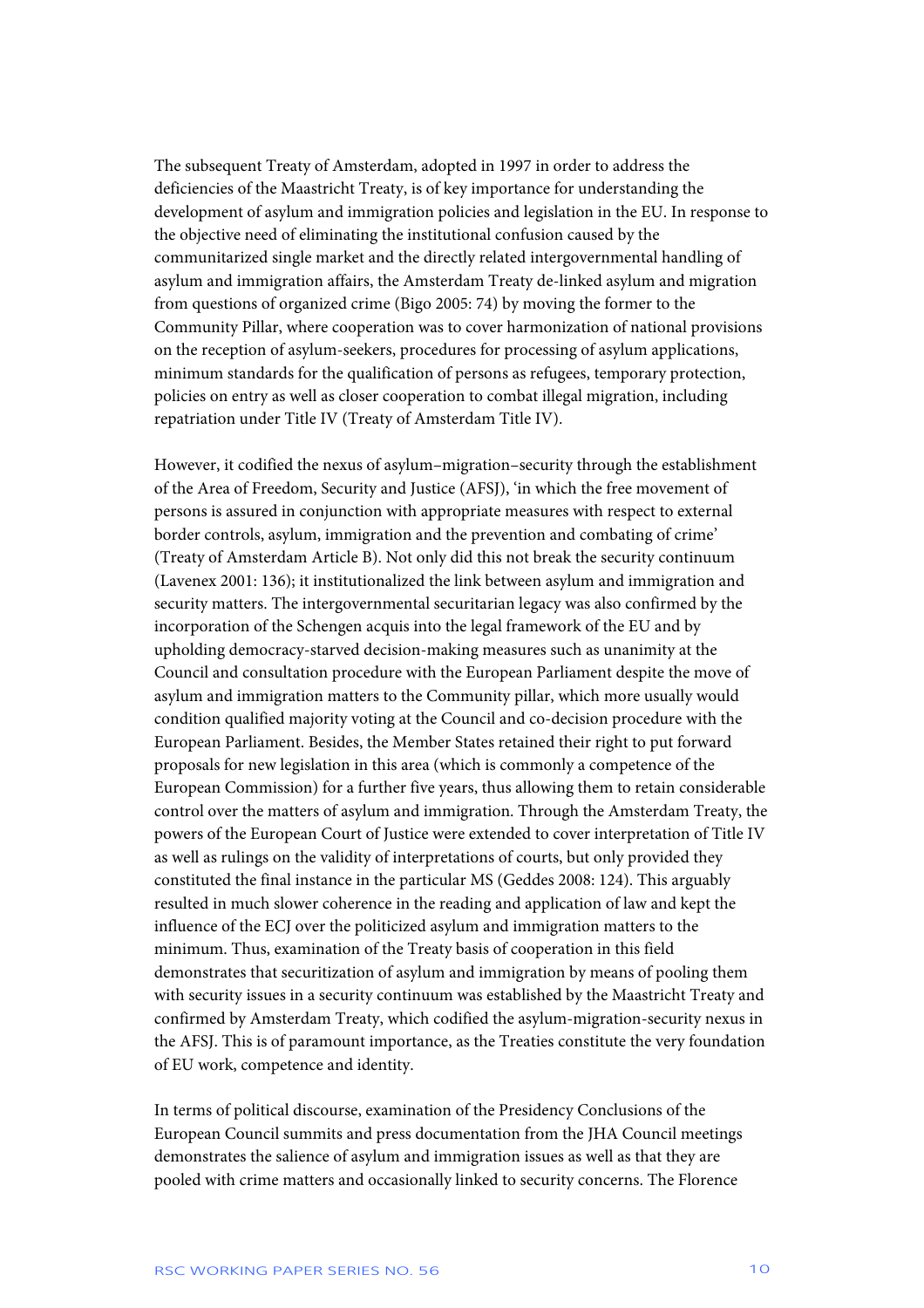European Council in June 1996 explicitly noted that the Union would be brought closer to its citizens by *inter alia* 'meeting their need for security, which implies improving substantially the means and the instruments against terrorism, organized crime and drug trafficking, as well as the policies on all aspects of asylum, on visas and on immigration with a view to a common judicial area in this context' (European Council 1996: Article V).

The Dublin European Council of December 1996 instructed the upcoming Intergovernmental Conference tasked with drafting the Amsterdam Treaty, 'to work to reach agreement on a strengthened capacity for action in relation to visas, asylum, immigration, the crossing of external borders, the fight against drugs and international crime including terrorism, offences against children and trafficking in persons…These issues are of the most serious concern to citizens in all Member States and the Union must be given the means to act effectively in these areas' (European Council 1996a: Article IV).

The Austrian Presidency of the Council of the European Union of 1998 linked migration to security explicitly (Boswell 2003: 628; Sterkx 2003: 9), made the proposal of overhauling the entire EU asylum system by focusing on temporary protection and invited the Council to search for ways and means to strengthen the security of the external border (European Council 1998). Subsequently, the Tampere European Council declared that the establishment of the AFSJ was at the 'very top of the political agenda' (European Council 1999 Title X). It must be noted, however, that asylum and immigration were not concerns in the fight against terrorism that was increasingly a topic of community action. Neither the meeting on 26 September 1995, in response to the Oklahoma bombings, where the JHA Council discussed the fight against terrorism, nor the La Gomera Declaration, adopted by the JHA Council on 23 November 1995, which denounced all forms of terrorism and indicated the steps to be taken for fighting it, request links to asylum or immigration to be examined (Council of the European Union 1995c; idem 1995d). This might have stemmed from awareness that the acts were carried out by nationals of the USA; however it might also denote that the link between refugees and terrorism was not established. Analysis of the political discourse during the period between 1992 and 9/11 thus demonstrates the politicization of asylum and immigration and their linking with security issues in a security continuum in response to a threat construct that did not conform to reality, as the figures of asylum applications began to decline significantly with the end of conflict-induced displacement in the Balkans, Afghanistan and other regions in the late 1990s (Garlick 2006: 46). However, the securitizing speech acts are rather sporadic and secondary, do not link asylum and immigration with terrorism directly and appear not to have called for any extraordinary measures.

Concerning policies and legislation on asylum, the pre-9/11 period is mainly characterized by early attempts at harmonization and a resulting broad range of nonbinding measures, which nevertheless are significant as they determined the basis and nature of the subsequent supranationalized cooperation. Of key importance are the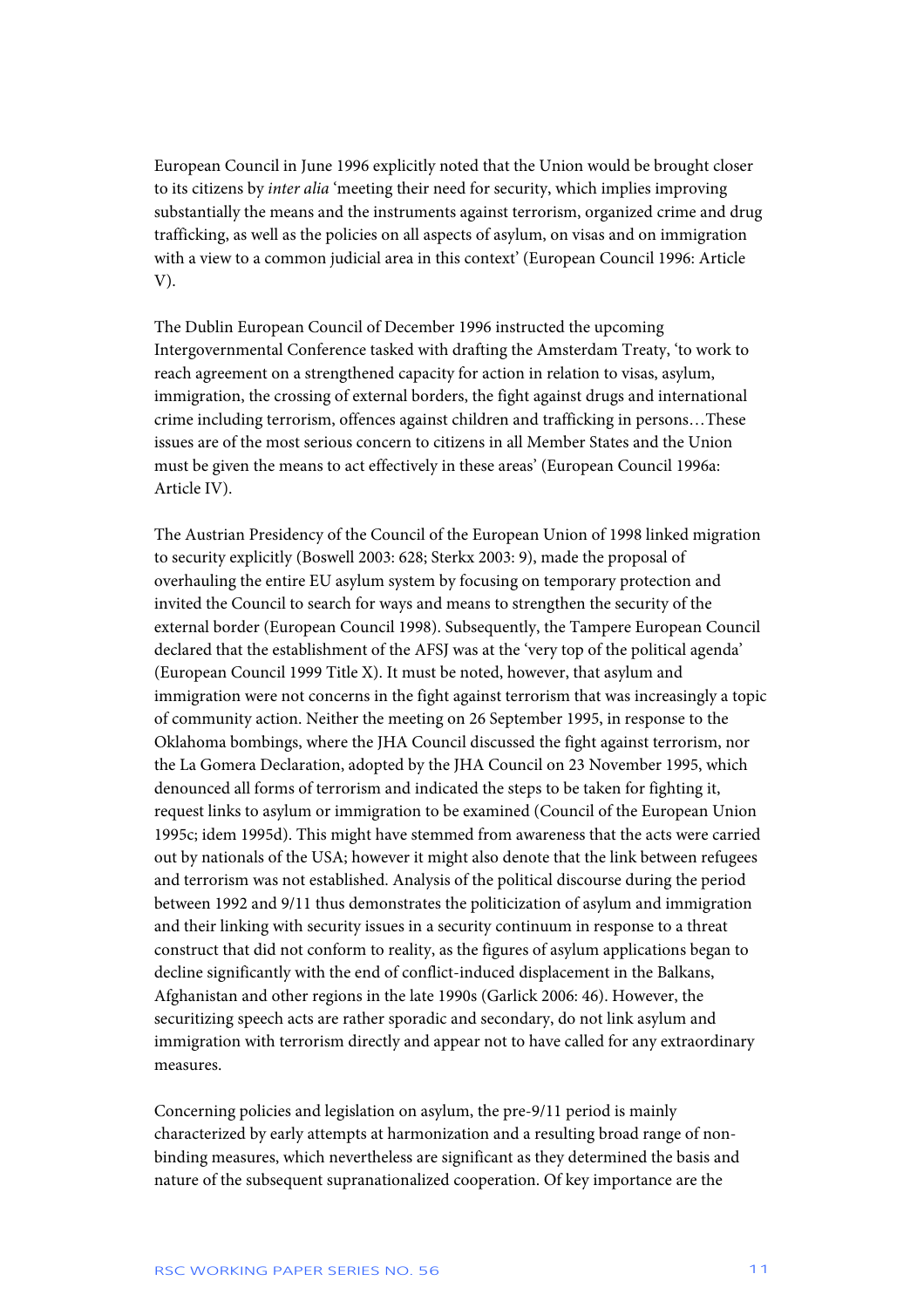London Resolutions and Conclusions of 1992, later formally adopted by the Edinburgh European Council (Lavenex 2001: 112). They signalled a pronounced restrictionist stance towards the recognition of asylum-seekers and largely 'set the agenda for asylum and refugee protection for the next 15 years' (Guild 2006a: 638). These were the Conclusions on Countries in Which There is Generally No Serious Risk of Persecution ('safe countries of origin'), Resolution on a Harmonized Approach to Questions Concerning Host Third Countries ('safe third countries') and Resolution on Manifestly Unfounded Applications for Asylum, which together effectively reduced access to protection for persons considered eligible for protection elsewhere or not in genuine need of it (Council of the European Union 1992, 1992a, 1992b; Lavenex 2001: 112). In addition, a Recommendation regarding Practices followed by Member States on Expulsion was adopted at the same meeting in London, calling for a quick, efficient, functional and economical approach to expulsion (Lavenex 2001: 113). These documents introduced a whole new set of possible accelerated and simplified procedures, and a new buffer zone of 'safe third countries' and 'safe countries of origin' the unwelcome immigrants could be returned to, signifying an administrative policy measure securitizing the asylum-seeker. This approach was affirmed by the Resolution on minimum guarantees for asylum procedures, adopted in June 1995, which covered a wide range of rights of asylum-seekers at the lowest common denominator level (Council of the European Union 1995a).

The politicized construct of asylum was visible not only in the lack of sufficient procedural safeguards, but also in the suggestion that there should be no *de facto* or *de jure* grounds for granting asylum to a national of another MS (Council of the European Union 1995a Article 20). Subsequently, in 1996, the Council adopted the Joint Position on the harmonized application of the definition of the term 'refuge' (Council of the European Union 1996), which was 'in clear opposition to the main cause of refugee flows' and departed 'from the liberal practice', often followed by individual MSs (Lavenex 2001: 119). Temporary protection as an option preferred over full refugee status was discussed at the JHA Council, in light of the ex-Yugoslav and Albanian crises (Council of the European Union 1997), and the response to the influx of Iraqi migrants noted on the one hand that a large portion of the asylum-seekers were in genuine need of protection, warranting harmonization of asylum procedures, while on the other hand emphasizing the importance of intensified pre-frontier and border controls to curb the flows (Council of the European Union 1997a). These early efforts at harmonization of asylum policies and legislation by means of non-binding measures illustrated that the MS were ready to agree only on the lowest common denominator; they also demonstrated the increasing emphasis on control and exclusion of the securitized asylum-seeker.

The pace of cooperation on asylum matters was significantly accelerated by the Amsterdam Treaty, which required adoption, by May 2004, of binding 'measures on asylum, in accordance with the 1951 Geneva Convention and the 1967 Protocol relating to the status of refugees and other relevant treaties' in five areas (Amsterdam Treaty 1997 Art 63), thus setting in motion most of the legislation that was passed after 9/11. Securitization of asylum was demonstrated not only in the codification of the asylum– migration nexus, discussed earlier, but also in the reinforcement of the concept that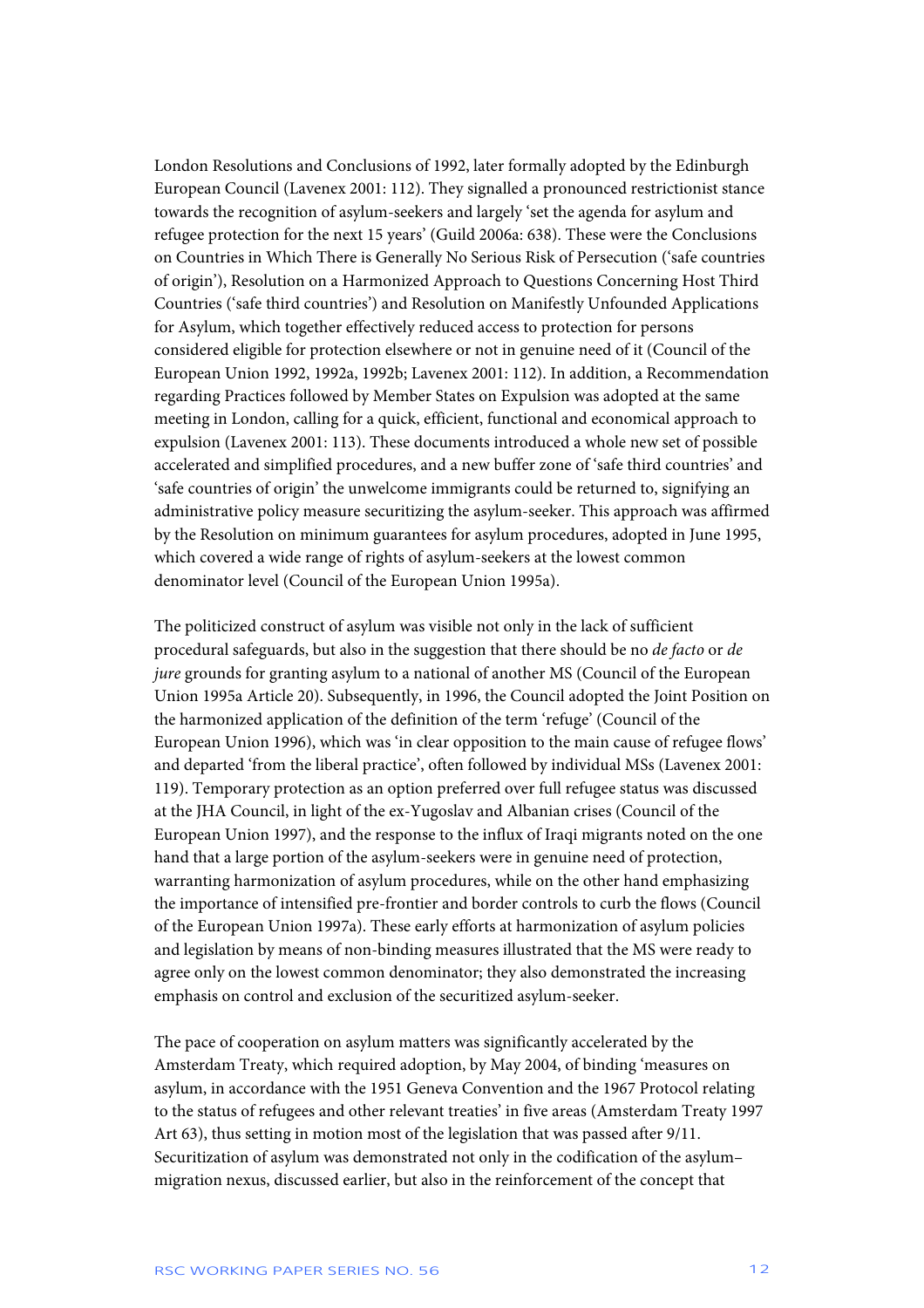asylum was in principle to be denied to nationals of other EU MS by the so-called 'Spanish Protocol', included in the Treaty (Treaty of Amsterdam, Protocol on Asylum for Nationals of Member States of the European Union). Substance to the AFSJ was given by the Extraordinary Meeting of the European Council held in Tampere in the subsequent year, which gave great weight to how asylum and immigration issues would be framed and marked a conceptual turn, signifying somewhat reduced securitization of asylum. The Heads of States seemed to recognize the danger of an emerging 'Fortress Europe' (Lavenex 2001: 106); hence, although focus was still on control and limiting immigration, as well as the fight against illegal immigration, the overall approach was rather more balanced and demonstrated concern over the protection of refugees and asylum-seekers and their rights.

The Council reaffirmed 'the importance the Union and Member States attach to absolute respect of the right to seek asylum' and launched work on the Common European Asylum System, 'based on the full and inclusive application of the Geneva Convention, thus ensuring that nobody is sent back to persecution, i.e. maintaining the principle of non-refoulement' (European Council 1999: Article A. II). The Council also facilitated and encouraged elaboration of the Charter of Fundamental Rights of the EU, which was later promulgated by the Nice European Council in 2000. Importantly, the Charter recognized the right to asylum in its Article 18 and provided for complementary protection under Article 19, which set forth that 'No one may be removed, expelled or extradited to a State where there is a serious risk that he or she would be subjected to the death penalty, torture or other inhuman or degrading treatment or punishment' (European Council 2000).

Although the Charter is not yet binding on the MS of the EU, its normative power and significance for development of a rights-based approach to the protection of asylumseekers should not be underestimated. The subsequently adopted Council Directive on minimum standards for giving temporary protection in the event of a mass influx of displaced persons and on measures promoting a balance of efforts between Member States in receiving such persons and bearing the consequences thereof, or Temporary Protection Directive as it is commonly referred to (Council of the European Union 2001a), constituted the only binding measure related to asylum of the period from 1992 to 9/11. Although it failed to establish a satisfactory burden-sharing regime, it is argued that it still struck a compromise between 'control' and 'humanitarianism' (Durieux and Hurwitz 2004: 143), replicating the slightly more balanced approach of the Tampere European Council.

Analysis of asylum-related developments in the period from 1992 to 9/11 thus demonstrates a mixed record. On the one hand, many of the adopted non-binding harmonization measures were restrictionist and reflected the lowest common denominator. On the other hand, however, a link between asylum, immigration and internal security was not explicitly made, and it appears plausible to conclude that securitization of these matters stemmed mostly from the perceived threat they posed to the Western welfare state, its cultural identity and the functional integrity of the EU. The more humanitarian and balanced approach of the Tampere European Council as well as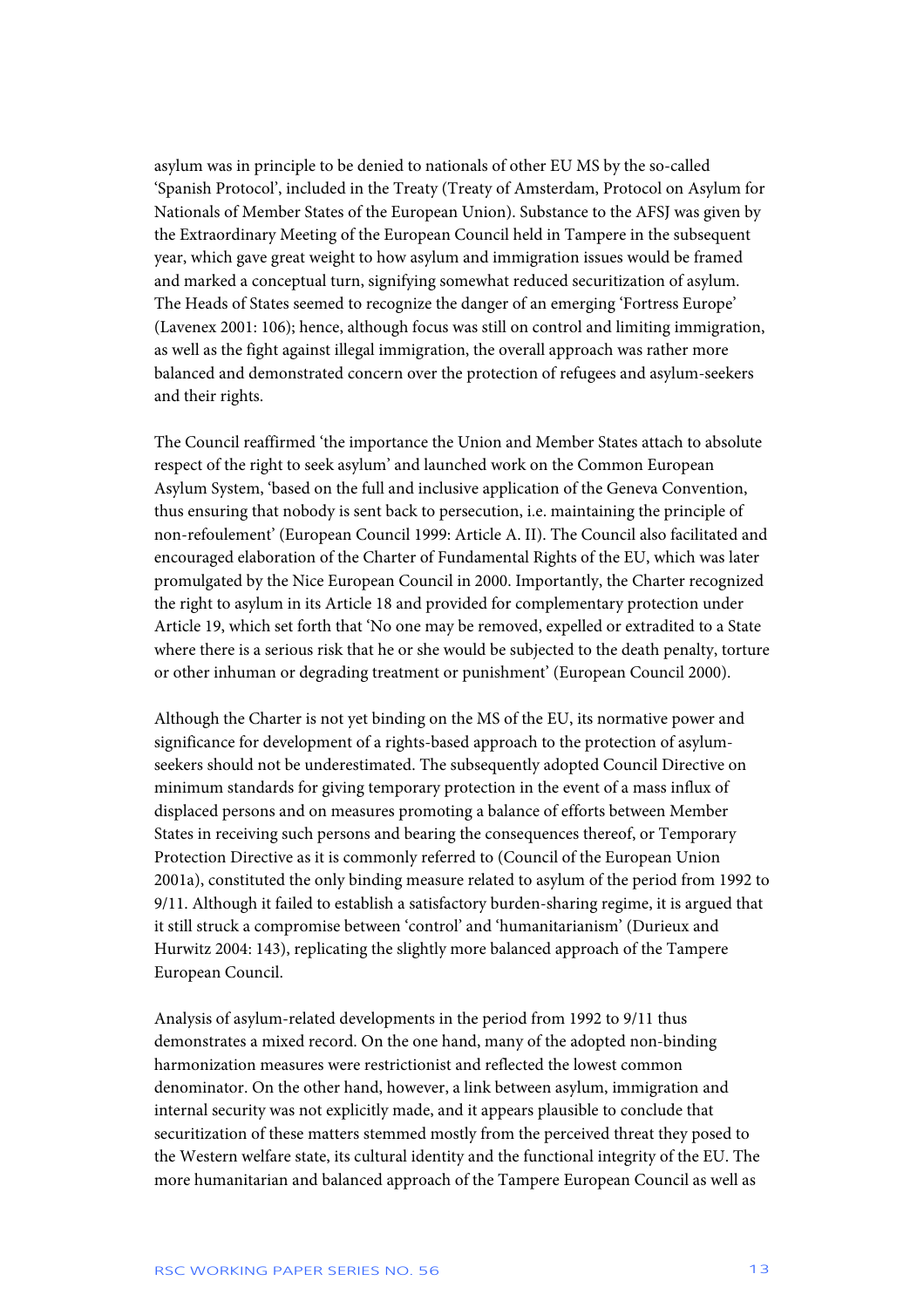the recognition of a right to asylum and provision of complementary protection in the Charter of Fundamental Rights of the EU, also signalled a slight reduction of the securitization of the asylum-seeker. Importantly, the only legally binding Directive related to asylum during this period struck a compromise between control and humanitarianism and denoted more balance and less securitization.

Developments regarding immigration before 9/11 were twofold. The Treaty of Amsterdam established Community competence in legal immigration affairs, whereas the more sensitive illegal immigration was left in the intergovernmental Third Pillar (Treaty of Amsterdam Title IV). Following the securitarian framework set by the Schengen Agreements, the fight against illegal immigration played an important part in the nonentrée regime of the EU (Chimni 1998: 352) and was prioritized over provisions for legal entry (European Council 1999; Council of the EU 1998c). Hence, the scarcity of legal immigration channels meant illegal entry was often the only means of accessing protection and a better life in the EU; the tragic consequences of illegal immigration were illustrated *inter alia* by the incident in Dover in July 2000 in which 58 Chinese nationals trying to enter the UK illegally lost their lives (Commission of the EC 2000). A possible redirection of the policy framing was however indicated by the Tampere European Council, which followed a more equitable approach and stated that an EU immigration policy should strike a balance between humanitarian and economic admission, as well as aiming to provide TCNs with rights comparable to those of the nationals of the EU (European Council 1999). Subsequently, the European Commission called for revisiting the EU's 'zero immigration' policy and suggested new channels for legal immigration be made available to labour migrants in the Communication on Community Immigration Policy in 2000 (Levy 2005: 34, Commission of the EC 2000). This Communication was followed up by the proposal for a Directive on the conditions of entry and residence of third-country nationals for the purpose of paid employment and self-employed economic activities, tabled in July 2001 (Commission of the EC 2001). Although before 9/11 Community legal immigration schemes were not developed and the significance of the fight against illegal immigration prevailed, the post-Tampere efforts thus suggested a possible revision of the non-entrée regime and an opportunity to establish a more balanced system, where fighting illegal immigration would constitute a legitimate concern considerably less implicated in the broader protection regime of the EU.

The unravelling convergence of foreign policies and asylum and immigration affairs constituted another significant element in the securitization of asylum and immigration in the EU. It manifested in an escalated cooperation with third countries on migration issues and resulted most notably in the conclusion of a number of bilateral readmission agreements, which legalized return of the asylum seeker even before the asylum claim was entertained. In anticipation of massive immigration flows, the escalated border controls of early 1990s with the newly independent Central and East European countries (CEEC) were relaxed only after the respective readmission agreements were signed (Lavenex 2001: 114); asylum along with drugs, frontier controls, judicial and police cooperation in general came to constitute priority fields for cooperation with the CEEC as well as Malta and Cyprus (Council of the European Union 1996a). The Essen European Council also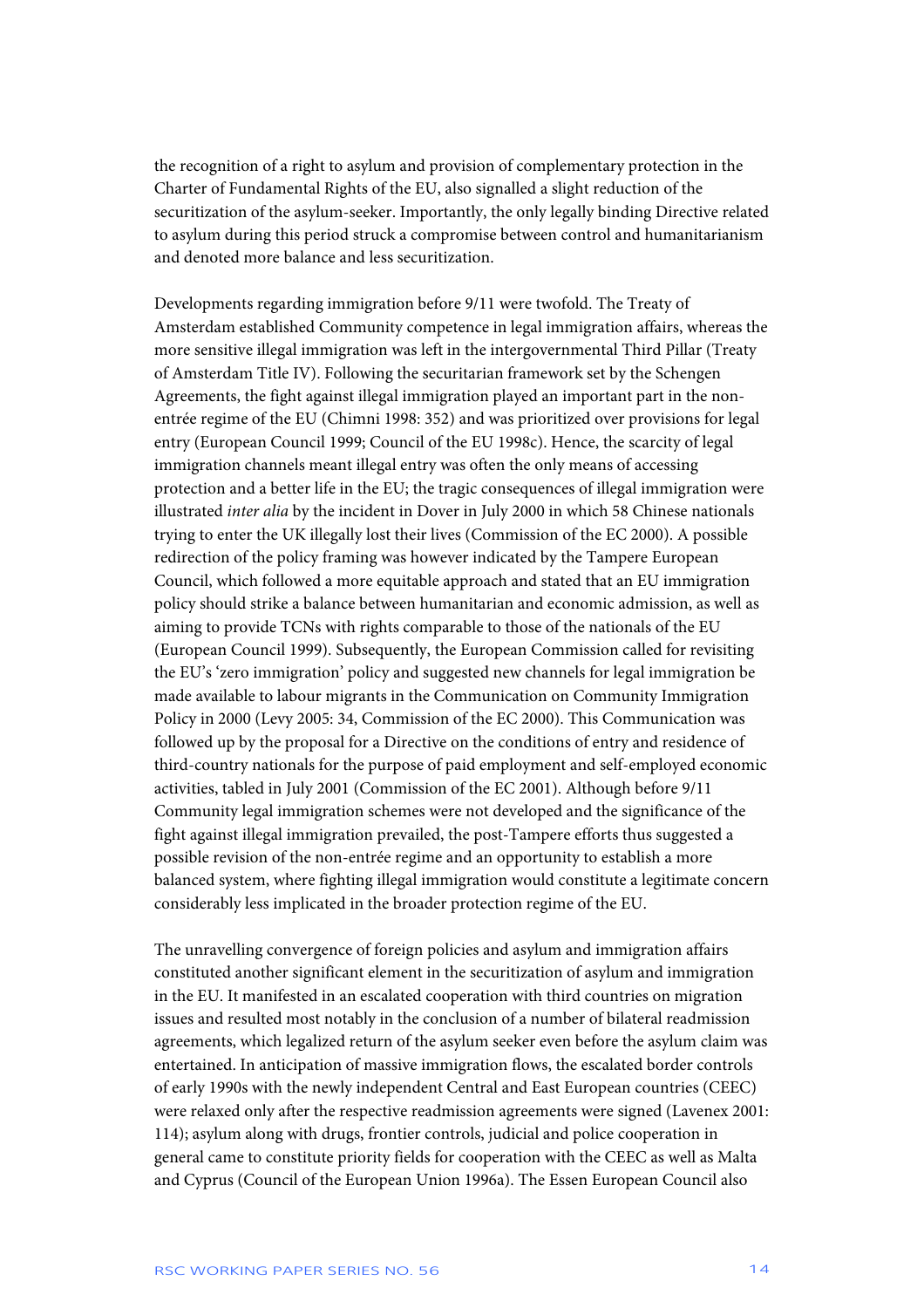noted the need to explore ways of cooperation with the Mediterranean partners, including the fight against illegal immigration (European Council 1994: Annex V Article 7) – an initiative that resulted in the Barcelona process launched in 1995. Subsequently, as the anticipated 'invasion' of East and Central Europeans never took place, the concept of threat was reoriented towards Africa and the Middle East, and the High-Level Working Group on Asylum and Migration (HLWG), which was established in 1998 to provide a coherent and comprehensive approach to the countries of origin of migratory movements, directed its efforts towards Afghanistan, Albania, Morocco, Somalia, Sri Lanka and Iraq (Boswell 2003a: 115; Tsoukala 2005: 166). The Action Plans drafted by the group manifestly emphasized the security component (Sterkx 2003: 20) and focused on anti-trafficking and control measures, signifying a securitarian logic. The politicization and salience of the issue was cemented by the call for a comprehensive approach that would integrate JHA matters in all areas of external relations of the Tampere European Council (European Council 1999), further elaborating on the establishment and work of the HLWG on Asylum and Migration. Subsequently, the notion of readmission agreements was taken a step further when powers to negotiate EC readmission agreements with the Russian Federation, Hong Kong, Makao, Sri Lanka, Morocco and Pakistan were afforded to the European Commission in 2000 and 2001 (Council of the European Union 2000, Odysseus Academic Network 2009: 283). Hence, asylum and immigration matters were hijacked not only by experts from the interior and justice ministries, but also by the high politics of foreign affairs. This link, which may be exploited to the disadvantage of refugee-producing countries and the refugees themselves, constituted another element of the politicization and securitization of asylum and immigration.

Closely related to the convergence of asylum and immigration policies with external affairs were developments of visa policies. Visa policies found a place in Article 100c of the Community pillar of the Amsterdam Treaty, where the Council, acting unanimously, could draw up lists of TCNs in need of a visa for crossing the external border (Geddes 2008: 103). In 1995, according to the requirements set by the Maastricht Treaty, a Council Regulation laying down a uniform format for visas was adopted (Council of the European Union 1995) as well as a Regulation determining the third countries whose nationals must be in possession of visas when crossing the external borders of the MS (Council of the European Union 1995b). The significance of the latter Regulation lies in that it deemed risks relating to security and illegal immigration to be a priority consideration for establishing the content of the list and did not provide any safeguards or exemption from visa requirements to the potential asylum-seekers likely to be generated by the listed countries (Council of the European Union 1995a; Article 2.2). Subsequent legislative acts on the matter, adopted in 1999 and 2001, replicated these provisions (Council of the EU 1999; 2001).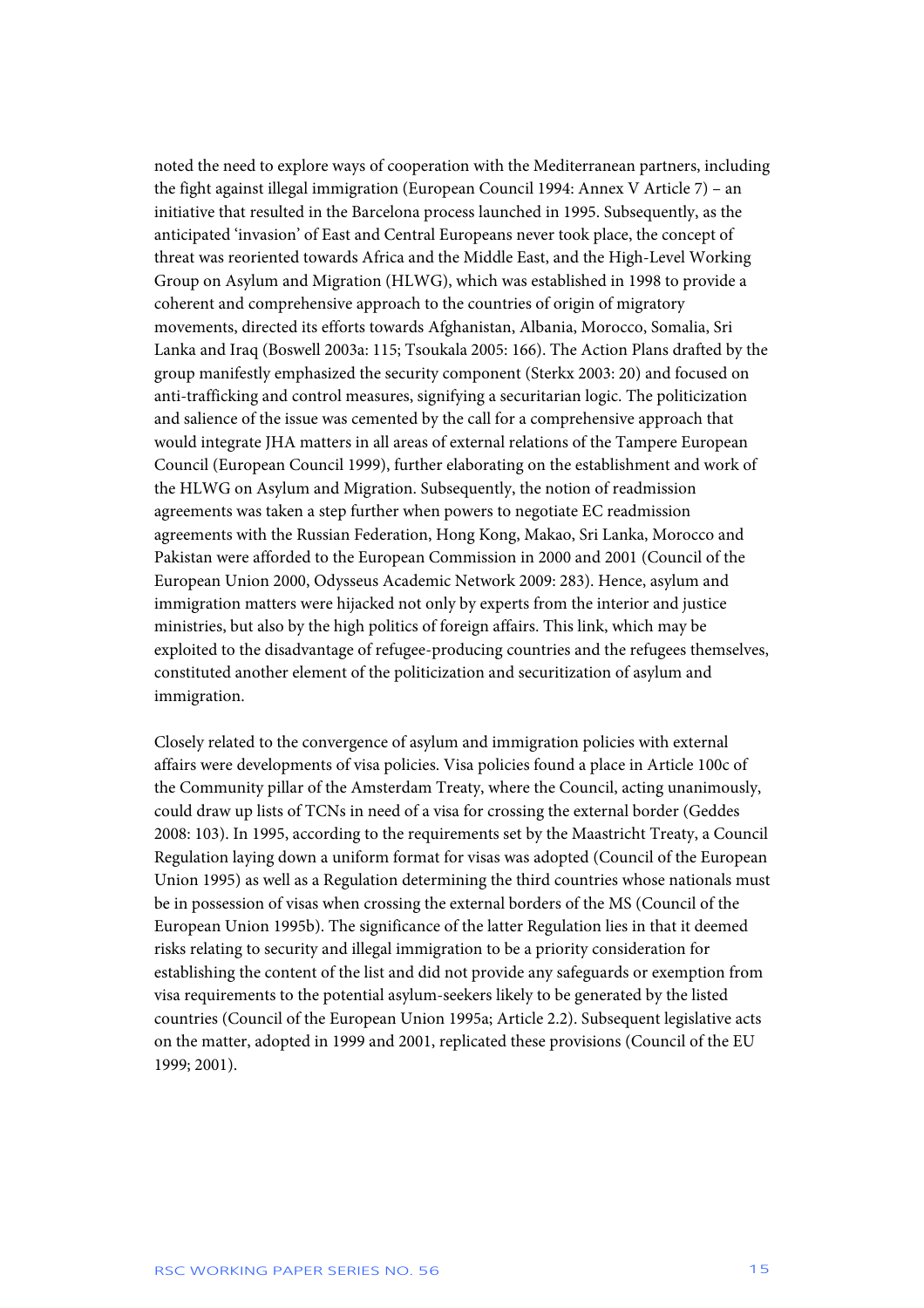Article 3 of the Council Regulation of 2001, listing the third countries whose nationals must be in possession of visas when crossing the external borders and those whose nationals are exempt from that requirement, notably stipulated the following:

Without prejudice to obligations under the European Agreement on the Abolition of Visas for Refugees, signed at Strasbourg on 20 April 1959, recognized refugees and stateless persons:

- shall be subject to the visa requirement if the third country where they reside and which issued their travel document is one of the third countries listed in Annex I;
- may be exempted from the visa requirement if the third country where they reside and which issued their travel document is one of the third countries listed in Annex II. (Council of the European Union 2001)

The list of countries in Annex I included places that were the likeliest to generate asylumseekers in genuine need of protection. Thus, the Regulation served as an indisputable instrument in the further tightening of legal entry options and securitization of asylum and immigration. The reach of these provisions was further strengthened by the Council Directive supplementing the provisions of Article 26 of the CISA, harmonizing penalties to carriers for transporting illegal migrants, adopted in June 2001 (Council of the EU 2001b). While it was stated that execution of the provisions of the Directive should take place 'without prejudice to Member States' obligations in cases where a third country national seeks international protection' (of Council of the European Union 2001b: Article 4.2), the actual implementation of the minimal safeguard was questionable. Lastly, a Directive on the mutual recognition of decisions on the expulsion of third country nationals was adopted, privileging the politicized solidarity among states over the rights of the individual (Guild 2006: 642). These measures established the system of administrative or 'passive' interception (Moreno Lax 2008: 322), which effectively reduced access to protection for the securitized asylum-seeker.

#### **Technological solutions**

Adoption of the CISA and the Dublin Convention was accompanied by a decisive and significant move towards the elaboration of technological solutions in support of migration management. The design, content and use of the technological fixes indicated yet another step towards securitization of the asylum-seeker. These will be sketched out in more detail below.

The Schengen Information System (SIS) was set up under the CISA in 1990 and began operating in 1995. It held information on people wanted for arrest or extradition, missing persons, stolen vehicles, firearms and other objects, and on TCNs to be refused entry in the Schengen area (Baldaccini 2008: 37), and was defined as a tool for use by police, border and immigration officials from its inception (Boswell 2007: 601), thus constituting a database that linked the immigrant and potential asylum-seeker with crime explicitly. Development of a 'technological fix to the question of identifying the body of the asylum seeker' (Guild 2006: 66) was expedited in 1991 with a view to a functional implementation of the Dublin Convention. Negotiations over the content and use of this database were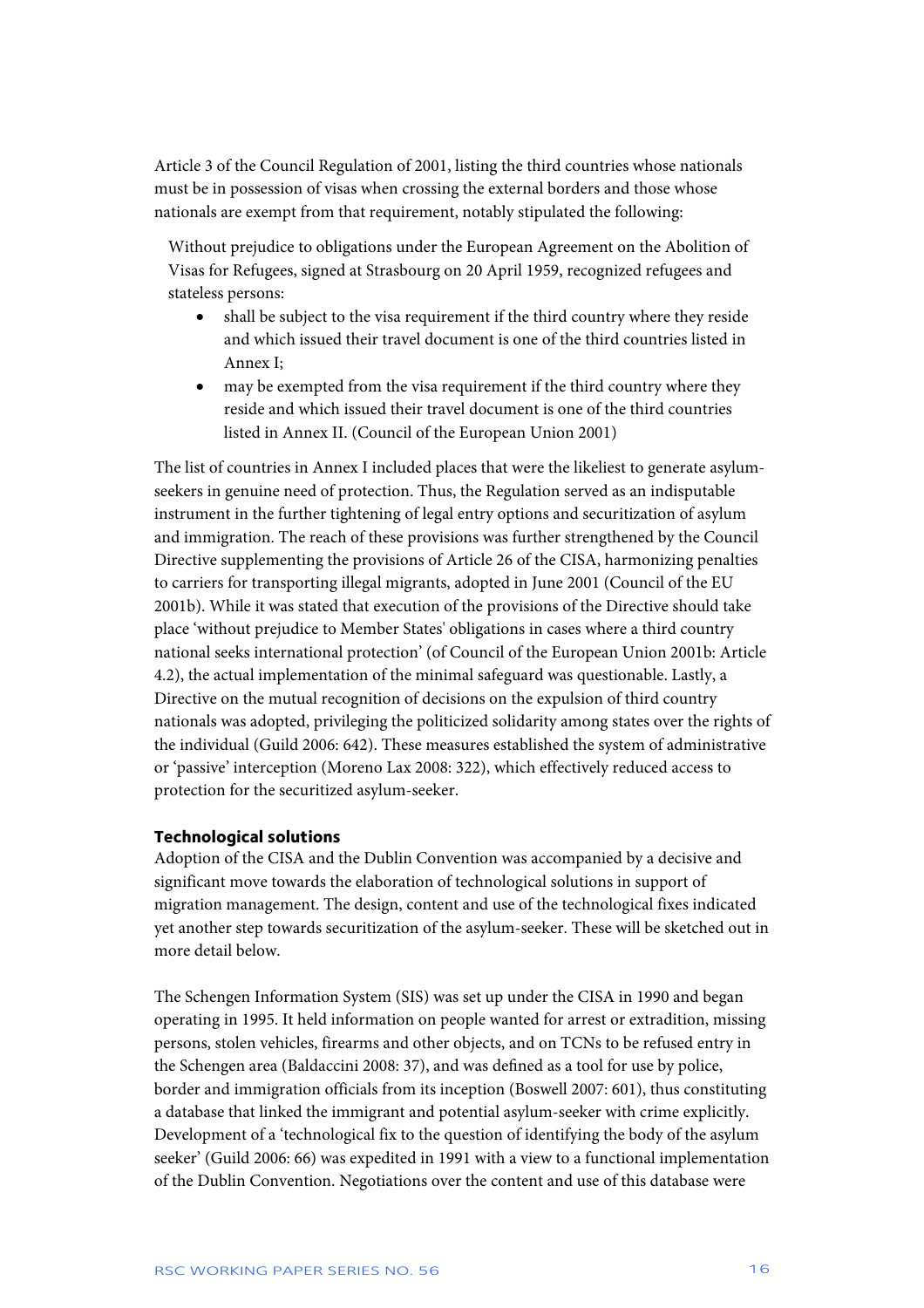protracted throughout the course of the 1990s, figuring prominently in each meeting of the JHA Council. States could not agree on whether the database should contain only data only on asylum-seekers, as initially envisaged, or information on illegal migrants as well (Council of the European Union 1998, 1998a), and whether management of the database should be left to the European Commission or one of the MS. In the absence of political agreement, possibilities for bilateral exchange of fingerprints were discussed (Council of the European Union 1998), signifying the importance the MS assigned to this technological solution. Its final version, adopted in 2000 (Council of the European Union 2000a), stipulated processing of three types of biometric data: (1) on asylum-seekers, (2) on aliens apprehended in connection with the irregular crossing of an external border and (3) on aliens found illegally present in a MS. The result was a 'convergence in policy of the categories of persons irregularly crossing borders and asylum applicants' (Guild 2006: 66) and it is rightly claimed that Eurodac constituted 'essentially an immigration data-base to support the implementation of the European asylum policy' (Baldaccini 2008: 42), which was directed towards restrictionism.

Two additional technological tools were devised to support the migration policies of the EU before 9/11. In 1998, the Joint Action setting up a European Image Archiving System (FADO), which provided a mechanism for exchange of images and expertise in detection of false or forged documents in support of the fight against illegal immigration and organized crime, was adopted (Council of the European Union 1998b). In 1999, the Early Warning System was set up to facilitate immediate transmission between national authorities of the first indications of illegal immigration and facilitator networks, and new developments that suggest new trends in matters of illegal immigration (European Parliament website). These measures demonstrated the increasing emphasis on security and technology while at the same time suggesting a link between asylum seekers and terrorism and other crimes (Khan 2008).

#### **Institutional, administrative and operational set-ups and practices**

Before 1992, cooperation on asylum and immigration took place in inter-governmental fora, which provided essentially security-oriented environments for discussing asylum and migration with an already explicit deficit of democratic overview. The first such group established was the Trevi (an acronym for 'Terrorisme, Radicalisme, Extremisme et Violence Internationale'), established in 1976 notably in response to the terrorist killings at the 1972 Olympic Games in Munich and the rise of drugs problems in Europe (Puntscher Riekmann 2008: 19). This group was composed of justice and interior ministers, policy experts and police officers, and linked terrorism, radicalism and international violence to migration and inextricably asylum (Juss 2005: 772). Further to that, the Ad Hoc Working Group on Asylum and Immigration was formed and split from the Trevi group. It involved many of the same ministers and civil servants as the Trevi, and the objective of this group was to deal with abuse of asylum systems of the participating MS and the increasing number of applications (Heisler and Layton-Henry 1993: 164). This confirmed the shift of asylum and immigration from the humanitarian 'low politics' to the 'high politics' of security, the basic logic behind this cooperation being the anticipated 'qualitative and quantitative increase in the asylum "problem"' threatening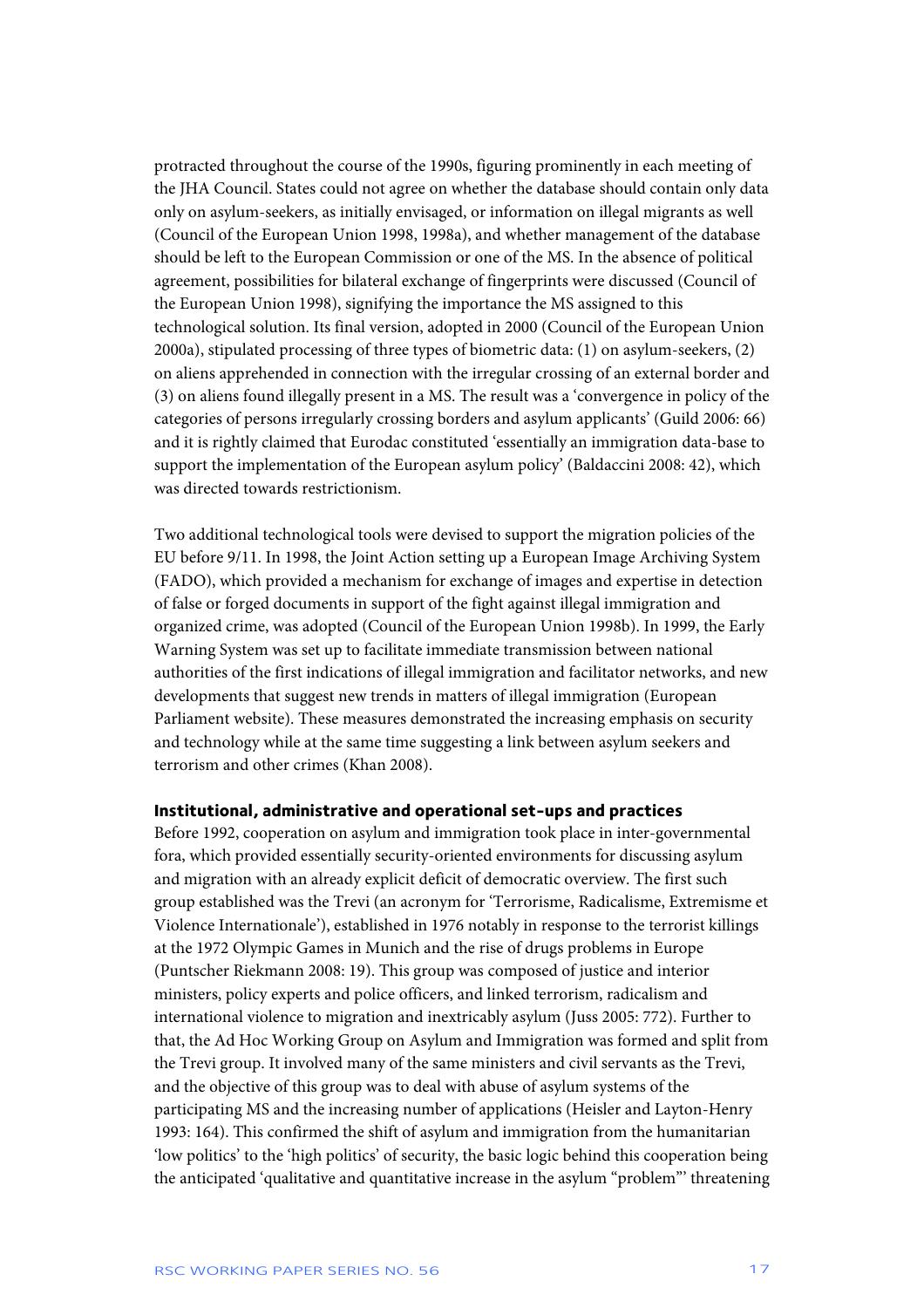internal stability and security as well as the European integration process per se once internal border controls were abolished (Lavenex 2001: 100). One of the outputs of the group was agreement on a common policy on asylum applications and the penalties to airlines and other carriers for transporting inadequately documented asylum seekers across the borders of the European Community (Layton-Henry 1992 quoted in Heisler and Layton-Henry 1993: 164). This signified yet another step towards a security continuum as an institutionalized mode of policy making linking border control, terrorism, international crime and migration (Huysmans 2006: 71).

The K.4 Committee, established by the Maastricht Treaty to provide bureaucratic support to the Council and to improve communication and transparency among the ministries (Lavenex 2001: 111), in reality assumed the duties of the Trevi and Ad Hoc Group on Immigration, replicating the same modus operandi and level of secrecy (Geddes 2008: 100). Multiplication of coordinating entities was evident, as the Committee of Permanent Representatives (COREPER) as well as a number of working and steering groups were involved in the work on asylum and migration matters along with the K.4 Committee. The lead, however, remained in the hands of the interior ministries, which strengthened their reach by placing staff from interior and justice ministries at the Permanent Representations (Lavenex 2001: 128), illustrating the importance attached to 'security experts' in the management of asylum and immigration issues. The Amsterdam Treaty renamed the K.4 Committee as the Article 36 Committee, but the modus operandi of the group remained the same, with the interior ministries increasing their hold over JHA matters, while the influence of other ministries from the fields of 'lower politics' weakened (Lavenex 2001: 128). The plethora of involved entities was further complemented by the establishment of the High-Level Working Group on Asylum and Migration, discussed above, and the Strategic Committee on Immigration, Frontiers and Asylum (SCIFA), established to ensure the coordination of preparatory work of the Council in this policy area. SCIFA, like the other groups, consisted mainly of officials from justice and interior ministries, thus reproducing and re-affirming the securitarian highjacking of asylum and immigration matters. Besides creating rivalry and confusion (Lavenex 2001: 128), the multiplication of coordinating entities indicated securitization of asylum and immigration in the EU.

In terms of operational cooperation, two centres were established - the Clearing House for Information, Discussion and Exchange on Asylum (CIREA) with the task of gathering and exchanging information on asylum seekers, and the Centre for Information, Discussion and Exchange on the Crossing of Borders and Immigration (CIREFI), which was to support the implementation of tight border controls (Lavenex 2001: 111). Furthermore, in 1995 a European Police Office (Europol) was adopted (Europol website). It created European police cooperation, which became operational in 1999 and is claimed to have input in the management of external borders as well, thus linking asylum and immigration with police cooperation and the fight against organized crime. The need to further 'promote operational cooperation between the competent authorities of the Member States in controlling the Union's external borders' was reiterated by the Nice European Council in December 2000 (European Council 2000: Article 51). This suggested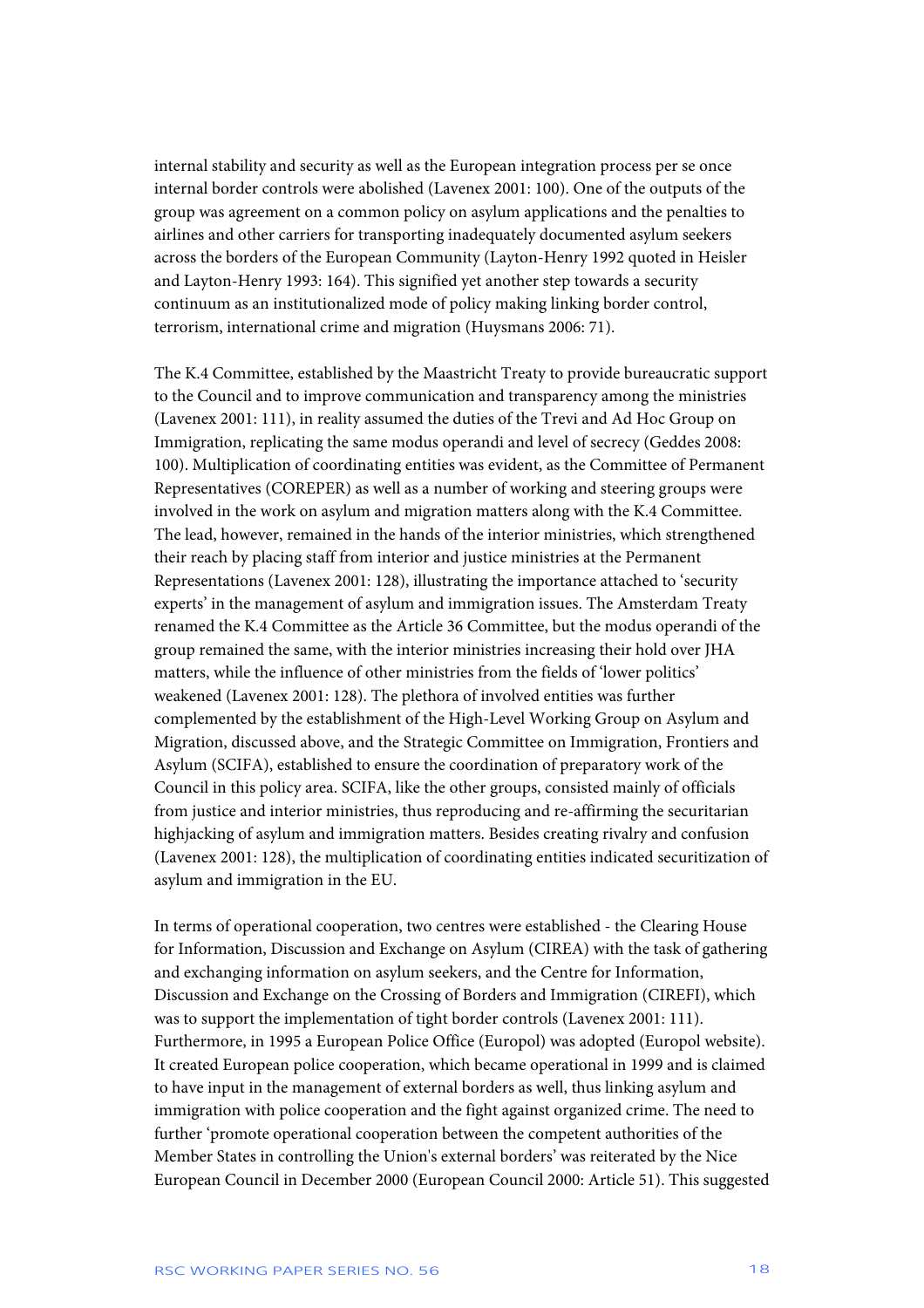that cooperation in guarding the external borders of the EU would be seen from a predominantly securitarian perspective; real operational cooperation was however only beginning to develop.

#### **Summary of the signifiers of securitization in the period from 1992 to 11 September 2001**

This chapter has demonstrated that signifiers of securitization of asylum and immigration can be found in all three domains of analysis – (1) politics, policy-making and legislation, (2) technological solutions and (3) institutional, administrative and operational practices and set-ups. In summary, they are the following:

In the politics, policy-making and legislation area, five main identifiers of securitization are established. Firstly, the asylum–migration–security nexus was codified in the Treaty base of the EU. It was also replicated in political rhetoric, though sporadically and asylum and immigration were not stated as relevant in the declarations on the fight against terrorism. Secondly, regarding asylum, non-binding harmonization measures were adopted only at the lowest common denominator level. However, a link between asylum on the one hand and internal security on the other was not explicitly made, and the Tampere European Council as well as the Charter of the Fundamental Rights of the EU indicated a shift towards a more humanitarian stance, also demonstrated by the Temporary Protection Directive. Thirdly, securitization was manifested in the convergence of asylum and immigration matters with foreign affairs, which signified that the former were hijacked not only by experts from the interior and justice ministries, but also by the high politics of external relations. Fourthly, securitization is observed in the wide range of adopted flanking measures, which escalated border controls and established passive interception by means of harmonization of visa policies and legislation on penalties for carriers. Fifthly, asylum and immigration were securitized by the fight against illegal immigration, which the strict border controls and reduced legal entry options sometimes rendered the only means of accessing protection. It must be noted, however, that the articulated aspirations towards establishment of a common and equitable legal immigration policy indicated a possible conceptual change.

This period also saw a shift towards reliance on the support of technological solutions for successful implementation of policies and legislation. This trend manifested in the creation of databases that de-personified the asylum-seeker and immigrant and intermingled them with illegal migrants and crime-related information, creating a pool of data at the disposal of 'security experts'.

The institutional, administrative and operational domain shows an evident multiplication of coordinating bodies and a consistent monopoly of interior and justice ministries over asylum and immigration issues, thus signifying securitization of the asylum-seeker. Calls for operational cooperation and early developments in this area suggested conceptualization of external border control through the lens of a securitarian mindset. These developments demonstrate that, although securitization of asylum and immigration in the EU before 9/11 is identified in all three domains, it was variable and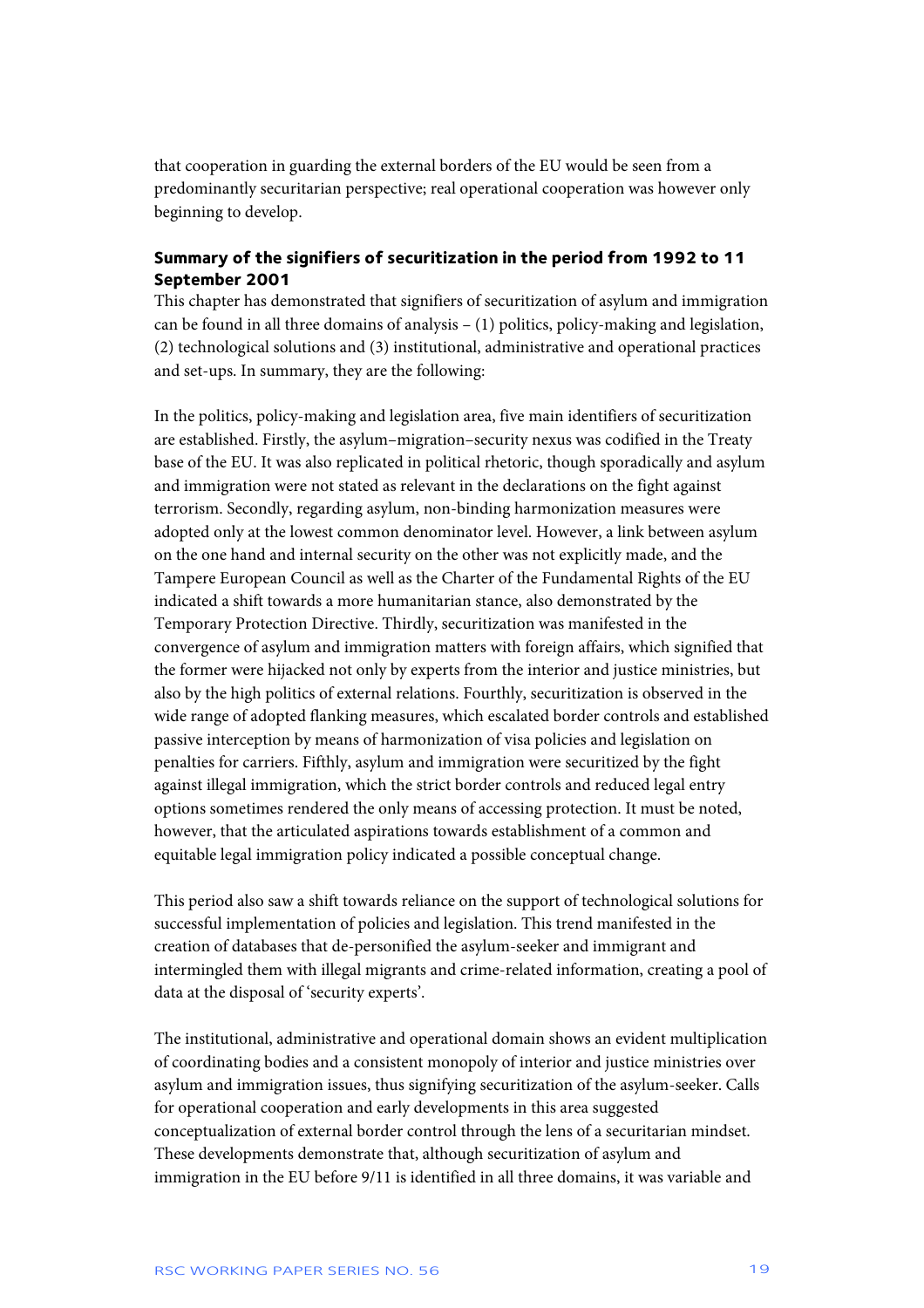sporadic, and exhibited both quantitative and qualitative fluctuation which negates the claim that comprehensive and consistent securitization of asylum and immigration was completed before the terror attacks. Besides, a conceptual shift within the political, legislative and policy-making area took place at the end of the 1990s, opening up the possibility of establishment of a more equitable asylum and immigration paradigm within the EU. Examination of whether the humanitarian approach prevailed and whether and how the events of 9/11 impacted the securitization of asylum and immigration follows in the next Chapter.

### **4 Asylum and immigration in the EU from 11 September 2001 to 2008**

In this Chapter, acts and processes that signify securitization of asylum and immigration in the aftermath of 9/11 in the three established areas – (1) politics, policy-making and legislation, (2) technological solutions and (3) institutional, administrative and operational practices and set-ups – will be defined and analysed. The identified signifiers will be juxtaposed against respective signifiers of the period before 9/11 to tease out the effect of these events on the way asylum and immigration in the EU are framed.

#### **Politics, policy-making and legislation**

Contrary to its much maligned image of a slow bureaucracy, the EU reacted swiftly and decisively to the terror attacks of 9/11. The Extraordinary JHA Council meeting on 20 September 2001 issued instructions under the Title 'Measures at borders' to profoundly and immediately strengthen control measures at the external borders, to examine urgently the situation in relation to countries and regions at risk of producing large-scale population movements and subsequent use of temporary protection, and for the Commission 'to examine urgently the relationship between safeguarding internal security and complying with international protection obligations and instruments,' implying a possible link between asylum and terrorism (Council of the European Union 2001c). The conclusions of the extraordinary European Council, held the next day, spoke in an unusually emotional language by asserting that the attacks were 'an assault on our open, democratic, tolerant and multicultural societies'; as a response, the European Council instructed the JHA Council to *inter alia* set up a fund for Afghan refugees and adopt the entire package of measures decided upon at the Tampere Council at its earliest convenience (European Council 2001).

Two elements of the Working Document on the relationship between safeguarding internal security and complying with international obligations and instruments, issued by the European Commission in December 2001, are significant. One the one hand, it did not propose major amendments to the existing policies on asylum (Commission of the European Communities 2001a). The Document stated that its two basic premises were 'firstly, that bona fide refugees and asylum seekers should not become victims of the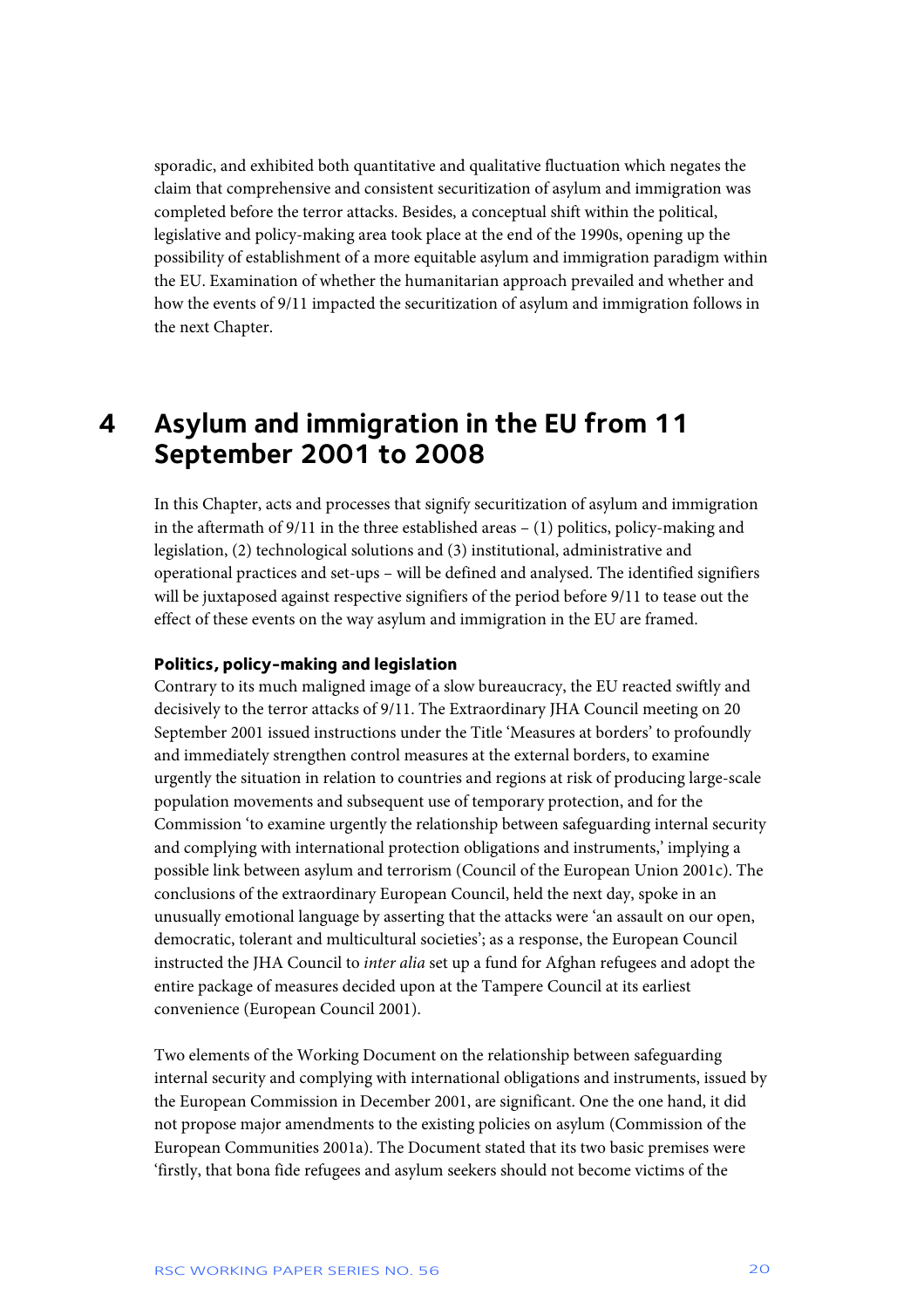recent events, and secondly, that there should be no avenue for those supporting or committing terrorist acts to secure access to the territory of the Member States of the European Union' (Commission of the European Communities 2001a: 6). It went on to state that asylum is, however, not a likely means of entry for terrorists, irregular immigration figuring higher on the list of possibilities, thus rendering reinforced safeguards appropriate there. The European Commission also emphasized that 'any security safeguard…needs to strike a proper balance with the refugee protection principles at stake. In this context the Commission fully endorses the line taken and expressed by UNHCR that, rather than through major changes to the refugee protection regime, a scrupulous application of the exceptions to refugee protection available under current law, is the appropriate approach' (Commission of the European Communities 2001a: 6). On the other hand, however, securitization of asylum and immigration is detected in the more subtle suggestion that the non-derogability of Article 3 of the European Convention on Human Rights and Fundamental Freedoms, which has come to provide instrumental complementary protection to asylum-seekers, may be revisited in the future (Commission of the European Communities 2001a: 14). Furthermore, an explicit act of securitization, linking asylum and terrorism, was made in the Common Position on Combating Terrorism issued by the Council of the European Union two weeks after the Commission's study, which instructed that:

- Article 16: Appropriate measures shall be taken in accordance with the relevant provisions of national and international law, including international standards of human rights, before granting refugee status, for ensuring that the asylum-seeker has not planned, facilitated or participated in the commission of terrorist acts;
- Article 17: Steps shall be taken in accordance with international law to ensure that refugee status is not abused by the perpetrators, organizers or facilitators of terrorist acts and that claims of political motivation are not recognised as grounds for refusing requests for the extradition of alleged terrorists (Council of the European Union 2001c).

Although securitization of asylum and immigration through political discourse was already present in the pre-9/11 period, a striking difference is thus observed in the processes taking place after the terrorist attacks. Asylum and immigration were linked to terrorism directly. The JHA Council was required to meet more frequently than before, signifying the even greater importance the EU then afforded to JHA affairs. Top political priority was ascribed to migration in general and calls for escalated controls at the external borders, effective management of migratory flows, stepped-up fight against illegal immigration, intensification of the elaboration of the external dimension of JHA affairs and reiteration of the importance of cooperation with third countries that migratory flows originate from or transit through, especially by urgent conclusion of readmission agreements, as well as hastening the adoption of a common policy on asylum and immigration as soon as possible are common to the majority of the JHA Councils and European Councils with JHA issues on the agenda, held from 9/11 throughout to 2008. The Pact on Immigration and Asylum, concluded under the aegis of the French Presidency in autumn 2008, confirmed the securitization trend by emphasizing enforced border controls, returns policy and the use of technical means such as biometrics for management of migration flows (European Council 2008: 4). Evidence of the increased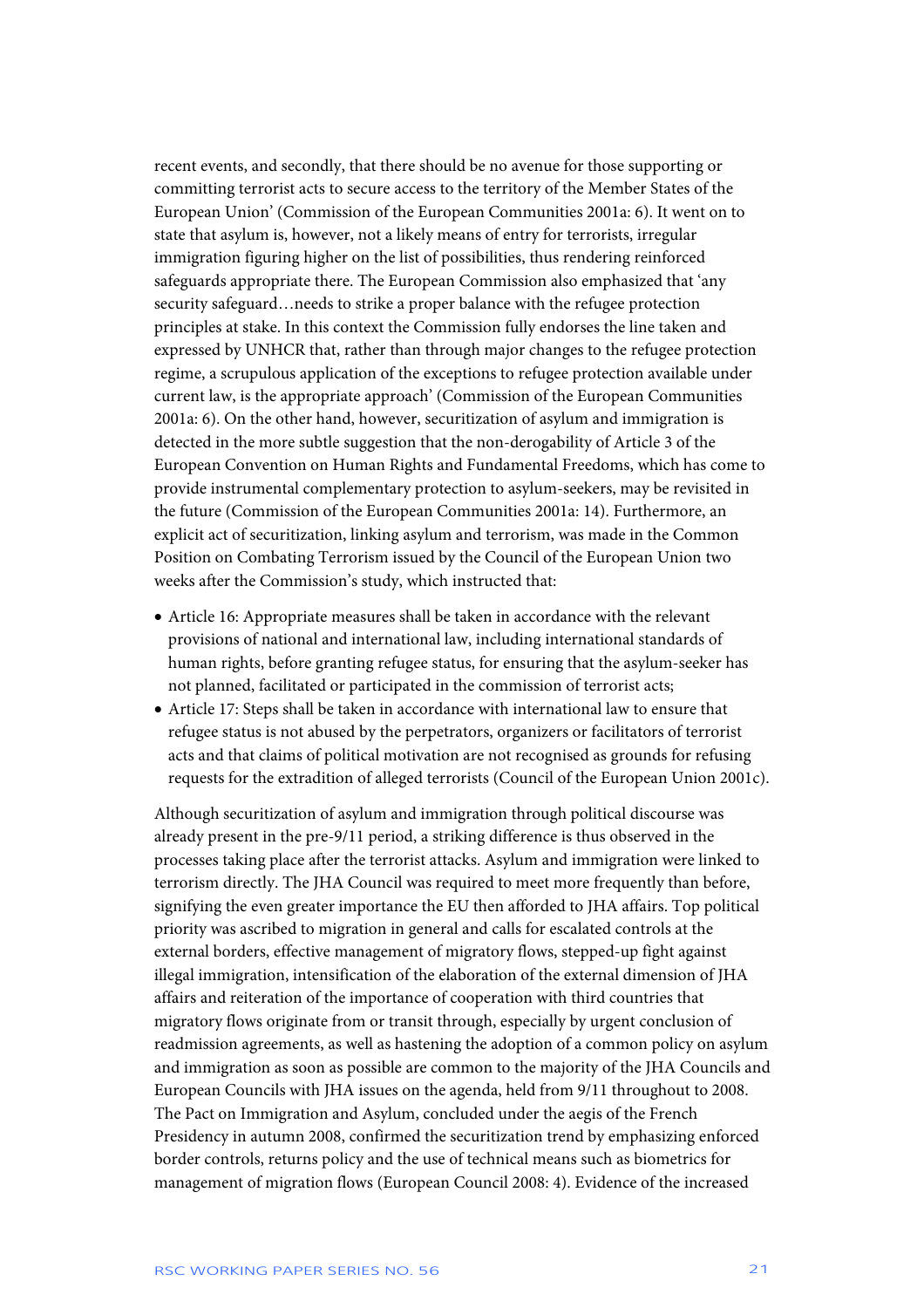securitization of asylum and immigration was also provided by the Report on Implementation of the European Security strategy, issued in December 2008, which listed migration among the threats that the EU faced (European Council 2008b). This denoted both quantitative change, as asylum and immigration, especially in regard to security issues, were discussed considerably more often than before 9/11, and qualitative change in the nature of securitization – not only were asylum and immigration conceptualized as threats and pooled in a security continuum with organized crime and terrorism, they were now linked to the latter directly.

Quantitative and qualitative change is also observed in the securitization of asylum and immigration through the fight against illegal immigration and escalated border control measures, which constitute the most important signifier of escalated securitization in the political, policy-making and legislative domain. As a result of 9/11, proposals for the development of legal immigration schemes were shelved entirely and the imbalance between the escalated fight against illegal immigration and lack of provisions on legal entry options was further skewed. Only as of 2005, the issue of legal migration returned to the discussion table; subsequent European Councils noted its relevance for achievement of the Lisbon Strategy for Growth and Jobs and began discussions on Circular Migration and Mobility Partnerships, as well as an EU blue card for highly-skilled migrants (European Council 2006: 11 and 2007: 5; Council of the EU 2007c). Policies for legal migration, however, form a part of comprehensive migration control and do not address the reduced access to protection.

The fight against illegal immigration, in turn, became an absolute priority for the EU. In 2002, the JHA Council adopted a Comprehensive Action Plan to combat illegal immigration and trafficking in human beings in the EU in accordance with requests made at the Tampere and Laeken European Councils (Council of the EU 2002: 10, 2002b). The Plan, instead of concentrating on eradication of causes of illegal migratory movements, concentrated on control measures at all levels to curb illegal immigration to the EU. The European Council meeting held in Seville in June 2002 also demonstrated an important departure from the more balanced approach presented at the Tampere Council. It concentrated on control measures and returns, which covered both voluntary and forced repatriation, and called for resolute action to curb illegal migration according to the Comprehensive Plan (European Council 2002: 7, 9). The Seville European Council also urged that any future cooperation, association or equivalent agreement which the European Union or the European Community concluded with any country should include a clause on joint management of migration flows and on compulsory readmission in the event of illegal immigration (Council of the EU 2002: 10). Curbing illegal immigration and strengthening controls 'at land, sea and air borders is of crucial importance', it was also argued, as a response to 'the human tragedies which have happened in Dover, in Porto Empedocle and most recently in Scoglitti (Sicily) and on the coasts of Andalusia and the Canary Islands' by one of the JHA Councils the same year (Council of the EU 2002c: 17). The Hague Program, adopted in 2004, affirmed the salience of illegal immigration and institutionalization of the security continuum pooling terrorism, crime and asylum and immigration (European Council 2004: 4), and in 2007,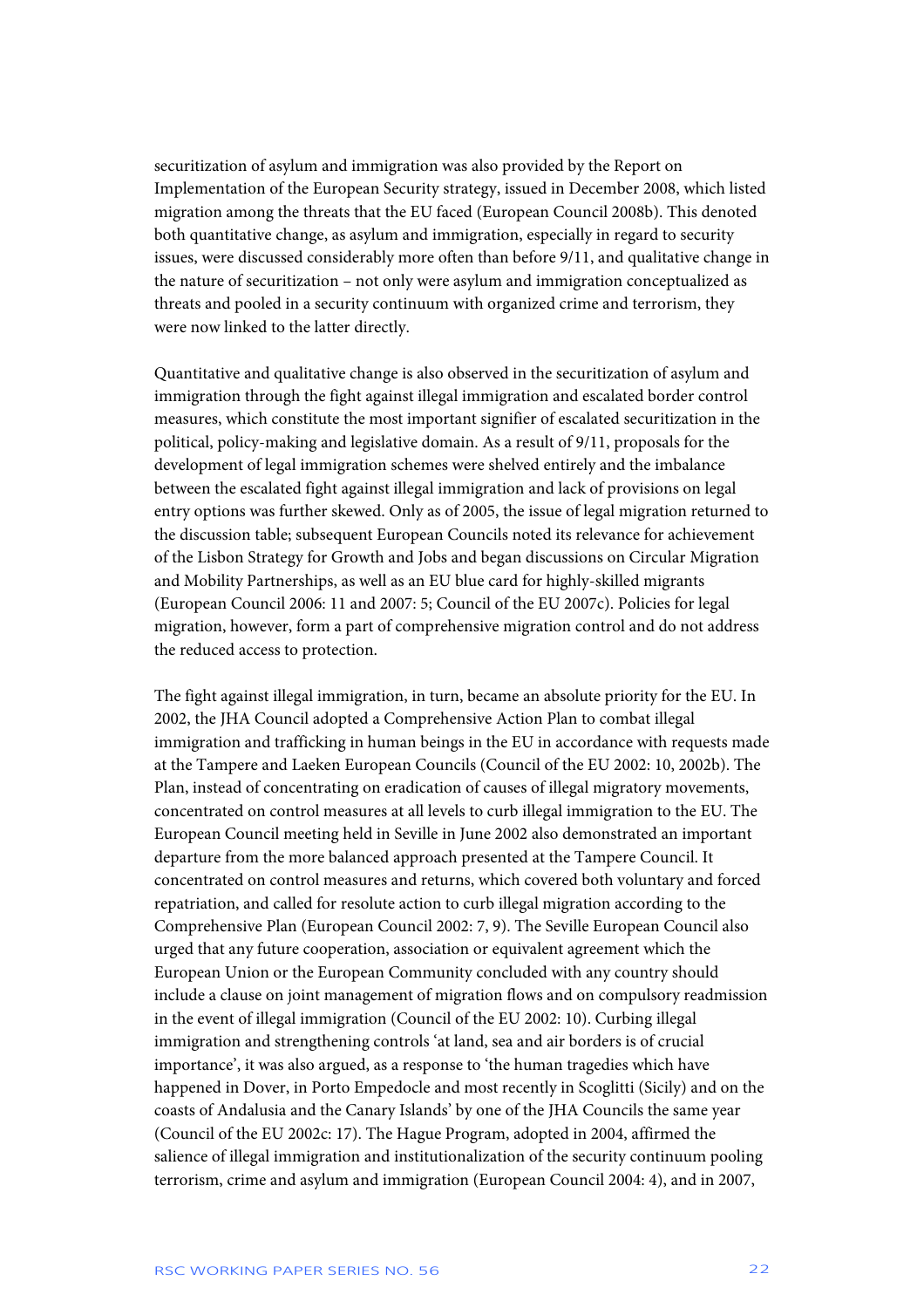the Common 18-months Presidency Programme on Police and Customs Cooperation declared that:

Frequently, asylum-seekers and foreigners who are staying in the EU unlawfully are involved in the preparation of terrorist crimes, as was shown not least in the investigations of suspects in the Madrid bombings and those of terrorist organizations in Germany and other Member States (for instance, two of the five accused in German proceedings against the terrorist group 'Al Tawhid', which prepared attacks against Jewish institutions in Berlin and Düsseldorf, were asylum-seekers) (Council of the European Union 2007: 6).

In addition, an important new development took place outside the remit of EC law, notably, the adoption of the Treaty of Prum, signed on 27 May 2005 by 7 EU MS (Belgium, Germany, Spain, France, Luxembourg, the Netherlands and Austria) with the aim of 'establishing the highest possible standard of cooperation, especially by means of exchange of information, particularly in combating terrorism, cross-border crime and illegal migration…' (Balzacq et al 2006: 115). The Treaty securitized asylum and immigration by asserting that illegal migration along with terrorism and cross-border crime constitute the central threats these countries are faced with (Balzacq et al 2006: 119). This new form of cooperation is very important for two reasons: firstly, it affirms the securitization of illegal immigration without providing additional ways of legal entry to the EU; and secondly, it demonstrates that measures taken at EU level are perceived as still insufficient. Thus, in regard to the fight against illegal immigration and external border controls, a manifest quantitative and qualitative change is observed vis-à-vis the period predating 9/11. That the imbalance between legal entry options and the fight against illegal immigration is further skewed and that illegal immigration has been transformed from being one of the elements of the asylum and immigration policy of the EU to constituting its central tenet, through which the de facto 'illegal asylum-seeker' (Morrison and Crosland 2000 quoted in Geddes 2008: 131) is created, denotes manifest qualitative change. Quantitative change is in turn found in the higher discursive and policy-making output.

In regard to visa requirements, no substantial change is observed. In 2006, the Council Regulation 539/2001 was amended by the Council Regulation 1932/2006 listing the third countries whose nationals must be in possession of visas when crossing the external borders and those whose nationals are exempt from that requirement, which moved some countries from one list to another, but failed to relax the visa requirements imposed on asylum seekers (Council of the EU 2006). EU MS can make use of the Limited Territorial Validity visa as an exceptional tool, as provided for in the Common Consular Instructions; however, they are strongly discouraged from doing so (Moreno Lax 2008: 328). Moreno Lax concludes that refugees are left with two improbable possibilities to legally obtain access to protection in the EU – optional and exceptional LTV visas and waivers by carriers (Moreno Lax 2008: 329). It is evident that imposition of visa requirements thus constitutes 'an almost complete barrier to access, since even if refugees are able to safely access a European consular authority in the state of origin, no visa will be issued to an individual for the purpose of making a claim to protection in Europe'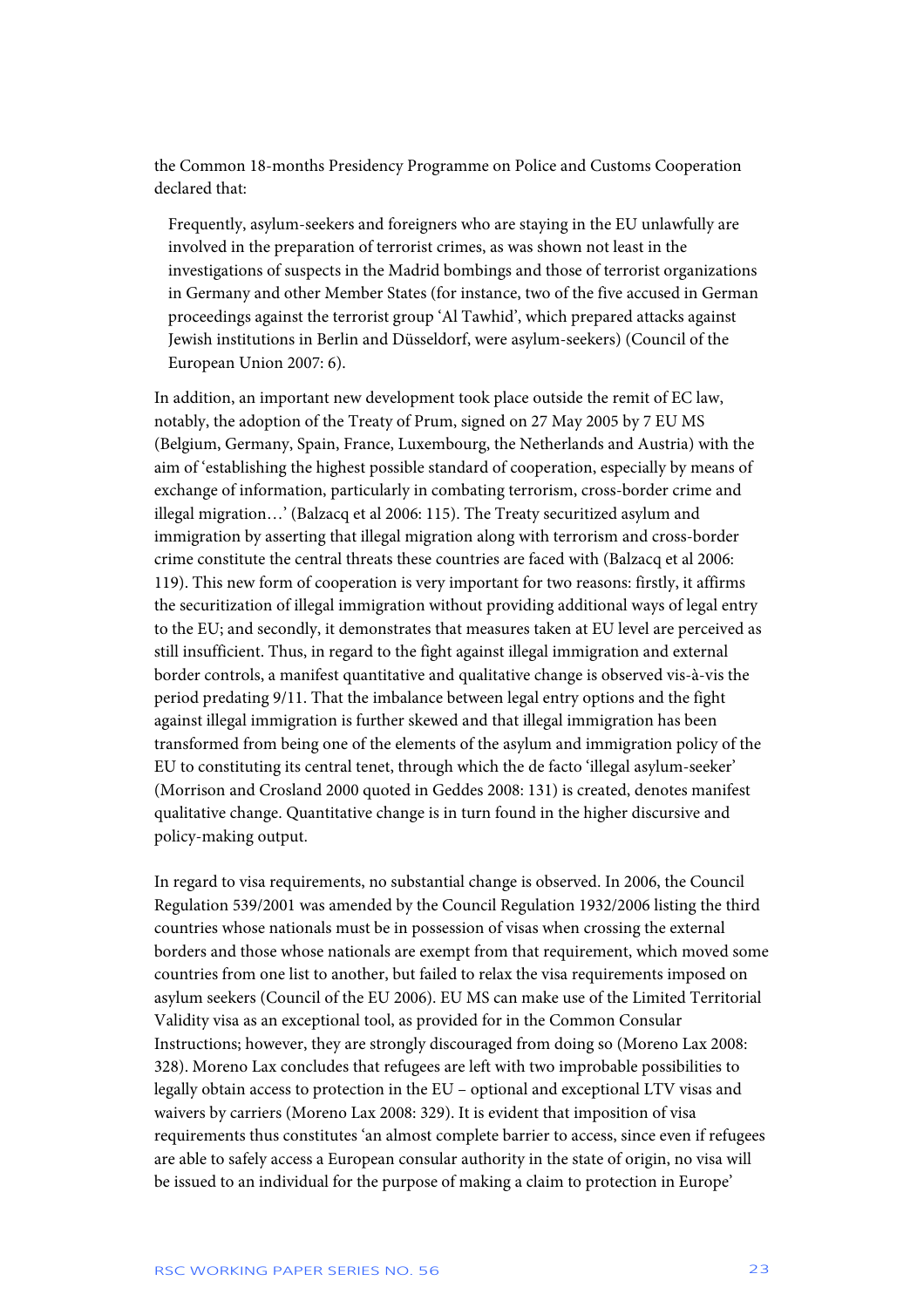(Hathaway quoted in Juss 2005: 763). The Visa Information System and visa requirements along with carriers' sanctions thus constitute 'the most explicit blocking mechanism for asylum flows' (Moreno Lax 2008: 317), demonstrating the link between 9/11 and continued securitization of asylum and immigration.

Qualitative increase of securitization is in turn observed in asylum policies and legislation. The impact of 9/11 is found in two provisions of the Council Directive on minimum standards for the qualification and status of third country nationals or stateless persons as refugees or as persons who otherwise need international protection and the content of the protection granted (Qualification Directive), adopted in 2004. Firstly, its exclusion clause is broader than that of the Geneva Convention, leaving much discretion to the states and providing for a possible linking of asylum and terror acts (Council of the European Union 2004a). Secondly, although the earlier draft of the Qualification Directive tabled before 9/11 had upheld the absolute character of Article 3 of the ECHR, the adopted legislation did not include this provision (Bruin and Wouters 2003: 11). The post-9/11 environment rendered adoption of the Council Directive on minimum standards on procedures in Member States for granting and withdrawing refugee status contentious as well (Council of the EU 2005c). A proposal for this Directive had already been tabled by the European Commission in 2000; however, subsequently various alterations setting out a different structure for asylum procedures, as well as amendments concerning guarantees, classification of procedures, inadmissibility and appeals were made before it could be finally agreed upon (Council of the EU 2002c: 19) in 2005. The end result of these deliberations was a Directive that brought the principles set out in the London resolutions into EC Law by reproducing the logic of exclusion, and caused serious concerns to the UNHCR in regard to its compatibility with the Geneva Convention (Guild 2006: 642). This provides evidence that securitization of the asylum-seeker was qualitatively exacerbated and that the paradigm of compromise between control and humanitarianism, struck by the Temporary Protection Directive adopted before 9/11, did not prevail.

Qualitative change also manifested in the emphasis on accelerated and extraterritorial asylum procedures as well as enhancement of protection in the regions of origin. In 2003, the JHA Council, in regard to the question of border procedures, examined the possibility for a Member State to remove, from its borders or territories, asylum applicants who have entered irregularly or arrived from a neighbouring safe third country (Council of the EU 2003a: 8). Although British proposals on extra-territorial processing of asylum applications were voted down, thus rendering unfeasible this highly extreme measure, the concept of Regional Protection Programmes simply denoted a differently conceived and managed element of the same policy of keeping the securitized asylum-seekers and migrants beyond the borders of the EU. Importantly, the Thessaloniki European Council also requested examination of what it called 'non-international protection-related' asylum claims to be accelerated as much as possible (European Council 2003: 8), bypassing the normal democratic procedure (Lavenex 2001: 236). The Hague Programme, adopted in 2004 to launch the second phase of the CEAS, in turn revealingly instructed the Commission to explore the merits, appropriateness and feasibility of a joint processing of asylum applications outside EU territory (European Council 2004: 18), signalling an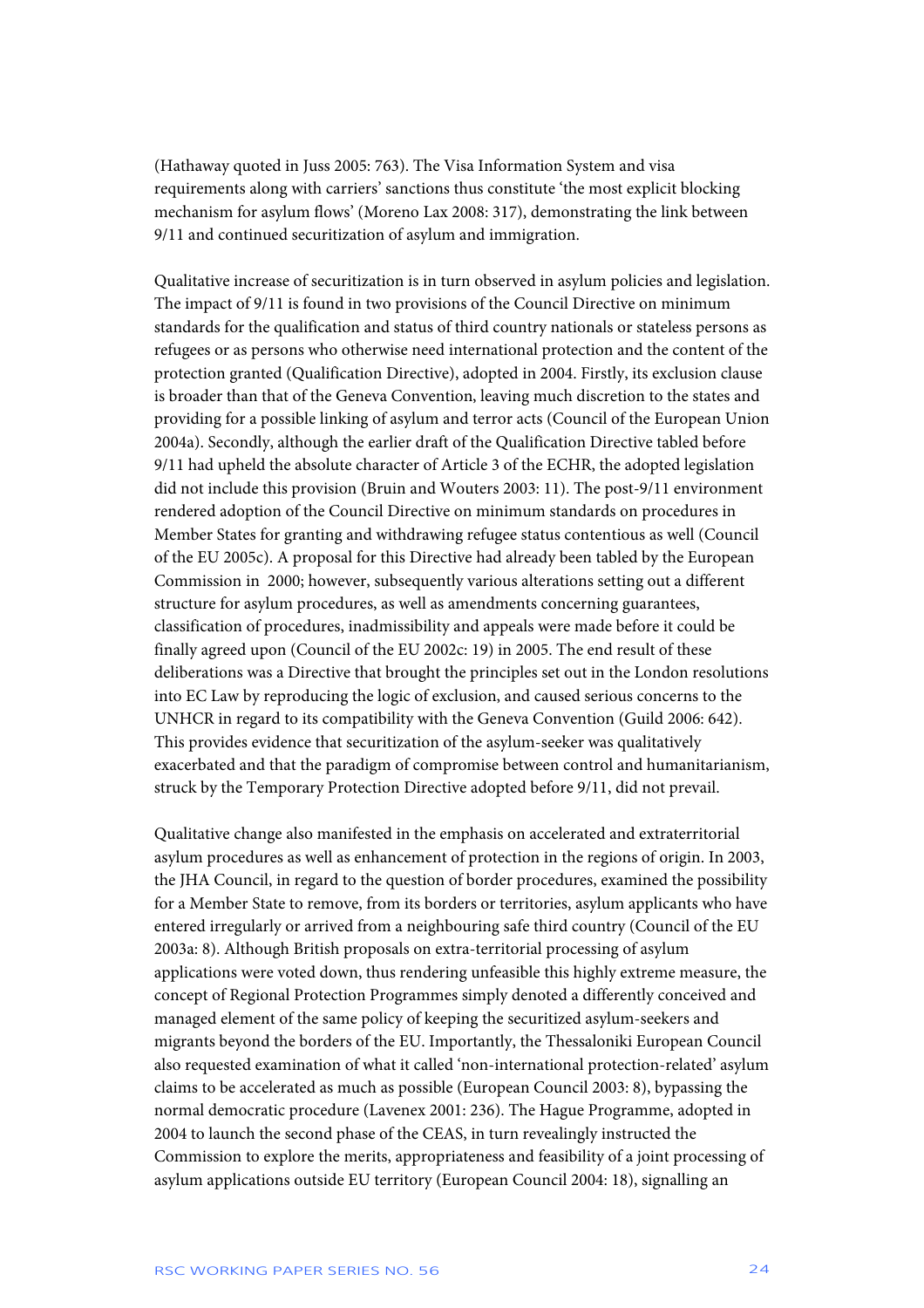intent to stop the asylum-seeker from entering the EU or diverting him to the territory of third states (Guild 2006: 646). These developments signify a qualitative increase of securitization, which manifested in the contents of the amended protection provisions, narrower legislative safeguards for asylum seekers, the call for accelerated procedures and an increasing emphasis on keeping the asylum-seeker out by enhancing protection in the regions of origin (European Council 2003: 8).

The external dimension of migration policies too gained considerable momentum after 9/11. The European Council meeting held in Seville in June 2002 called for intensified cooperation with third countries (European Council 2002: 7, 9) and urged for any future cooperation, association or equivalent agreement that the European Union or the European Community would conclude with any country, to include a clause on joint management of migration flows and on compulsory readmission in the event of illegal immigration (Council of the EU 2002: 10). Repercussions were suggested for those partners that failed to cooperate, in slight departure from the usually quite subtle diplomatic language used by the political elite of the EU. The Thessaloniki European Council followed down the same avenue by reiterating the importance of returns and interception of illegal migrants as one of the priorities in cooperation with third countries (European Council 2003: 6). Hence, in 2005, in line with the call of the Tampere European Council for a comprehensive approach to migration issues, the Global Approach to Migration was adopted (European Council 2005); its development was called a 'fundamental priority of the Union' (European Council 2006: 4). In addition, a migration component was added to the Barcelona Process in 2005 and the need to conclude re-admission agreements, which were seen as an 'extremely useful and efficient instrument in the fight against illegal migration' (Council of the EU 2002c: 20), was repeatedly reiterated. Thus, asylum and immigration affairs were not only highjacked by the high politics of external relations considerations; instead, they became a constitutive element of foreign policy. This development signified a manifest quantitative and qualitative increase in the securitization of asylum and migration after 9/11.

#### **Technological solutions**

As concluded in the preceding Chapter, four relevant databases had been set up before the events of 9/11 – the SIS and the Early Warning System which were by then operational, and FADO and Eurodac, which became operational later. Examination of the post-9/11 period demonstrates that the already established importance attached to technological solutions in support of the management of immigration flows and the identification of the body of the asylum-seeker became yet more pronounced. Changes occurred to all of the databases by means of increased interoperability and access by security agencies; new technological developments were also introduced. These will be sketched out in more detail.

Already on 21 September 2001, the JHA Council at its extraordinary meeting began to consider extending access to SIS to other public services (Boswell 2007: 602). Development of an updated system – SIS II – was initiated in December 2001 (Council of the EU 2001d) and its functional requirements, such as access by new authorities to the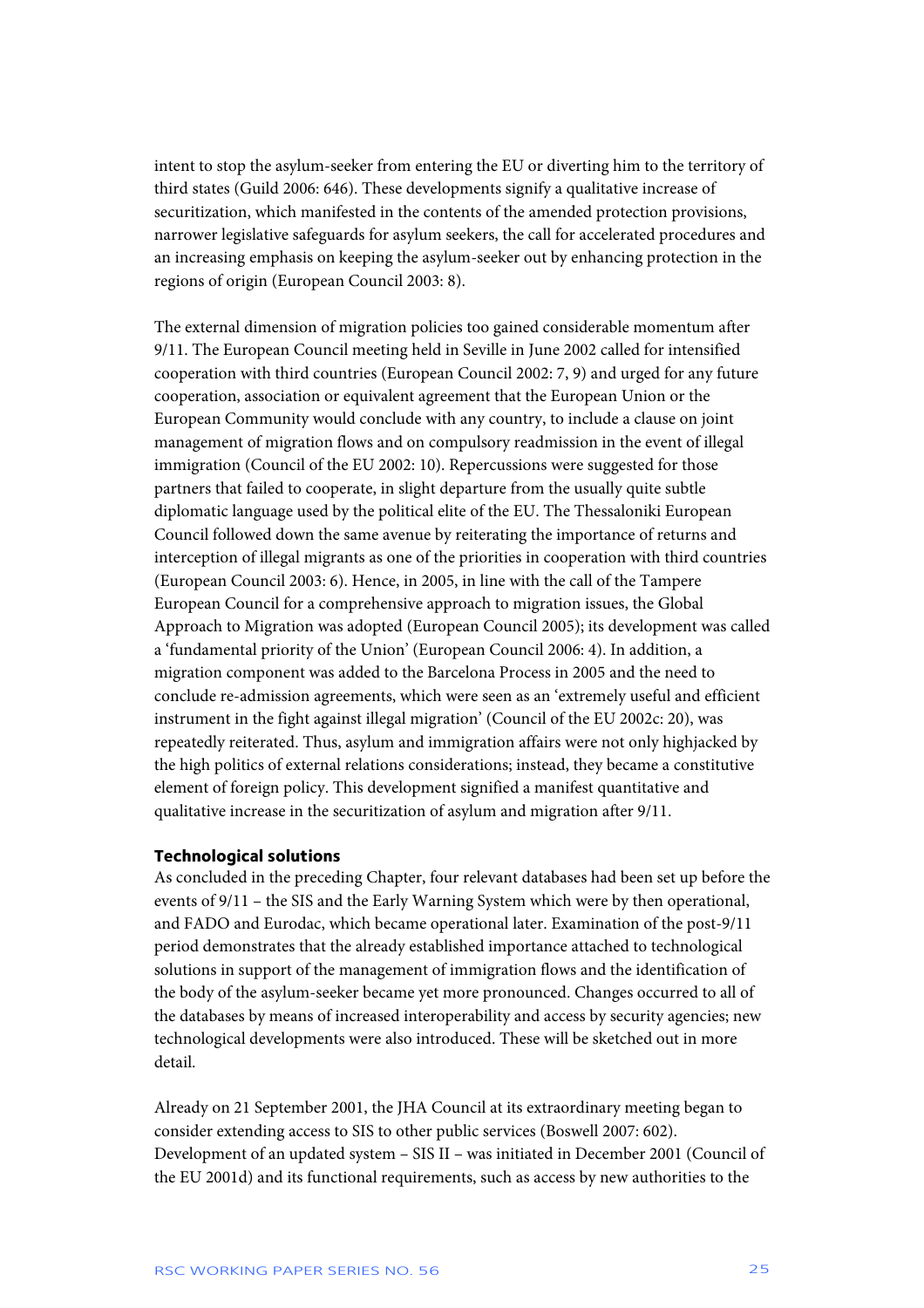database, their use of the SIS II in ways other than initially conceived, as well as storage, transfer and query of biometric data and fingerprints were set in 2003 (Council of the EU 2003: 18, 19). By then, the SIS already contained over one million records on persons, the majority of which were alerts on TCNs to be refused entry to the Schengen area – a category which included both convicted or suspected criminals and those guilty of failure to comply with immigration rules, including many rejected asylum seekers and irregular migrants (Hayes 2005). In 2005, a Decision concerning the introduction of new functions for the SIS, including in the fight against terrorism, was adopted, thus pooling asylum and terrorism directly and giving access to SIS data to Eurojust and Europol (Council of the EU 2005a), the latter being one of the key organizations in the fight against terrorism. Effective use of SIS was also deemed a precondition for abolition of checks at the internal borders with the new MS. To this end, a decision to introduce a transitional system named SISone4ALL, servicing both the old and new Schengen areas, was taken (Council of the EU 2007b: 48). The database has thus constituted a top priority issue throughout the period from 911/ to 2008, demonstrating the unyielding politicization and securitization of the matter. The introduction of biometric data and one-to-many search to the SIS transform it into an investigative and reporting tool, where people in the database form part of a suspect population for general crime (Baldaccini 2008: 38, 39), evidencing an important qualitative increase in the securitization of asylum and immigration after 9/11.

The same qualitative change applies to the use of the Eurodac database, which became operational in 2003. It has been argued that the police and law enforcement authorities should be given greater access to Eurodac, 'because in many cases this is the only way of identifying suspected offenders or of detecting aliases of suspects' (Council of the European Union 2007: 6). To this end, the JHA Council of 12/13 June 2007 requested the Commission to present an amendment to the Regulation establishing Eurodac to allow for police access to the database 'as soon as possible' (Baldaccini 2008: 44) and the European Commission has accordingly tabled a proposal which considers the possibility of extending the scope of Eurodac to use of data for law enforcement purposes (Commission of the European Communities 2007: 11), thus evidencing a striking securitization practice with direct links to the events of 9/11.

As regards the Early Warning System, the Council adopted on 16 March 2005 a decision that transformed the system into a secure internet site facilitating information sharing on incidents, named ICONet (Council of the European Union 2005b). The new site provides for more exchange of strategic and tactical information on illegal migration trends and flows. FADO is also currently being transformed into IFADO with an internet-based interface, facilitating communication among the various services. These two databases constitute another escalated measure in the fight against illegal immigration and serve in the fight against terrorism where emphasis is put on detection of forged documents and prevention of false identities (Baldaccini 2008: 33).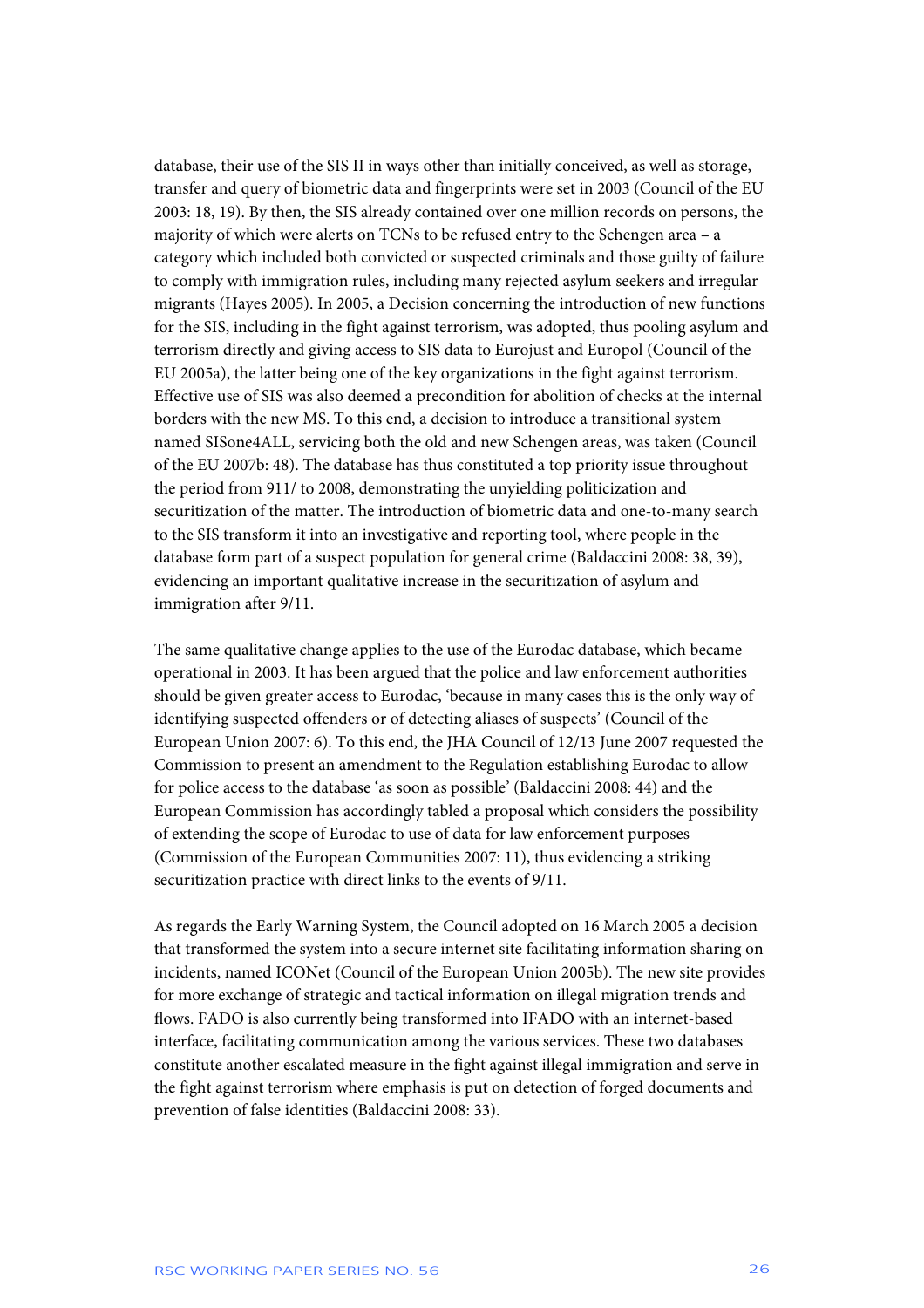The impact of 9/11 is, however, not confined to amendments to the established tools. A new and highly significant technological device came about as a direct consequence of the events of 9/11 – the Visa Information System (VIS). At its extraordinary meeting on 20 September 2001, the JHA Council invited the Commission to submit proposals for establishing a network for information exchange concerning visas (Council of the EU 2001c). Consecutive European and JHA Councils afforded great importance to the setting up of the VIS as well as to the establishment of common consular offices. Hence, the decision establishing the legal basis and financial resources for the creation of the VIS was agreed upon in June 2004 (Geddes 2008: 104). Importantly, the VIS will share its technical platform with the SIS and both databases will include biometric data, including photographs and fingerprints of all TCNs applying for short-term visas (Geddes 2008:104), as well as information on previous applications and rejections, thus preventing the so-called 'visa-shopping' and rendering a rejection at one consulate decisive and final (Baldaccini 2008: 40). Besides, the Regulation concerning the VIS of 2008 provides access to the VIS to security authorities and Europol for the purpose of preventing, detecting and investigating terrorist offences on a case by case basis (Council of the EU 2008: Article 3.1). This provision links asylum, immigration and the fight against terrorism directly, because Article 1 of the Community Code on Visas stipulates that 'rules for processing of visa applications…shall apply to any third country national, who must be in possession of a visa when crossing the external borders pursuant to Council Regulation Ec. No. 539/2001' and the TCNs referred to in the Regulation designate any person who is not a citizen of the EU, including refugees and stateless persons (Moreno Lax 2008: 325). This means that security agencies charged with prevention of terror attacks and other forms of crime may have access to data on asylum-seekers. In addition, developments have taken place to develop an automated entry-exit system, to oblige air carriers to transmit data on passengers to the responsible authorities in advance within the Passenger Name Record programme, to establish a Surveillance System for the Mediterranean area (BORTEC, European Patrols Network), a European Border Surveillance System (EUROSUR) as well as a common integrated risk analysis model to be used for elaboration of analyses of risks posed by migratory flows (CIREAM). The Council has also agreed on the incorporation into the EU legal framework of the parts of the Prüm Treaty, discussed earlier, relating to police and judicial cooperation in criminal matters (the so-called third pillar) (Council of the EU 2007a: 7) and interoperability of information collected for the Prüm Treaty and the SIS II and VIS may be forthcoming.

These developments indicate that qualitative change in securitization has taken place by means of establishment of novel technological fixes and amended use of the ones predating 9/11. Quantitative change is in turn found in the proliferation and duplication of the technological solutions used for migration management in the EU.

#### **Institutional, administrative and operational set-ups and practices**

Within the institutional and administrative field, the complex web of working parties and committees charged with development of asylum and immigration policies have largely remained the same as during the pre-9/11 period. The Hague Programme called for the establishment of a European Support Office to facilitate practical and collaborative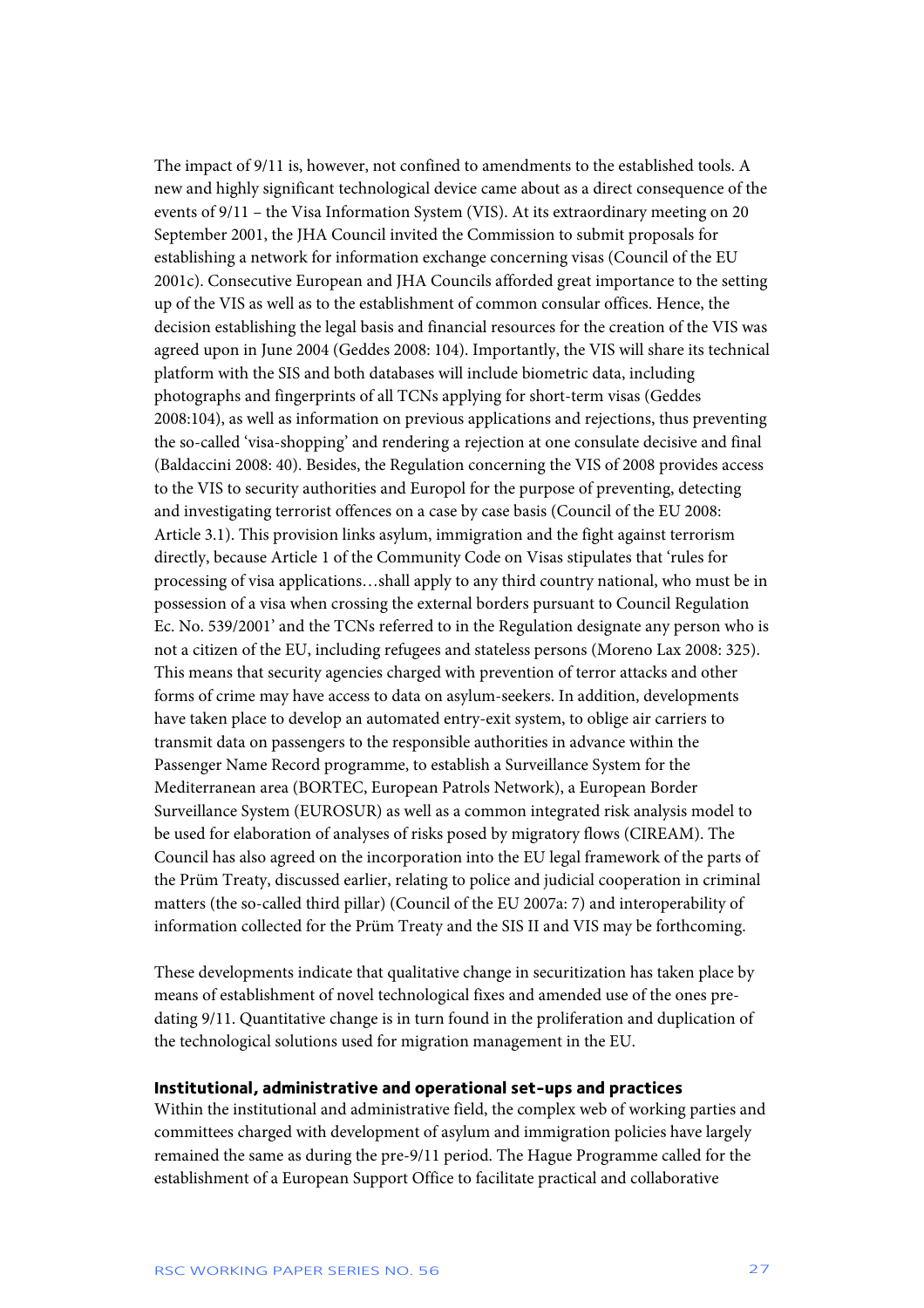cooperation among the MS in asylum matters (European Council 2004: 18). A proposal for a Council Regulation establishing the office was accordingly tabled in 2009 (Commission of the EC 2009), the delay signifying the relative importance the EU MS afford to the improvement of the protection regime. Whether the office will exert any meaningful influence over the asylum policies and practices in the EU remains to be seen. It is, however, feared that the entity will be weak and politicized, and will only legitimate the restrictive practices of the EU MS at the lowest common denominator level despite political rhetoric.

As described in the previous Chapter, some impetus for the establishment of operational cooperation was established before the events of 9/11. After the terror attacks, however, it became an absolute priority and began to unfold within the framework of the fight against illegal immigration. Already the Laeken European Council of December 2001 asked 'the Council and the Commission to work out arrangements for cooperation between services responsible for external border control and to examine the conditions in which a mechanism or common services to control external borders could be created' (European Council 2001a:12). The JHA Council, meeting in April 2002, stressed the need to reinforce control of sea borders, by establishment of operational measures (Council of the EU 2002: 7). Further to this, the Seville European Council requested as a matter of urgency to have before the end of 2002:

- 1. joint operations at external borders;
- 2. immediate initiation of pilot projects open to all interested Member States;
- 3. creation of a network of Member States' immigration liaison officers. (European Council 2002: 10)

The Thessaloniki European Council subsequently reached a political agreement on establishment of an agency for the management of external borders, mentioned as relevant to counter-terrorism activities (Boswell 2007: 598), and the Commission was invited to urgently submit a proposal for its establishment (Council of the EU 2003a: 11).

Frontex, the EU external borders agency, was accordingly set up by the Council Regulation 2007/2004 in October 2004 (Council of the EU 2004b) and subsequently became operational at a speed highly unusual for EU structures, which illustrated the paramount importance EU MS attached to cooperation on immigration and specifically in the fight against illegal migration. Frontex operates partly based on intelligence and risk analyses of migration trends and has acquired a pronounced security-oriented profile, further exacerbated by the dominance of securocrats from national border guards and police authorities in its management structures. The international protection safeguards of its Joint Operations are unconvincing and to this day its role in the asylum system of the EU appears to be ignored. Although the success of its work is disputable in terms of both managing migration flows and deterring them, the agency has nevertheless constantly gained in political and financial weight, its competence being extended and its budget almost doubled every consecutive year. In addition, the Immigration Liaison Officers (ILO) network has been established, whereby the Immigration Services posted in third countries from MS establish contacts with one another and with the local authorities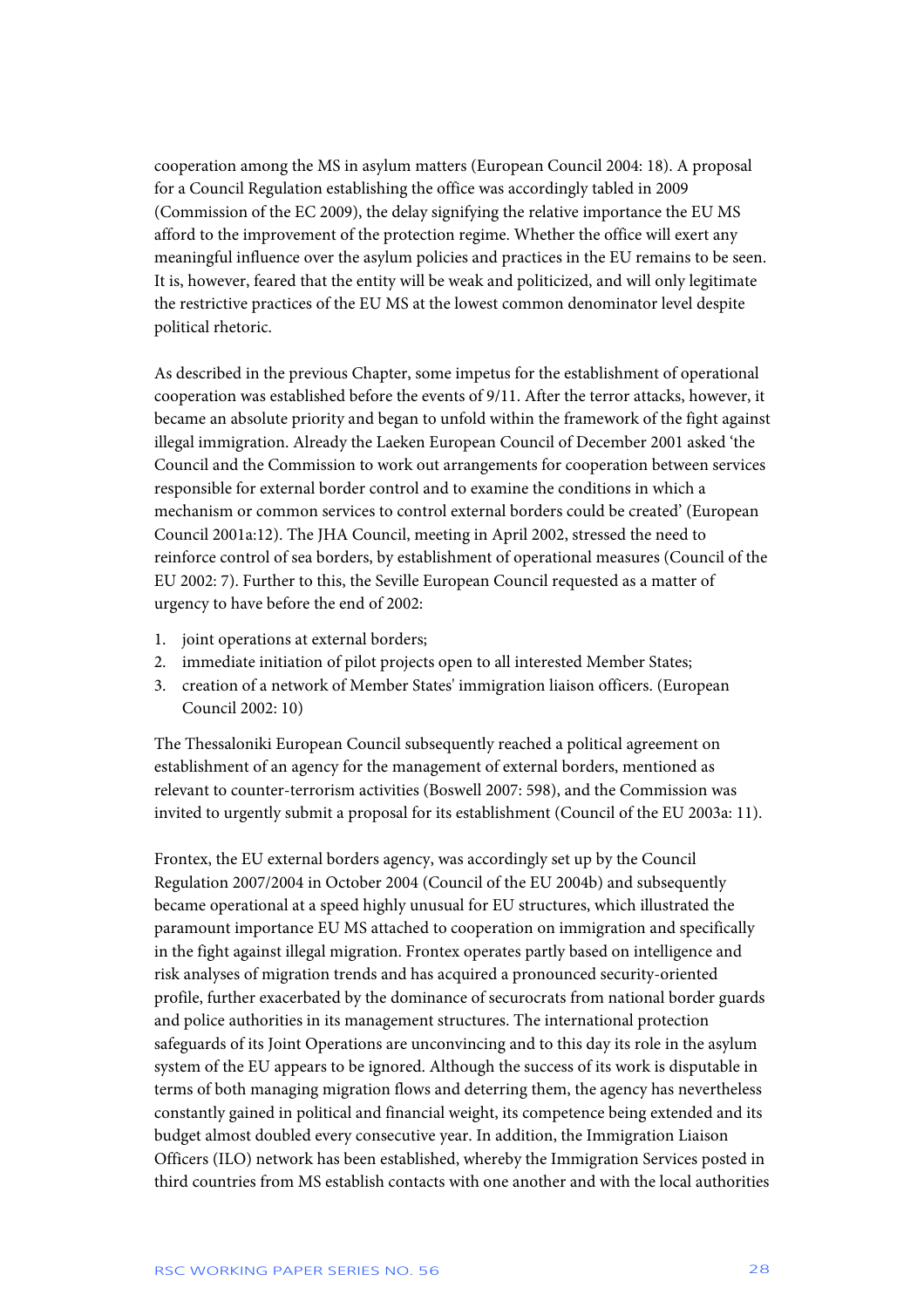in order to collect information on illegal immigration. In 2004, a Regulation aimed at converting the network into a permanent structure was adopted (Council of the European Union 2004); emphasis for placement was to be put on 'priority countries' (European Council 2005: 10). These measures have been instrumental in achieving the objective of keeping the asylum-seeker beyond the borders of the EU by establishing a system of active interception which supplements the passive interception carried out through visa requirements and carrier sanctions (Moreno Lax 2008: 322). This signifies both a quantitative and qualitative increase in the securitization of asylum and immigration in the EU.

#### **Summary of the signifiers of securitization in the period from 11 September 2001 to 2008**

Within the political, policy-making and legislative domain, 9/11 resulted in an increased securitization of asylum and immigration in the following four main ways:

Firstly, migration was conceptualized as a threat and a possible link between asylumseekers and terrorism was contemplated. Explicit requests for provision of sufficient safeguards against abuse of refugee status by potential perpetrators were made, denoting a qualitative change in the securitization of asylum and immigration. Secondly, it being officially established that asylum is an unlikely means of entry for terrorists and that the safeguards would rather need to be escalated against illegal immigration, a huge leap was made in the fight against the latter. The fight against illegal migration was transformed into the central tenet of migration management of the EU and came to constitute a top priority on the political agenda of the EU. Legal immigration schemes in turn were shelved entirely until 2005 and to this date no tangible result has been produced. This illustrated a profound deepening of the imbalance between the fight against illegal immigration and provision of legal entry options, and denoted a qualitative increase of securitization. Quantitative adjustment in turn is demonstrated by the swift adoption of a number of policies and legislative acts. Thirdly, in regard to asylum, qualitative change manifested in the adjusted contents of the adopted asylum measures, narrower legislative safeguards for asylum seekers, the call for accelerated and extraterritorial asylum procedures and an increasing emphasis on keeping the asylum-seeker out by enhancing protection in the regions of origin. Fourthly, securitization of asylum and immigration was manifestly reinforced through the further development of the external dimension of migration, where asylum and immigration were converged with foreign policy priorities and highjacked by high politics.

Technological solutions have been at the heart of the escalated securitization of asylum and immigration. The four main developments demonstrating quantitative and qualitative reinforcement of the securitization of asylum and immigration are the following.

Firstly, the establishment of the VIS, which was a direct consequence of the events of 9/11, was conceived with a securitarian mindset and does not facilitate access to protection for people in need of it. It strengthens the system of passive interception established by visa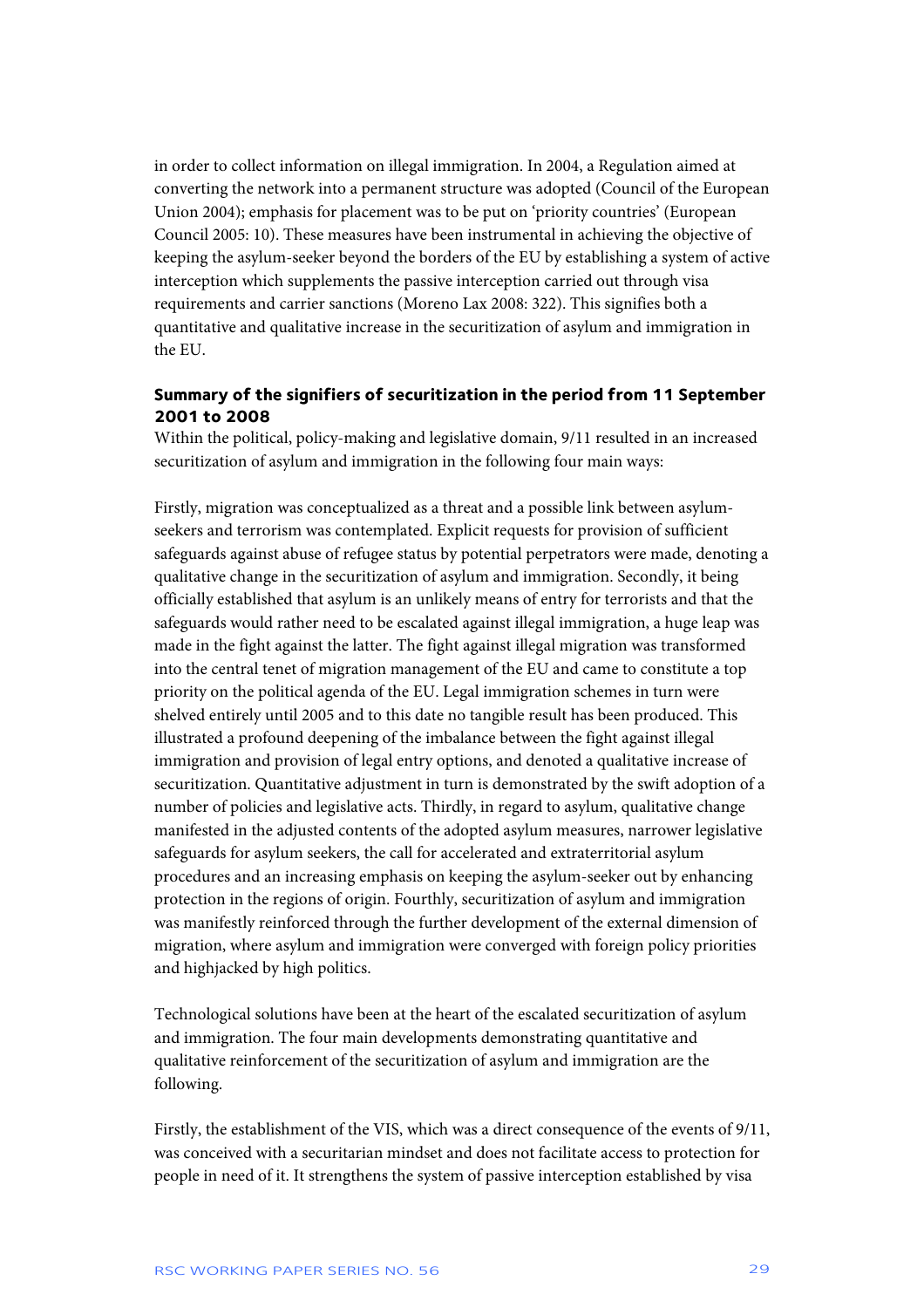requirements and carrier sanctions and constitutes a manifest qualitative and quantitative increase of the securitization of asylum and immigration in the EU. Secondly, the use of biometric data has become considerably more political and is seen as an inextricable component of efficient management of migration flows, which includes, *inter alia*, combating the assumed asylum fraud. This demonstrates the level of suspicion and perceived threat stemming from the unidentified asylum-seeker and denotes escalated securitization. Thirdly, the fight against terrorism has been officially stated as one of the objectives for both the VIS and the SIS II; it has also been argued that Eurodac may be of value there. To this end, access to the VIS and the SIS II will be made available upon certain conditions to the security agencies of the EU; the same conditions may apply to Eurodac in future. This has resulted in data on asylum-seekers being pooled in a huge mass of potential suspects, the border between the asylum-seeker and the criminal being further eroded. A qualitative increase in securitization is therefore observed. Fourthly, considerable progress has been made in the development of various surveillance measures, both along the Southern maritime border and throughout Europe. This implies a greater emphasis on control of migratory flows in support of the claim that securitization of asylum and immigration in the EU has escalated after the events of 9/11.

As regards administrative and institutional practices, qualitative and quantitative change is demonstrated by the considerably greater importance operational cooperation has been afforded since the events of 9/11. The establishment, swift operationalization and continuous politicization of Frontex demonstrate the paramount significance border control measures possess on the agenda of the EU. Although the agency is a component of the wider asylum system of the EU, it is managed from an exclusively securitarian point of view, which is underpinned and reinforced by the monopoly justice and home affairs ministries have held over matters of asylum and immigration in the EU since the 1970s. Establishment of the ILO network adds to this cooperation and symbolizes the far from natural convergence of the policies for migration and foreign affairs.

In general, the scope of questions surrounding the development of the Area of Freedom, Security and Justice has been reduced since 9/11, it being seen predominantly through the lens of the fight against terrorism (Bigo 2008: 91) and illegal immigration. Thus, since 9/11, progressive tightening of the borders, heavily restricted legal entry options and the fight against illegal immigration have resulted in the creation of a 'de facto illegal asylumseeker' (Morrison and Crosland 2000 quoted in Geddes 2008: 131) and his/her consequent criminalization.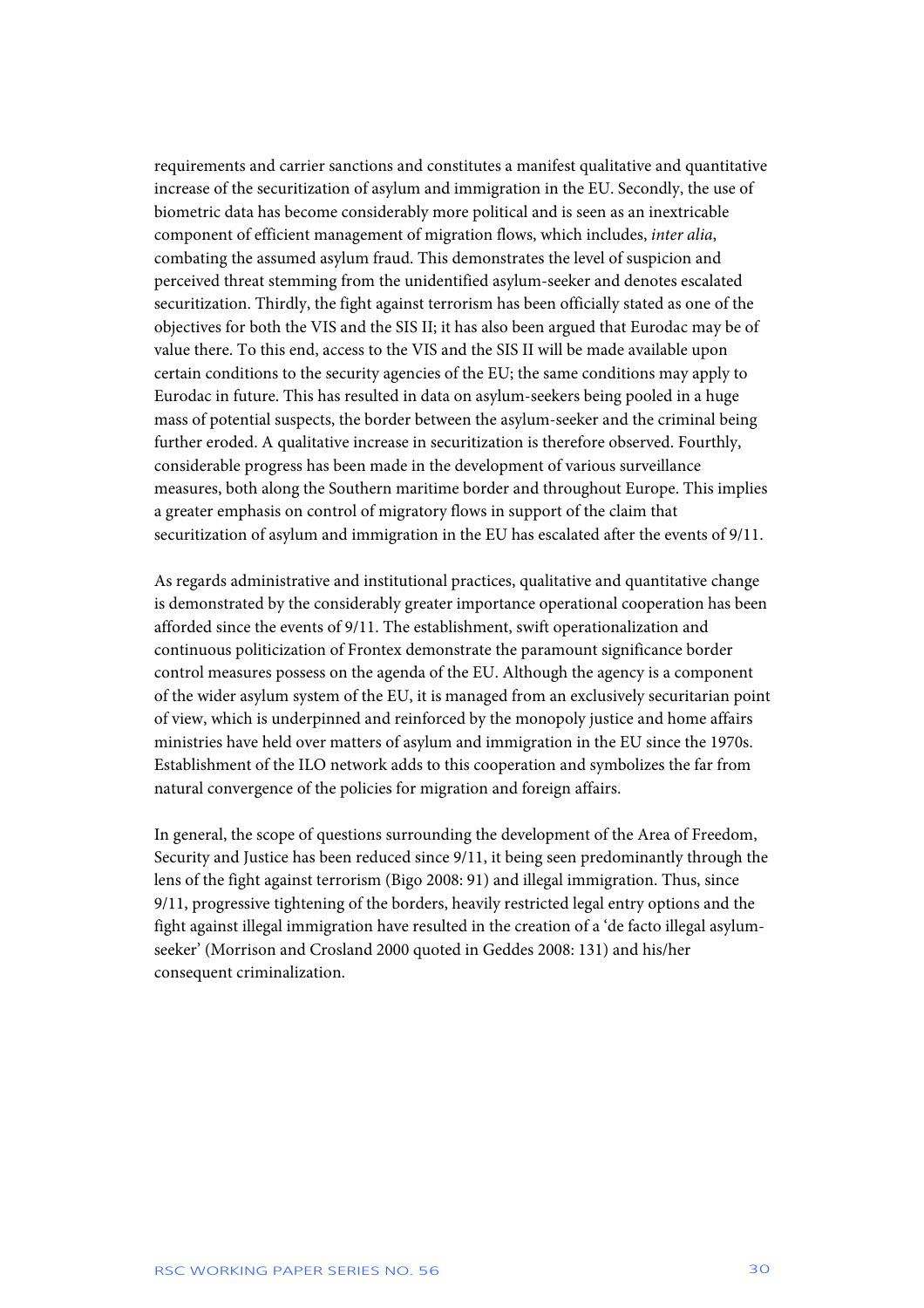### **5 Conclusion**

Motivated by the desire to critically explore the prevailing wisdom that 9/11 radically altered asylum and immigration policy, this research has been conducted with two objectives in mind: firstly, to answer the question of whether 9/11 mattered and secondly, to identify how it mattered; whether the change was qualitative or quantitative, what areas it affected most and in what ways. This has been done at the supranational level of analysis, which is rendered relevant, important and interesting by the progressive integration and communitarization of asylum and immigration matters in the EU. In assessing the impact of 9/11 on the securitization of asylum in the EU, the pre-9/11 and post-9/11 periods have been compared against core signifiers of securitization in three areas: (1) politics, policy-making, legislation; (2) technological solutions; and (3) administrative, institutional and operational set-ups and practices. Based on the results of the analysis, it has been argued that 9/11 did matter because it escalated the securitization of asylum and immigration in the EU. In disagreement with the suggestion that 'the political fallout of the violent attacks in the United States on 11 September 2001 have reinforced rather than qualitatively changed the framework that connects internal security to asylum and migration' (Huysmans 2006: 68), it has also been contended that the securitization manifested both quantitative and qualitative change in all three domains explored.

It must be kept in mind that the conclusion of the European Commission on the relationship between internal security and international protection obligations denied the EU as a liberal democracy and a proponent of respect for universal human rights, the option of further directly linking asylum and terrorism, and subsequently closing its doors entirely to people in need of protection. Open securitization of asylum was made yet more perilous by knowledge that none of the perpetrators of 9/11 was a refugee or an asylum-seeker. This research was thus based on the premise that identifiers of securitization have to be searched in the more indirect and subtle means securitization of asylum and immigration can be conceived and implemented through. Bearing this in mind, analysis has demonstrated that quantitative change is found in the more frequent and emphasized asylum–migration–security nexus in political discourse, in the greater output of asylum and immigration related policies and legislation, progressive tightening of borders, and multiplication of technological fixes and surveillance mechanisms. Qualitative change is in turn found in the reduction of the scope of questions surrounding the development of the Area of Freedom, Security and Justice (Bigo 2008: 91), the establishment of a permanent state of emergency, amended use of and access to the technological fixes, elaboration of surveillance mechanisms, amended protection provisions, the highly politicized role of immigration in the external affairs of the EU, heavily restricted legal entry options and the new salience of the fight against illegal immigration, which has resulted in the creation of a 'de facto "illegal asylum-seeker"' (Morrison and Crosland 2000 quoted in Geddes 2008: 131).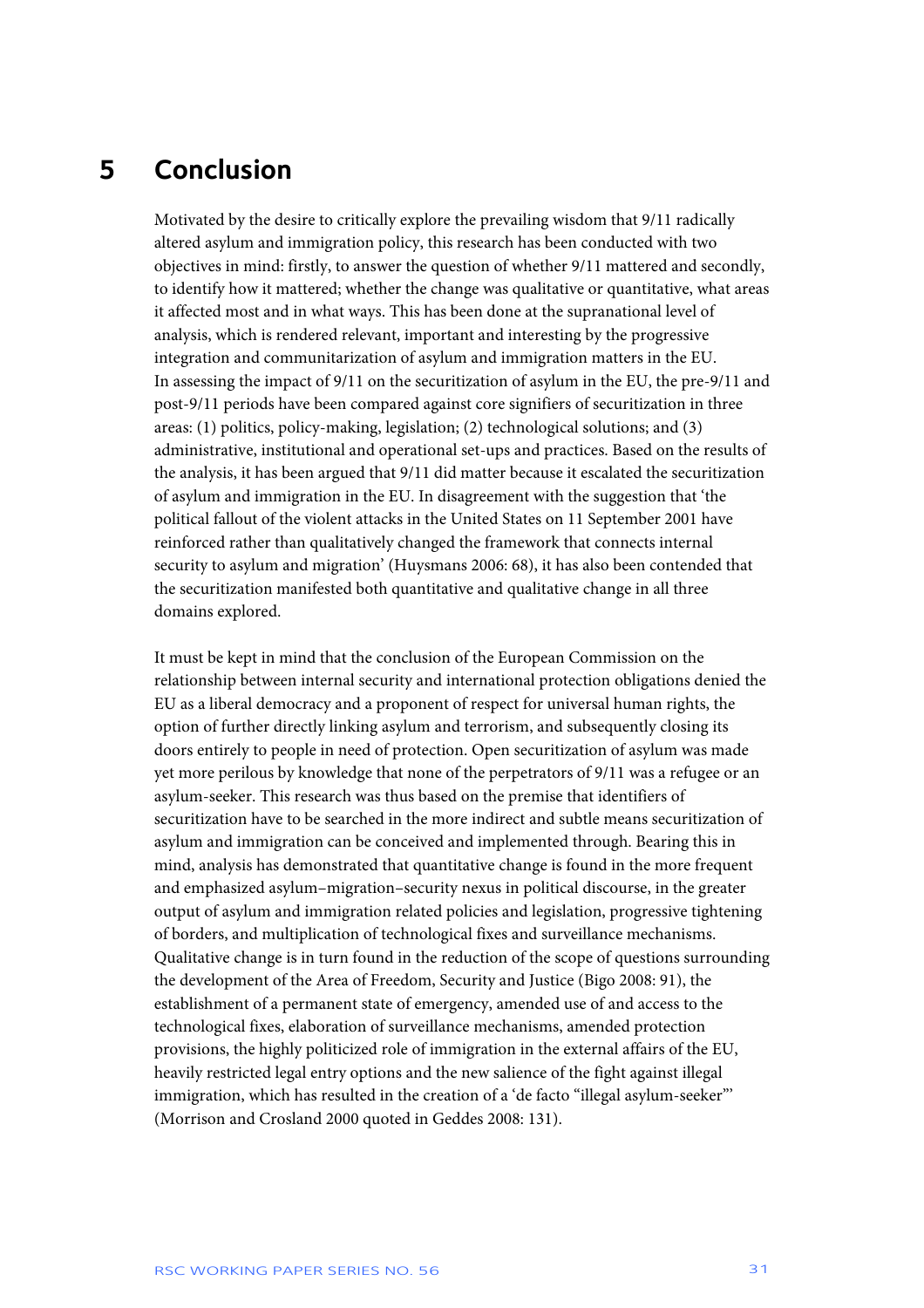Several of the ideas implemented after 9/11 – such as 'the use of biometric technology and data exchange between agencies as a solution against all forms of crime, terrorism and identity fraud; the tendency to develop a form of policing in networks and at a distance; the will to combine police and intelligence capacities, and to transform justice into an auxiliary of the police instead of the contrary' (Bigo 2008: 96) – predated the attacks on the Twin Towers and the subsequent political framing of asylum and immigration (Bigo 2002; Guiraudon 2003 as quoted in Huysmans 2006: 8). Neither did 9/11 have the power in itself to bring about a new world order and new security agenda.

However, the discourse of 'war on terror' (Huysmans 2006: 7) which the EU chose to adopt after 9/11, has provided an opportunity for a reconceptualization of asylum and immigration and for legitimization of political frames, policies and legislation that had long been unsuccessfully debated before (Levy 2005: 53). 9/11 has also been instrumental in the strengthening of the hold of the control state and subordination of freedom and justice to the concept of security (Bigo 2006: 41). Finally, the terror attacks have constituted a key variable in the political processes defining European integration – for securitizing immigration and asylum had the capacity to construct the political trust, loyalty and identity (Huysmans 2006: 47) that the EU has been struggling to acquire and maintain. These developments demonstrate that 9/11 did result in a slightly different world for asylum-seekers. Regrettably, not a better one.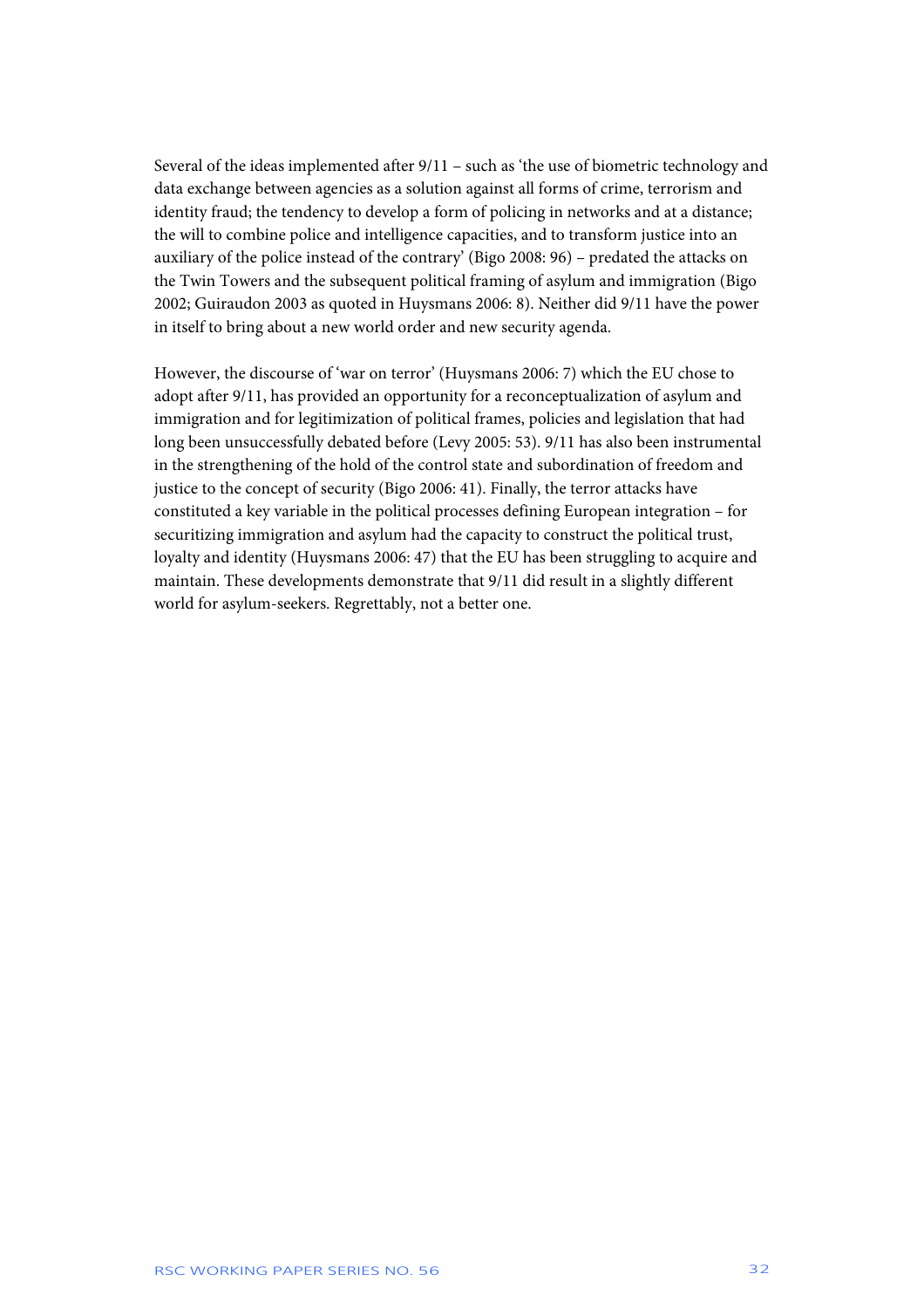### **6 References cited**

Baldaccini, A. (2008) 'Counter-Terrorism and the EU Strategy for Border Security: Framing Suspects with Biometric Documents and Databases' in *European Journal of Migration and Law* 10, pp. 31-49

Balzacq T., Bigo D., Carrera S. and Guild E. (2006) 'The Treaty of Prum and the EC Treaty: Two Competing Models for EU Internal Security' in Thierry Balzacq and Sergio Carrera (ed) *Security versus Freedom*, Ashgate Publishing Limited

Bigo, D. (2002) 'Security and immigration: Toward a critique of the governmentality of unease' in *Alternatives: Global, Local, Political, Jan-March 2002*, accessed at http://findarticles.com/p/articles/mi\_hb3225/is\_1\_27/ai\_n28906099/pg\_2/?tag=content;c ol1 on 3 May 2008

Bigo, D. (2005) 'Frontier Controls in the European Union: Who is in Control?' in Bigo, D. and Guild, E. (ed) *Controlling Frontiers: free movement into and within*, Ashgate Publishing Limited

Bigo, D. (2006) 'Liberty, whose Liberty? The Hague Programme and the Conception of Freedom', in Balzacq, T. and Carrera, S. (ed) *Security versus Freedom*, Ashgate Publishing Limited

Bigo, D. (2008) 'EU Police cooperation: National Sovereignty Framed by European Security?' In Guild E. and Geyer F. (ed) *Security versus Justice? : police and judicial cooperation*, Ashgate Publishing Limited

Blake, N. (2003) 'Exclusion from Refugee Protection: Serious Non Political Crimes after 9/11' in *European Journal of Migration and Law* 4, pp. 425-447

Boswell, C. (2003) 'The 'external dimension' of EU immigration and asylum policy' in *International Affairs* 79: 3

Boswell, C. (2003a) *European Migration Policies in Flux: Changing Patterns of Inclusion and Exclusion*, The Royal Institute of International Affairs, Blackwell Publishing

Boswell, C. (2007) 'Migration Control in Europe after 9/11: Explanation the Absence of Securitization' in *Journal of Common Market Studies* Vo. 45 issue 3, accessed at http://ezproxy.ouls.ox.ac.uk:3611/ehost/pdf?vid=3&hid=16&sid=0756c907-30cc-4496 b417-04b4504bf5dd%40sessionmgr2 on 11 May 2009

Brouwer, E. (2003) 'Immigration, Asylum and Terrorism: A changing Dynamic, Legal and Practical Developments in the EU Response to the Terrorist Attacks of 11.09' in *European Journal of Migration and Law* 4: 399-424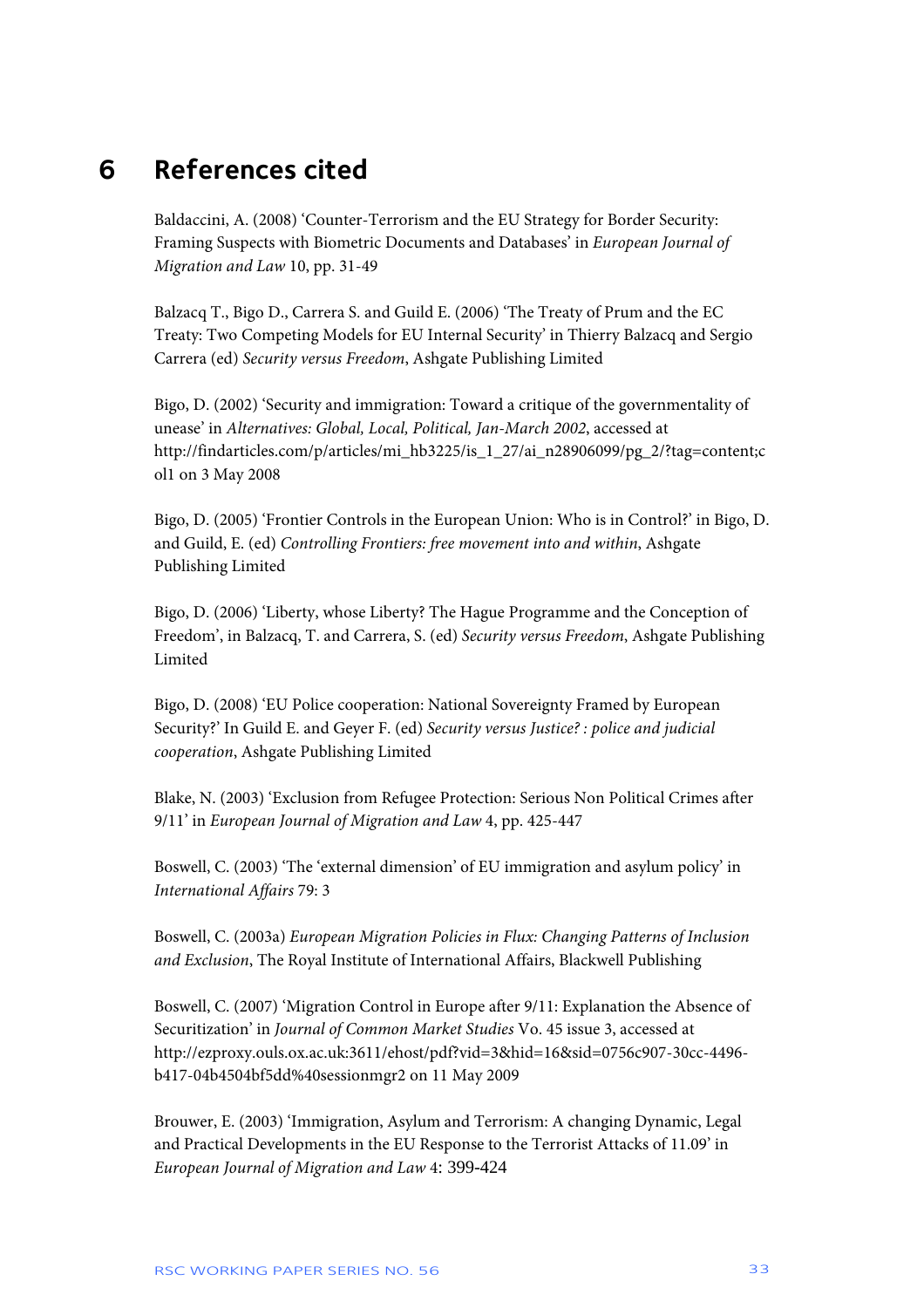Bruin, R. and Wouters, K. (2003) 'Terrorism and the non-derogability of nonrefoulement' in *International Journal of Refugee Law*, Vol. 15, no. 1, Oxford University Press, pp. 5-29

Buzan B., Wæver O., de Wilde J. (1998) *Security: A New Framework for Analysis*, Boulder, Colo.; London: Lynne Rienner

Chimni, B.S. (1998) 'The Geopolitics of Refuge Studies: A view from the South' in *Journal of Refugee Studies* Vol. 11, No. 4, pp. 350-373

Commission of the European Communities (2000) Communication from the Commission to the Council and the European Parliament on a Community immigration policy, COM/2000/0757 final, accessed at http://eur-

lex.europa.eu/LexUriServ/LexUriServ.do?uri=CELEX:52000DC0757:EN:NOT on 20 May 2009

Commission of the European Communities (2001) Proposal for a Council Directive on the conditions of entry and residence of third-country nationals for the purpose of paid employment and self-employed economic activities, OJ C 332 E, accessed at http://eurlex.europa.eu/LexUriServ/LexUriServ.do?uri=CELEX:52001PC0386:EN:NOT on 1 June 2009

Commission of the European Communities (2001a) Commission Working Document: The relationship between safeguarding internal security and complying with international protection obligations and instruments (COM (2001) 743 final), accessed at http://www.unhcr.org/refworld/category,POLICY,EUCOMMISSION,,,47fdfb2e0,0.html on 27 January 2009

Commission of the European Communities (2007) Report from the Commission to the European Parliament and the Council on the evaluation of the Dublin system COM (2007) 299 final, 6 June 2007, accessed at http://ec.europa.eu/justice\_home/news/intro/doc/com\_2007\_299\_en.pdf on 27 April 2008

Commission of the European Communities (2009) Proposal for a Regulation of the European Parliament and of the Council establishing a European Asylum Support Office, COM (2009) 66 final, accessed at

http://register.consilium.europa.eu/pdf/en/09/st06/st06700.en09.pdf on 2 June 2009

Convention determining the State responsible for examining applications for asylum lodged in one of the Member States of the European Communities or Dublin Convention (1990) Accessed at http://eur-

lex.europa.eu/smartapi/cgi/sga\_doc?smartapi!celexapi!prod!CELEXnumdoc&lg=EN&nu mdoc=41997A0819(01)&model=guichett on 4 May 2009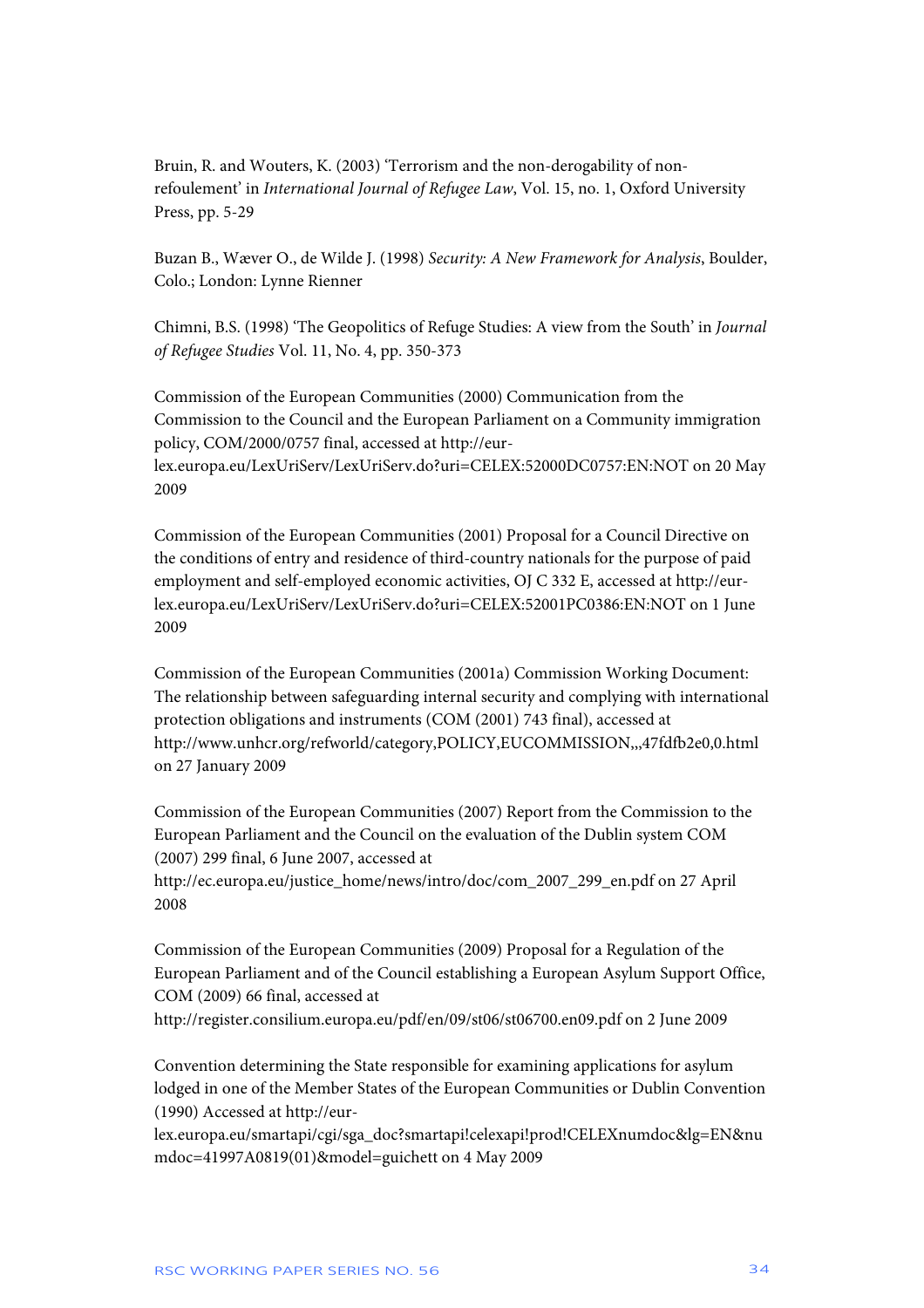Convention implementing the Schengen Agreement (CISA) (1990), accessed at http://eur-lexeuropa.eu/LexUriServ/LexUriServ.do?uri=CELEX:42000A0922(02):EN:HTML on 4 May 2009

Council of the European Union (1992) Conclusions on Countries in Which There is Generally No Serious Risk of Persecution, 30 November 1992, accessed at http://www.unhcr.org/refworld/docid/3f86c6ee4.html on 5 May 2009

Council of the European Union (1992a) Council Resolution on a Harmonized Approach to Questions Concerning Host Third Countries, 30 November 1992, accessed at http://www.unhcr.org/refworld/docid/3f86c3094.html on 5 May 2009

Council of the European Union (1992b) Council Resolution on Manifestly Unfounded Applications for Asylum, 30 November 1992, accessed at http://www.unhcr.org/refworld/docid/3f86bbcc4.html on 5 May 2009

Council of the European Union (1995) Council Regulation (EC) No 1683/95 of 29 May 1995 laying down a uniform format for visas, accessed at http://eurlex.europa.eu/LexUriServ/LexUriServ.do?uri=CELEX:31995R1683:EN:HTML on 5 May 2009

Council of the European Union (1995a) Council Resolution on 20 June 1995 on minimum guarantees for asylum procedures, accessed at http://eurlex.europa.eu/LexUriServ/LexUriServ.do?uri=CELEX:31996Y0919(05):EN:HTML on 5 May 2009

Council of the European Union (1995b) Council Regulation (EC) No 2317/95 of 25 September 1995 determining the third countries whose nationals must be in possession of visas when crossing the external borders of the Member States accessed at http://eurlex.europa.eu/LexUriServ/LexUriServ.do?uri=CELEX:31995R2317:EN:HTML on 5 May 2009

Council of the European Union (1995c) Conclusions of the JHA Council meeting, 26 September 1995, accessed at

http://www.consilium.europa.eu/uedocs/cms\_data/docs/pressdata/en/jha/016a0003.htm on 11 May 2009

Council of the European Union (1995d) Conclusions of the JHA Council meeting, 23 November 1995, accessed at http://www.consilium.europa.eu/uedocs/cms\_data/docs/pressdata/en/jha/016a0004.htm on 11 May 2009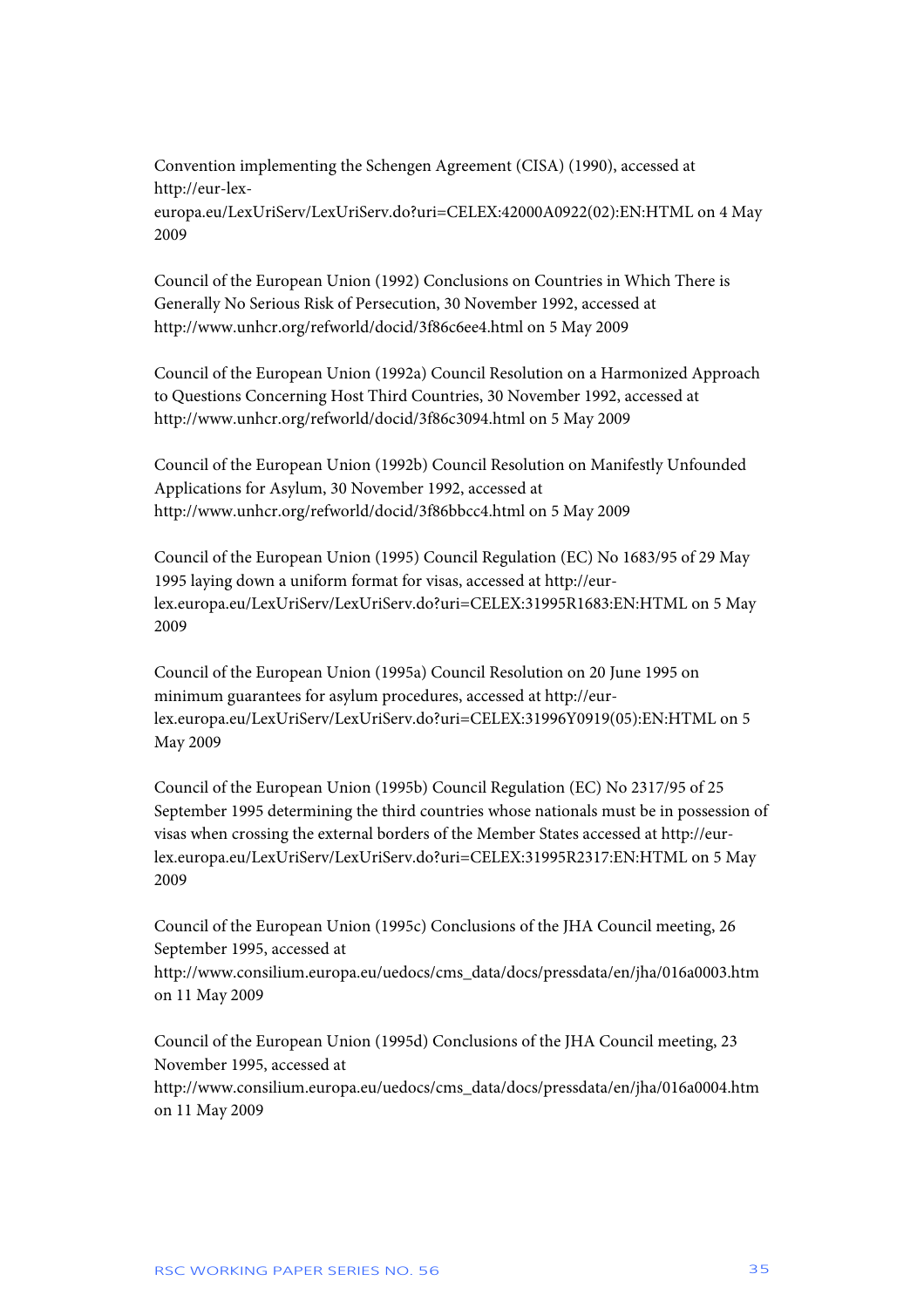Council of the European Union (1996) Joint Position of 4 March 1996 defined by the Council on the basis of Article K.3 of the Treaty on European Union on the harmonized application of the definition of the term 'refugee' in Article 1 of the Geneva Convention of 28 July 1951 relating to the status of refugees, accessed at http://eur-

lex.europa.eu/LexUriServ/LexUriServ.do?uri=CELEX:31996F0196:EN:HTML on 5 May 2009

Council of the European Union (1996a) Conclusions of the JHA Council meeting, 23 March 1996, accessed at

http://www.consilium.europa.eu/uedocs/cms\_data/docs/pressdata/en/jha/016a0005.htm on 12 May 2009

Council of the European Union (1997) Conclusions of the JHA Council meeting, 26 May 1997, accessed at

http://www.consilium.europa.eu/uedocs/cms\_data/docs/pressdata/en/jha/016a0012.htm on 12 May 2009

Council of the European Union (1997a) Conclusions of the JHA Council meeting, 4 December 1997, accessed at http://www.consilium.europa.eu/uedocs/cms\_data/docs/pressdata/en/jha/016a0013.htm on 12 May 2009

Council of the European Union (1998) Conclusions of the JHA Council meeting, 19 March 1998, accessed at

http://www.consilium.europa.eu/uedocs/cms\_data/docs/pressdata/en/jha/6889EN8.htm on 12 May 2009

Council of the European Union (1998a) Conclusions of the JHA Council meeting, 24 September 1998, accessed at

http://www.consilium.europa.eu/uedocs/cms\_data/docs/pressdata/en/jha/ACF41E.htm on 12 May 2009

Council of the European Union (1998b) Joint Action of 3 December 1998 adopted by the Council on the basis of Article K.3 of the Treaty on European Union concerning the setting up of a European Image Archiving System (FADO), accessed at http://eurlex.europa.eu/LexUriServ/LexUriServ.do?uri=CELEX:31998F0700:EN:NOT on 12 May 2009

Council of the European Union (1998c) Action Plan of the Council and the Commission on how best to implement the provisions of the Treaty of Amsterdam on an area of Freedom, Security and Justice, Text adopted by the Justice and Home Affairs Council of 3 December 1998, accessed at http://eur-

lex.europa.eu/LexUriServ/LexUriServ.do?uri=OJ:C:1999:019:0001:0015:EN:PDF on 12 May 2009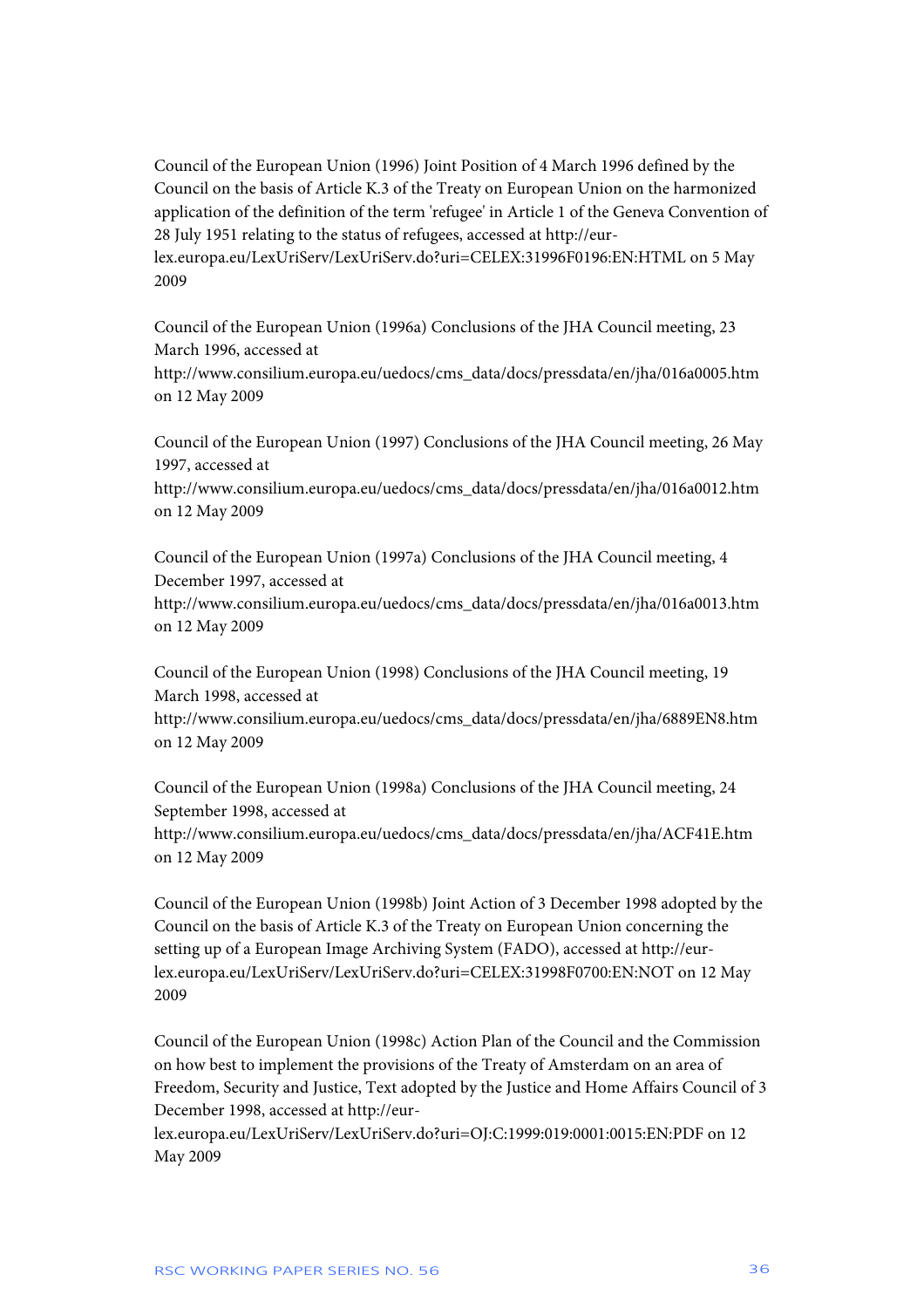Council of the European Union (1999) Council Regulation (EC) No. 574/1999 o 12 March 1999 determining the third countries whose nationals must be in possession of visas when crossing the external borders of the Member States, accessed at http://eurlex.europa.eu/smartapi/cgi/sga\_doc?smartapi!celexplus!prod!DocNumber&lg=en&type\_ doc=Regulation&an\_doc=1999&nu\_doc=574 on 15 May 2009.

Council of the European Union (2000) Conclusions of the JHA Council meeting, 29 May 2000, accessed at

http://www.consilium.europa.eu/uedocs/cms\_data/docs/pressdata/en/jha/ACF912.html on 12 May 2009

Council of the European Union (2000a) Council Regulation No. 2725/2000 of 11 December 2000 concerning the establishment of 'Eurodac' for the comparison of fingerprints for the effective application of the Dublin Convention, accessed at http://europa.eu/scadplus/leg/en/lvb/l33081.htm on 27 January 2009

Council of the European Union (2001) Council Regulation (EC) No 539/2001 of 15 March 2001 listing the third countries whose nationals must be in possession of visas when crossing the external borders and those whose nationals are exempt from that requirement, accessed at http://eur-

lex.europa.eu/smartapi/cgi/sga\_doc?smartapi!celexapi!prod!CELEXnumdoc&lg=EN&nu mdoc=32001R0539&model=guichett on 6 May 2009

Council of the European Union (2001a) Council Directive 2001/55/EC of 20 July 2001 on minimum standards for giving temporary protection in the event of a mass influx of displaced persons and on measures promoting a balance of efforts between Member States in receiving such persons and bearing the consequences thereof, accessed at http://eur-

lex.europa.eu/LexUriServ/LexUriServ.do?uri=OJ:L:2001:212:0012:0023:EN:PDF on 12 May 2009

Council of the European Union (2001b) Council Directive 2001/51/EC of 28 June 2001 supplementing the provisions of Article 26 of the Convention implementing the Schengen Agreement of 14 June 1985 accessed at http://eurlex.europa.eu/smartapi/cgi/sga\_doc?smartapi!celexapi!prod!CELEXnumdoc&lg=EN&nu mdoc=32001L0051&model=guichett on 6 May 2009

Council of the European Union (2001c) The fight against terrorism: Conclusions, Brussels, 20 September 2001, accessed at http://www.consilium.europa.eu/uedocs/cms\_data/docs/pressdata/en/jha/12019.en1.html on 11 May 2009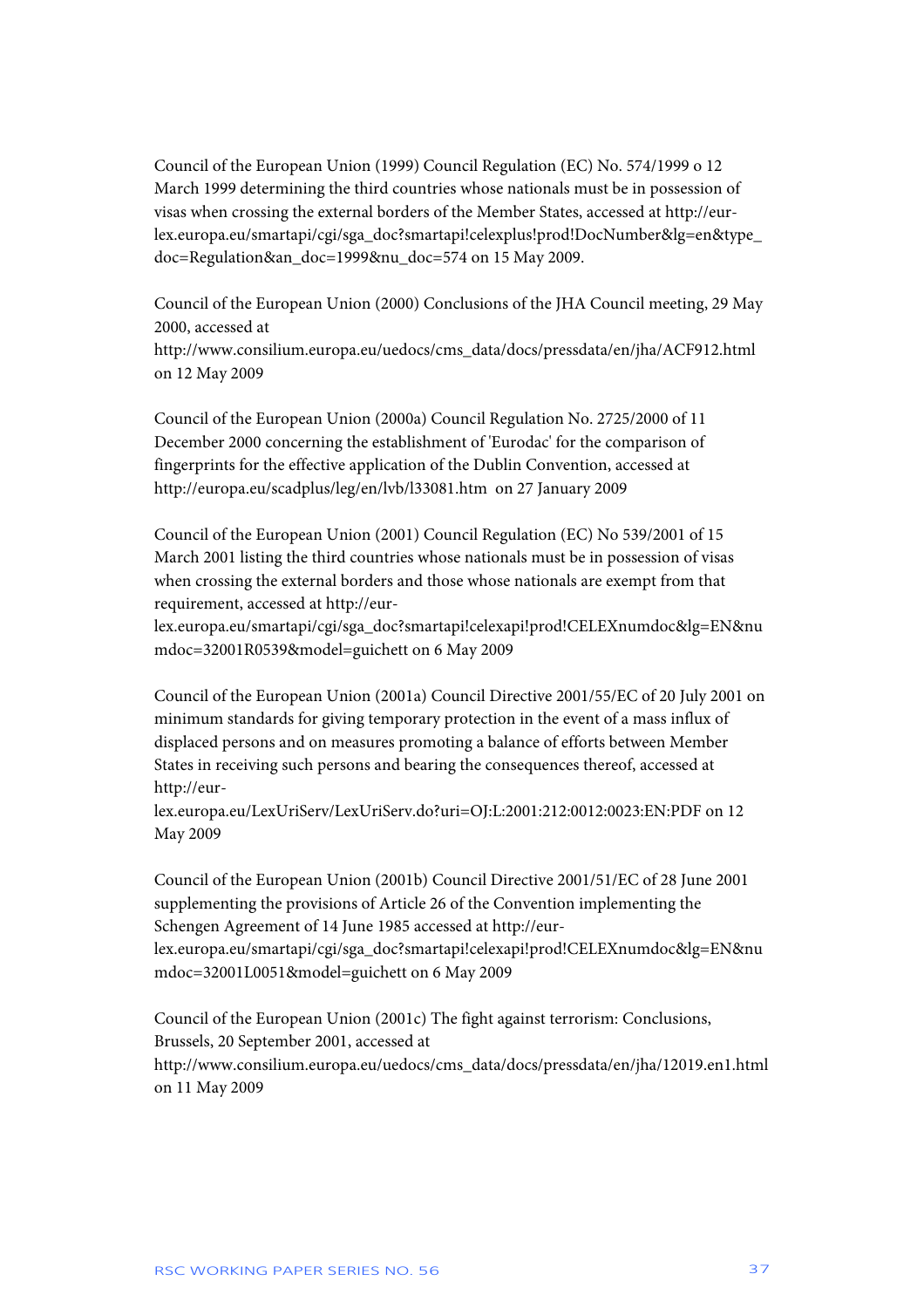Council of the European Union (2001d) Council Decision on the development of the second generation Schengen Information System, 2001/886/JHA, OJ L 328, accessed at http://eur-

lex.europa.eu/LexUriServ/LexUriServ.do?uri=OJ:L:2001:328:0001:0003:EN:PDF on 13 May 2009

Council of the European Union (2002) Conclusions of the JHA Council meeting, 28 February 2002, accessed at

http://www.consilium.europa.eu/uedocs/cms\_data/docs/pressdata/en/jha/69610.pdf on 12 May 2009

Council of the European Union (2002a) Conclusions of the JHA Council meeting, 25-26 April 2002, accessed at

http://www.consilium.europa.eu/uedocs/cms\_data/docs/pressdata/en/jha/70307.pdf on 13 May 2009

Council of the European Union (2002b) Proposal for a Comprehensive Plan to combat Illegal Immigration and trafficking of human being in the European Union, (2002/C 142/02) accessed at http://eur-

lex.europa.eu/LexUriServ/LexUriServ.do?uri=OJ:C:2002:142:0023:0036:EN:PDF on 15 May 2009

Council of the European Union (2002c) Conclusions of the JHA Council meeting, 14-15 October 2002, accessed at

http://www.consilium.europa.eu/uedocs/cms\_data/docs/pressdata/en/jha/72751.pdf on 13 May 2009

Council of the European Union (2003) Conclusions of the JHA Council meeting on 5-6 June 2003, accessed at

http://www.consilium.europa.eu/uedocs/cms\_data/docs/pressdata/en/jha/76100.pdf on 13 May 2009

Council of the European Union (2003a) Conclusions of the JHA Council meeting on 6 November 2003, accessed at

http://www.consilium.europa.eu/uedocs/cms\_data/docs/pressdata/en/jha/77849.pdf on 13 May 2009

Council of the European Union (2004) Council Regulation (EC) No 377/2004 of 19 February 2004 on the creation of an immigration liaison officers network, accessed at http://eur-

lex.europa.eu/smartapi/cgi/sga\_doc?smartapi!celexplus!prod!DocNumber&lg=en&type\_ doc=Regulation&an\_doc=2004&nu\_doc=377 on 21 May 2009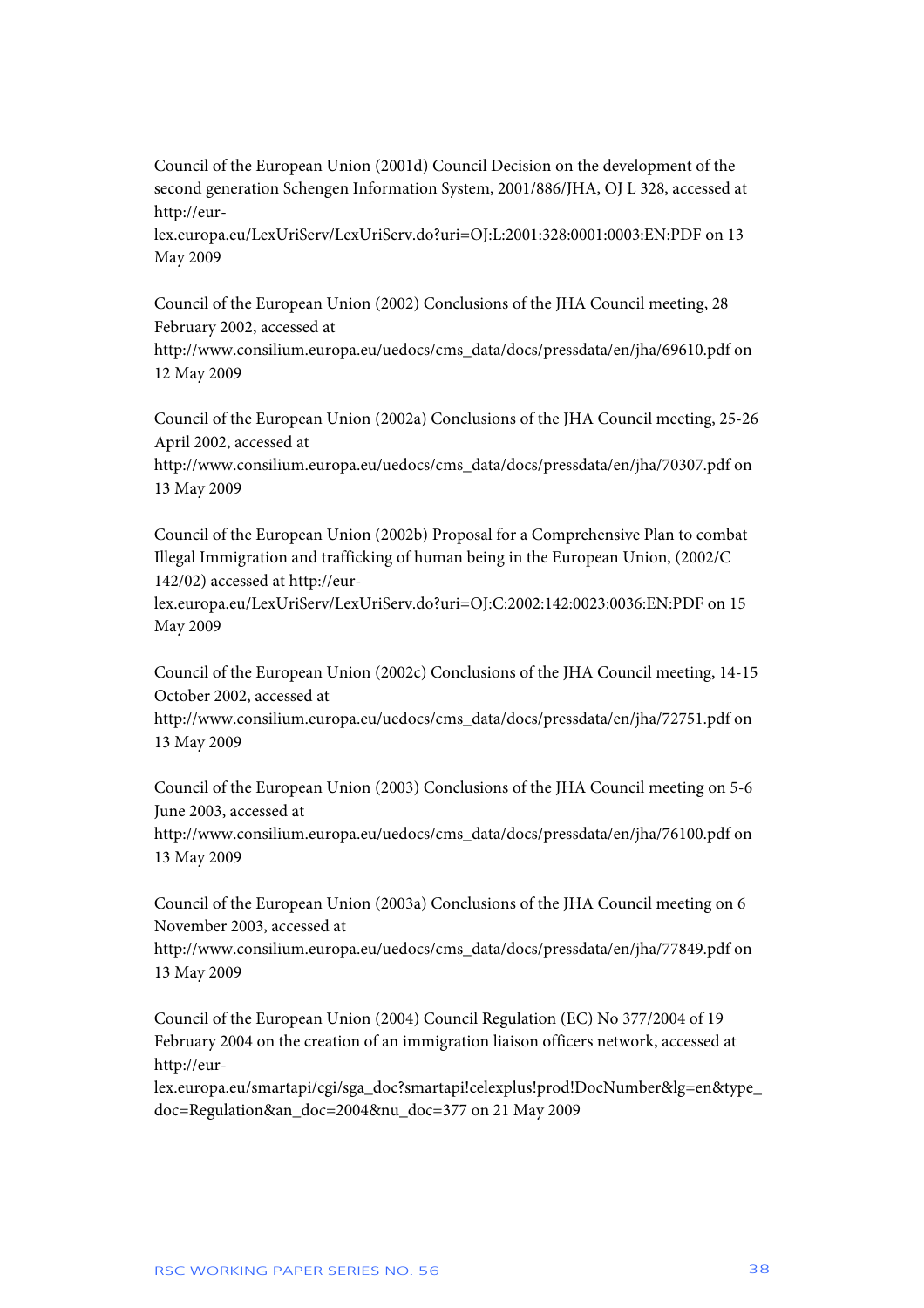Council of the European Union (2004a) Council Directive 2004/83/EC of 29 April 2004 on minimum standards for the qualification and status of third country nationals or stateless persons as refugees or as persons who otherwise need international protection and the content of the protection granted, accessed at http://eurlex.europa.eu/LexUriServ/LexUriServ.do?uri=CELEX:32004L0083:EN:HTML in November 2008

Council of the European Union (2004b) Council Regulation (EC) 2007/2004 of 26 October 2004 establishing a European Agency for the Management of Operational Cooperation at the External Borders of the Member States of the EU, OJ L 349, accessed at http://www.frontex.europa.eu/gfx/frontex/files/frontex\_regulation\_en.pdf on 14 May 2009

Council of the European Union (2005) Conclusions of the JHA Council meeting, 24 February 2005, Brussels, accessed at http://www.consilium.europa.eu/uedocs/cms\_data/docs/pressdata/en/jha/83980.pdf on 13 May2009

Council of the European Union (2005a) Council Decision of 24 February 2005 concerning the introduction of some new functions of the Schengen Information System, including in the fight against terrorism, accessed at http://eurlex.europa.eu/LexUriServ/LexUriServ.do?uri=OJ:L:2005:068:0044:0048:EN:PDF on 3 May 2009

Council of the European Union (2005b) Council Decision establishing a secure webbased Information and Coordination Network for Member States' Migration Management Services, 16 March 2005, accessed at http://eurlex.europa.eu/Notice.do?mode=dbl&lang=en&ihmlang=en&lng1=en,pl&lng2=bg,cs,da,d e,el,en,es,et,fi,fr,hu,it,lt,lv,mt,nl,pl,pt,ro,sk,sl,sv,&val=397299:cs&page= on 21 May 2009

Council of the European Union (2005c) Council Directive 2005/85/EC of 1 December 2005 on minimum standards on procedures in Member States on granting and withdrawing refugee status, accessed at http://eur-

lex.europa.eu/LexUriServ/LexUriServ.do?uri=OJ:L:2005:326:0013:01:EN:HTML on 12 May 2009

Council of the European Union (2006) Council Regulation 1932/2006 of 21 December 2006 amending Regulation (EC) 539/2001 listing the third countries whose nationals must be in possession of visas when crossing the external borders and those whose nationals are exempt from that requirement, accessed at http://eurlex.europa.eu/LexUriServ/LexUriServ.do?uri=OJ:L:2006:405:0023:0034:EN:PDF on 2 June 2009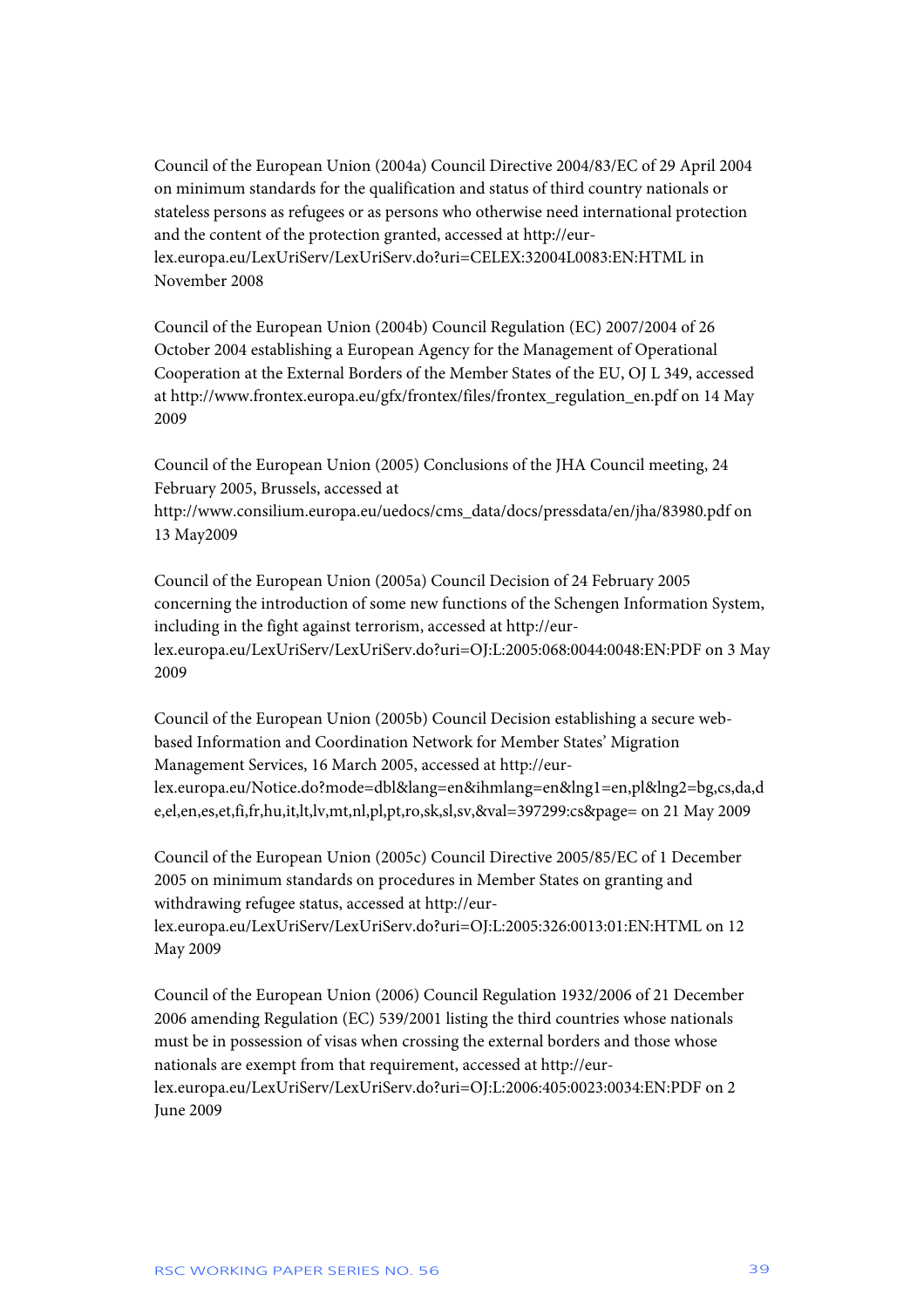Council of the European Union (2007) Common 18-months Presidency Programme on Police and Customs Co-operation, 5291/07, Brussels, 12 January 2007, accessed at http://web.mvcr.cz/archiv2008/eunie/predsednictvi/de\_program\_18\_month\_cats.pdf on 27 April 2008

Council of the European Union (2007a) Conclusions of the JHA Council meeting, 15 February 2007, accessed at http://www.consilium.europa.eu/uedocs/cms\_data/docs/pressdata/en/jha/92800.pdf on 13 May 2009

Council of the European Union (2007b) Conclusions of the JHA Council meeting, 12-13 June 2007, accessed at http://www.consilium.europa.eu/uedocs/cms\_data/docs/pressdata/en/jha/94682.pdf on 13 May 2009

Council of the European Union (2007c) Conclusions of the JHA Council meeting, 6-7 December 2007, accessed at http://www.consilium.europa.eu/uedocs/cms\_data/docs/pressdata/en/jha/97498.pdf on 13 May 2009

Council of the European Union (2008) Regulation (EC) No 767/2008 of the European Parliament and of the Council of 9 July 2008 concerning the Visa Information System (VIS) and the exchange of data between Member States on short-stay visas (VIS Regulation), accessed at http://eur-

lex.europa.eu/Notice.do?val=477272%3Acs&lang=en&list=480376%3Acs%2C477272%3 Acs%2C&pos=2&page=1&nbl=2&pgs=10&hwords=&checktexte=checkbox&visu on 21 May 2009

Crisp, J. (2003) A new asylum paradigm? Globalization, migration and the uncertain future of the international refugee regime, *New Issues in Refugee Research Working Papers*, edited by Jeffrey Crisp. Geneva: UNHCR

Den Boer, M. and Monar, J. (2002) *Keynote Article: 11 September and the Challenge of Global Terrorism to the EU as a Security Actor*, Blackwell Publishers, the USA, JCMS vol. 40, Annual review, pp. 11-28

Durieux, J.F. and Hurwitz, A. (2004) *'How Many is Too Many? African and European Legal Responses to Mass Influxes of Refugees'*, 47 GYIL, pp. 105-159

European Council (1994) Conclusions of the Presidency, Essen, 9-10 December 1994, accessed at

http://www.consilium.europa.eu/ueDocs/cms\_Data/docs/pressData/en/ec/00300- 1.EN4.htm on 6 May 2009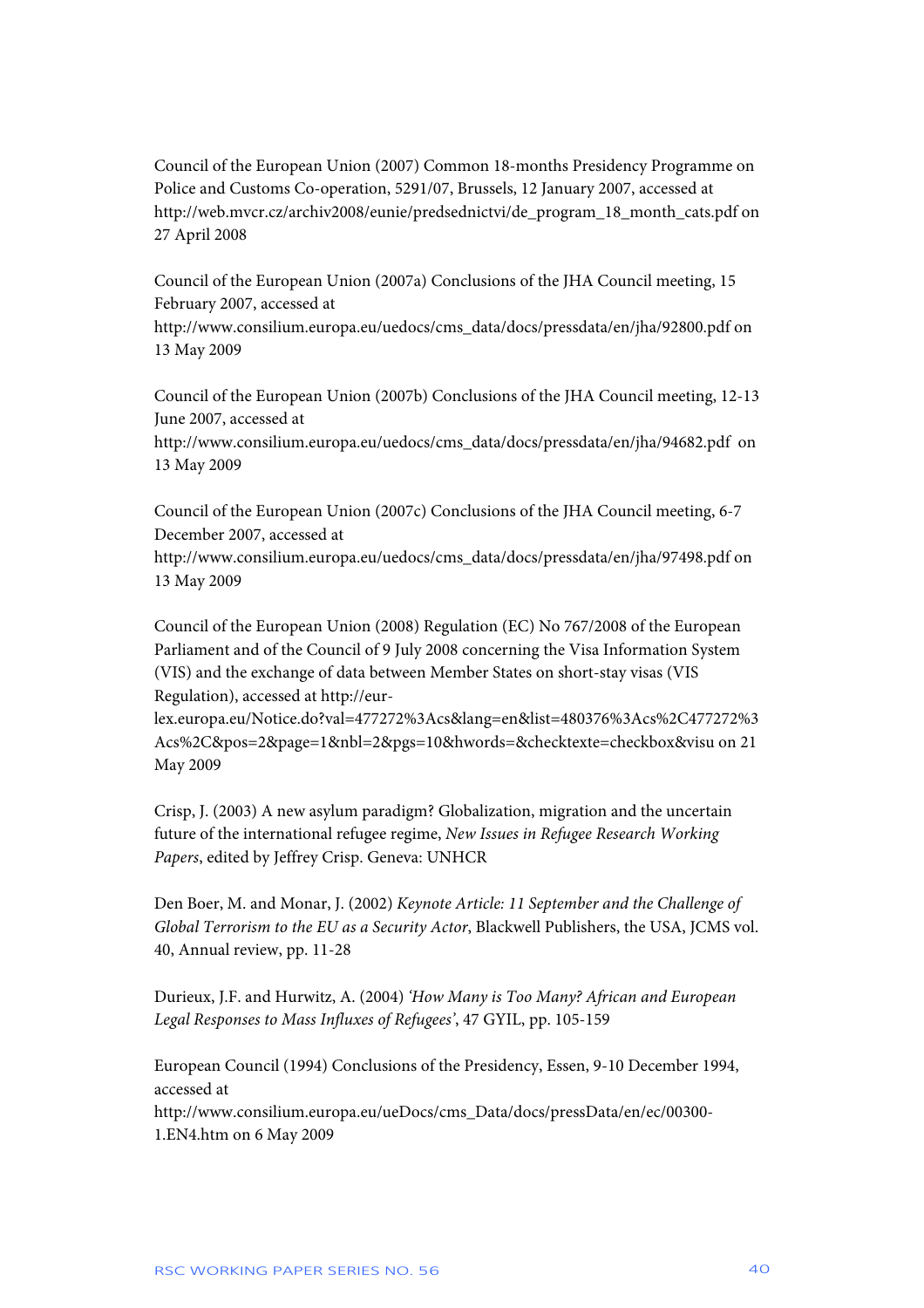European Council (1996) Conclusions of the Presidency, Florence, 21-22 June 1996, accessed at

http://www.consilium.europa.eu/ueDocs/cms\_Data/docs/pressData/en/ec/032a0002.htm on 6 May 2009

European Council (1996a) Conclusions of the Presidency, Dublin, 13-14 December 1996, accessed at

http://www.consilium.europa.eu/ueDocs/cms\_Data/docs/pressData/en/ec/032a0003.htm on 6 May 2009

European Council (1998) Conclusions of the Presidency, Vienna, 11-12 December 1998, accessed at

http://www.consilium.europa.eu/ueDocs/cms\_Data/docs/pressData/en/ec/00300- R1.EN8.htm on 6 May 2009

European Council (1999) Conclusions of the Presidency, Tampere, 15-16 October 1999, accessed at http://www.consilium.europa.eu/ueDocs/cms\_Data/docs/pressData/en/ec/00200 r1.en9.htm on 6 May 2009

European Council (2000) Conclusions of the Presidency, Nice, 7, 8, 9 December 2000, accessed at

http://www.consilium.europa.eu/ueDocs/cms\_Data/docs/pressData/en/ec/00400 r1.%20ann.en0.htm on 8 May 2009

European Council (2001) Conclusions and Plan of Action of the Extraordinary European Council meeting on 21 September 2001, accessed at

http://www.consilium.europa.eu/uedocs/cms\_data/docs/pressdata/en/ec/140.en.pdf on 1 may 2009

European Council (2001a) Conclusions of the Presidency, Laeken, 14-15 December 2001, accessed at

http://www.consilium.europa.eu/uedocs/cms\_data/docs/pressdata/en/ec/68827.pdf on 12 May 2009

European Council (2002) Conclusions of the Presidency, Seville, 21-22 June 2002, accessed at

http://www.consilium.europa.eu/uedocs/cms\_data/docs/pressdata/en/ec/72638.pdf on 12 May 2009

European Council (2003) Conclusions of the Presidency, Thessaloniki, 19-20 June 2003, accessed at

http://www.consilium.europa.eu/ueDocs/cms\_Data/docs/pressData/en/ec/76279.pdf on 12 May 2009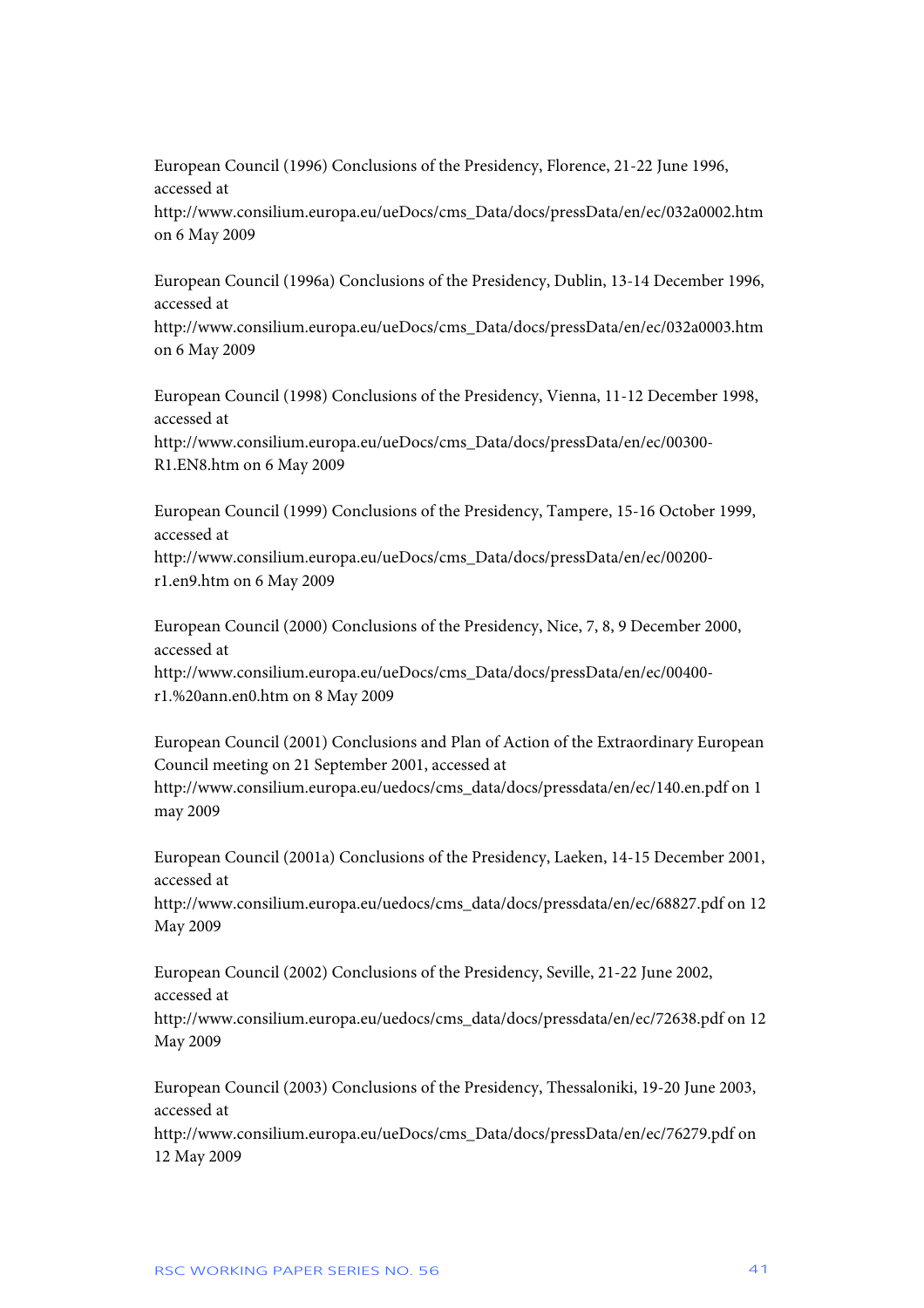European Council (2003a) Conclusions of the Presidency, Brussels, 16-17 October 2003, accessed at

http://www.consilium.europa.eu/ueDocs/cms\_Data/docs/pressData/en/ec/77679.pdf on 12 May 2009

European Council (2004) Conclusions of the Presidency, Brussels, 4-5 November 2004, accessed at http://www.consilium.europa.eu/uedocs/cmsUpload/14292-r1.en04.pdf on 12 May 2009

European Council (2005) Conclusions of the Presidency, Brussels, 15-16 December 2005, accessed at

http://www.consilium.europa.eu/ueDocs/cms\_Data/docs/pressData/en/ec/87642.pdf on 12 May 2009

European Council (2006) Conclusions of the Presidency, Brussels, 14-15 December 2006, accessed at

http://www.consilium.europa.eu/ueDocs/cms\_Data/docs/pressData/en/ec/92202.pdf on 12 May 2009

European Council (2007) Conclusions of the Presidency, Brussels, 14 December 2007, accessed at

http://www.consilium.europa.eu/ueDocs/cms\_Data/docs/pressData/en/ec/97669.pdf on 12 May 2009

European Council (2008) Conclusions of the Presidency, Brussels, 15-16 October 2008, accessed at

http://www.consilium.europa.eu/uedocs/cms\_data/docs/pressdata/en/ec/103441.pdf on 12 May 2009

European Council (2008a) Conclusions of the Presidency, Brussels, 11-12 December 2008, accessed at http://www.consilium.europa.eu/uedocs/cms\_data/docs/pressdata/en/ec/104692.pdf on 7 May 2009

European Council (2008b) Report on the Implementation of the European Security Strategy – Providing Security in a changing world, accessed at http://www.consilium.europa.eu/ueDocs/cms\_Data/docs/pressdata/EN/reports/104630.p df in January 2009

European Parliament website, accessed at http://www.europarl.europa.eu/comparl/libe/elsj/zoom\_in/08\_en.htm on 13 May 2009

Europol website, Europol Convention, accessed at http://www.europol.europa.eu/index.asp?page=legalconv#TITLE%20I on 6 May 2009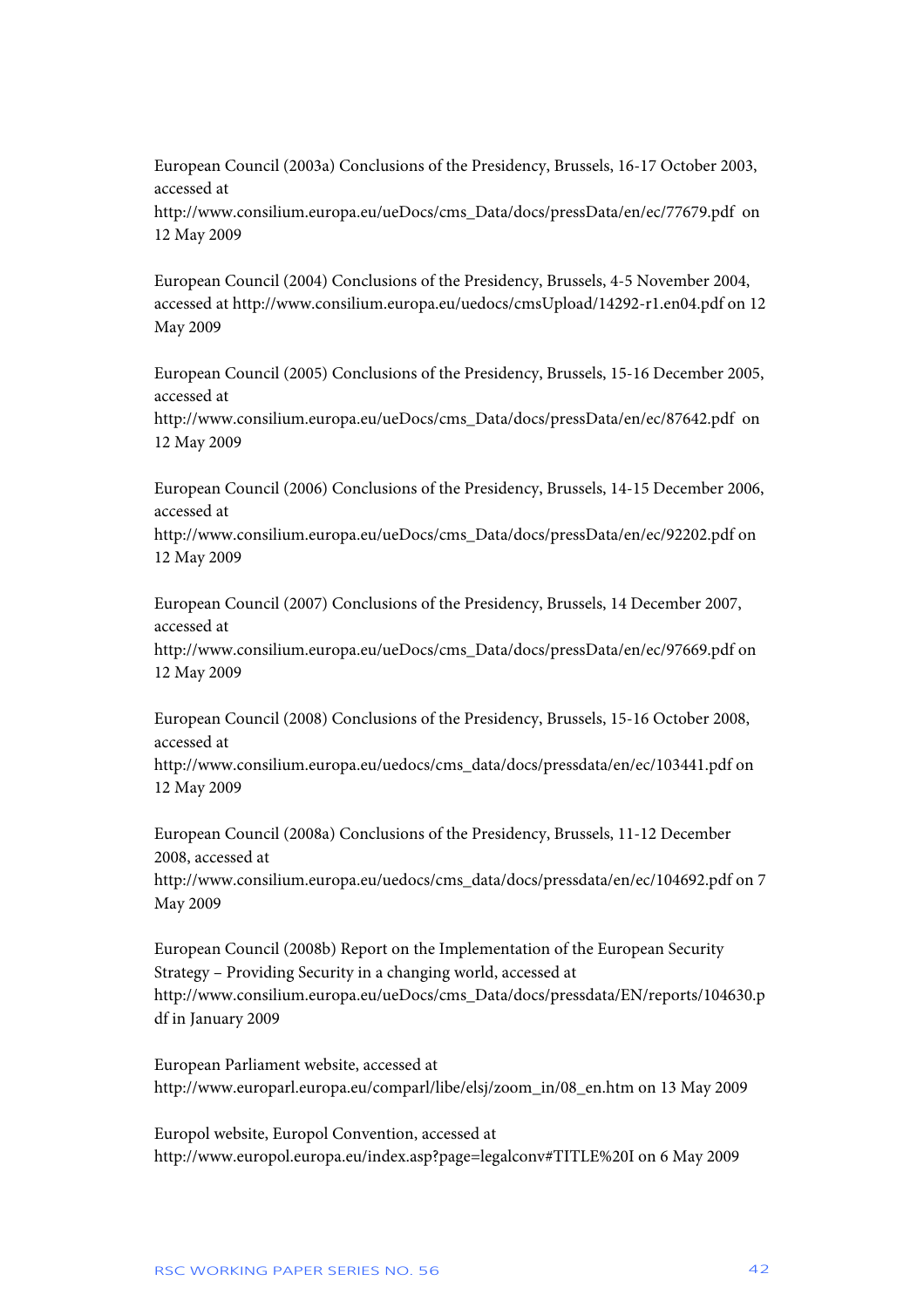Garlick, M. (2006) 'Asylum Legislation in the European Community and the 1951 Convention: Key Concerns regarding Asylum Instruments adopted in the 'First Phase' of Harmonization' in Balzacq, T. and Carrera, S. (ed) *Security versus Freedom*, Ashgate Publishing Limited

Geddes, A. (2008) *Immigration and European Integration: Beyond Fortress Europe?* Second Edition, Manchester University Press

Guild, E. (2006) 'The Bitter Fruits of an EU Common Asylum Policy' in Balzacq, T. and Carrera, S. (ed) *Security versus Freedom*, Ashgate Publishing Limited

Guild, E. (2006a) 'The Europeanisation of Europe's Asylum Policy' in *International Journal of Refugee Law*, vol. 18, no. 3-4, Oxford University Press

Hayes, B. (2005) 'SIS II: fait acompli? Construction of EU's Big Brother database underway', Statewatch Analysis, accessed at www.statewatch.org/news/2005/may/sisIIanalysis-may05.pdf in May 2009

Heisler M. O. and Layton-Henry Z. (1993) 'Migration and the links between social and societal security' in Wæver O., Buzan B., Kelstrup M.and Lemaitre P. with Carlton D. (ed), *Identity, Migration and the new Security Agenda in Europe*, London: Pinter 1993

Huysmans, J. (2006) *The Politics of Insecurity: Fear, Migration and Asylum in the EU*, Routledge

Juss, S. S. (2005) 'The Decline and Decay of European Refugee Policy' in *Oxford Journal of Legal Studies* 25:4

Khan, I. (2008) The EU's asylum policy in a securitized world, Amnesty Belgique, accessed at http://www.amnestyinternational.be/doc/article12732.html on 16 January 2009

Lavenex, S. (2001) *The Europeanization of Refugee Policies: between Human Rights and Internal Security*, Ashgate Publishing Limited

Levy, C. (2005) 'The European Union after 9/11: The Demise of a Liberal Democratic Asylum Regime?', *Government and Opposition* 2005, Blackwell Publishing, USA

Moreno Lax, V. (2008) 'Must EU borders have doors for Refugees? On the Compatibility of Schengen Visas and Carriers' Sanctions with EU Member States' Obligations to Provide International Protection to Refugees' in *European Journal of Migration and Law* 10, pp. 315-164